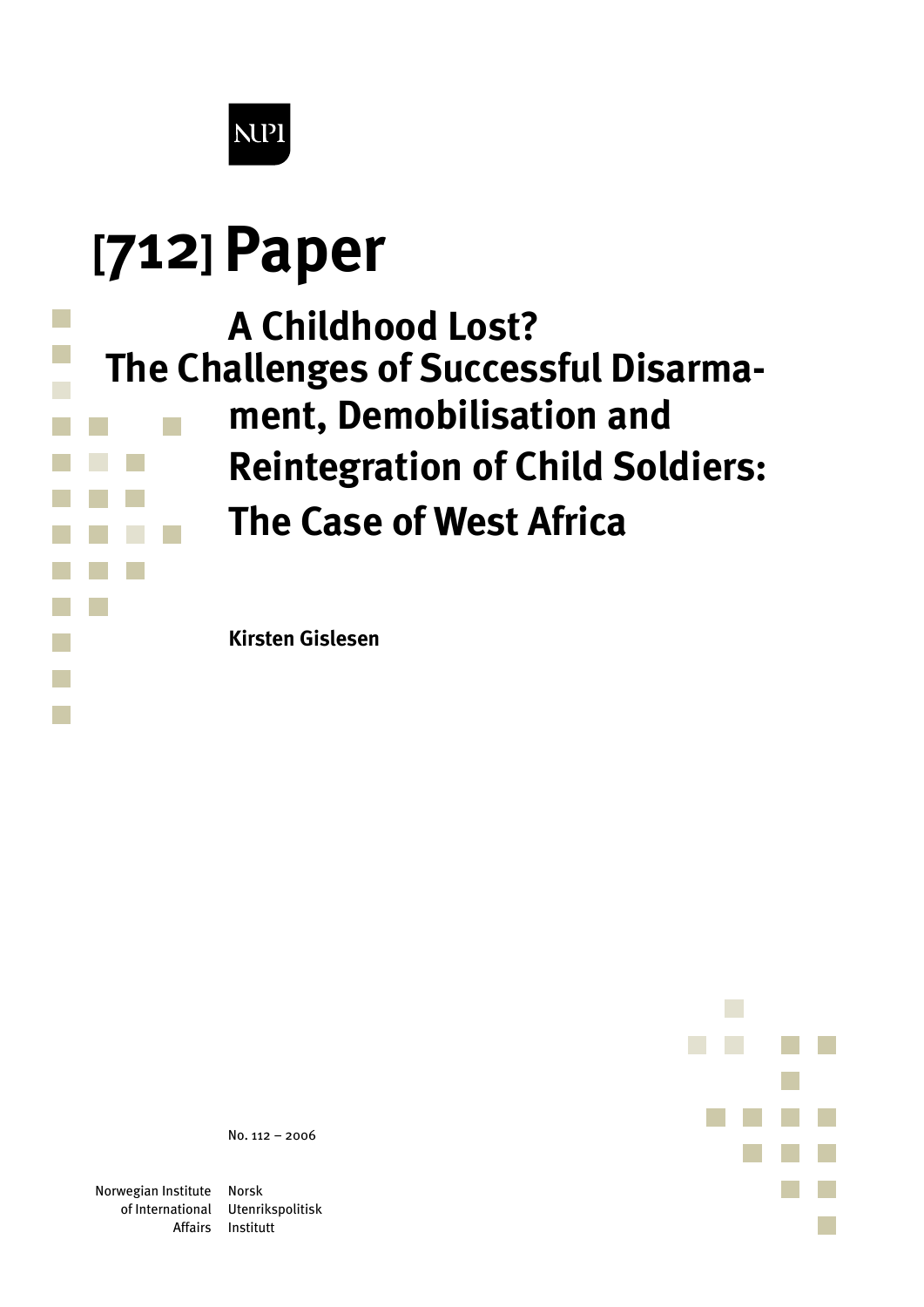Utgiver: NUPI Copyright: © Norsk Utenrikspolitisk Institutt 2006 ISSN: 0800 - 0018 ISBN: 82 7002 151-2

> Alle synspunkter står for forfatternes regning. De må ikke tolkes som uttrykk for oppfatninger som kan tillegges Norsk Utenrikspolitisk Institutt. Artiklene kan ikke reproduseres – helt eller delvis – ved trykking, fotokopiering eller på annen måte uten tillatelse fra forfatterne.

Any views expressed in this publication are those of the author. They should not be interpreted as reflecting the views of the Norwegian Institute of International Affairs. The text may not be printed in part or in full without the permission of the author.

Besøksadresse: C.J. Hambrosplass 2d Addresse: Postboks 8159 Dep. Internett: www.nupi.no E-post: pub@nupi.no Fax: [+ 47] 22 36 21 82 Tel: [+ 47] 22 99 40 000033 Oslo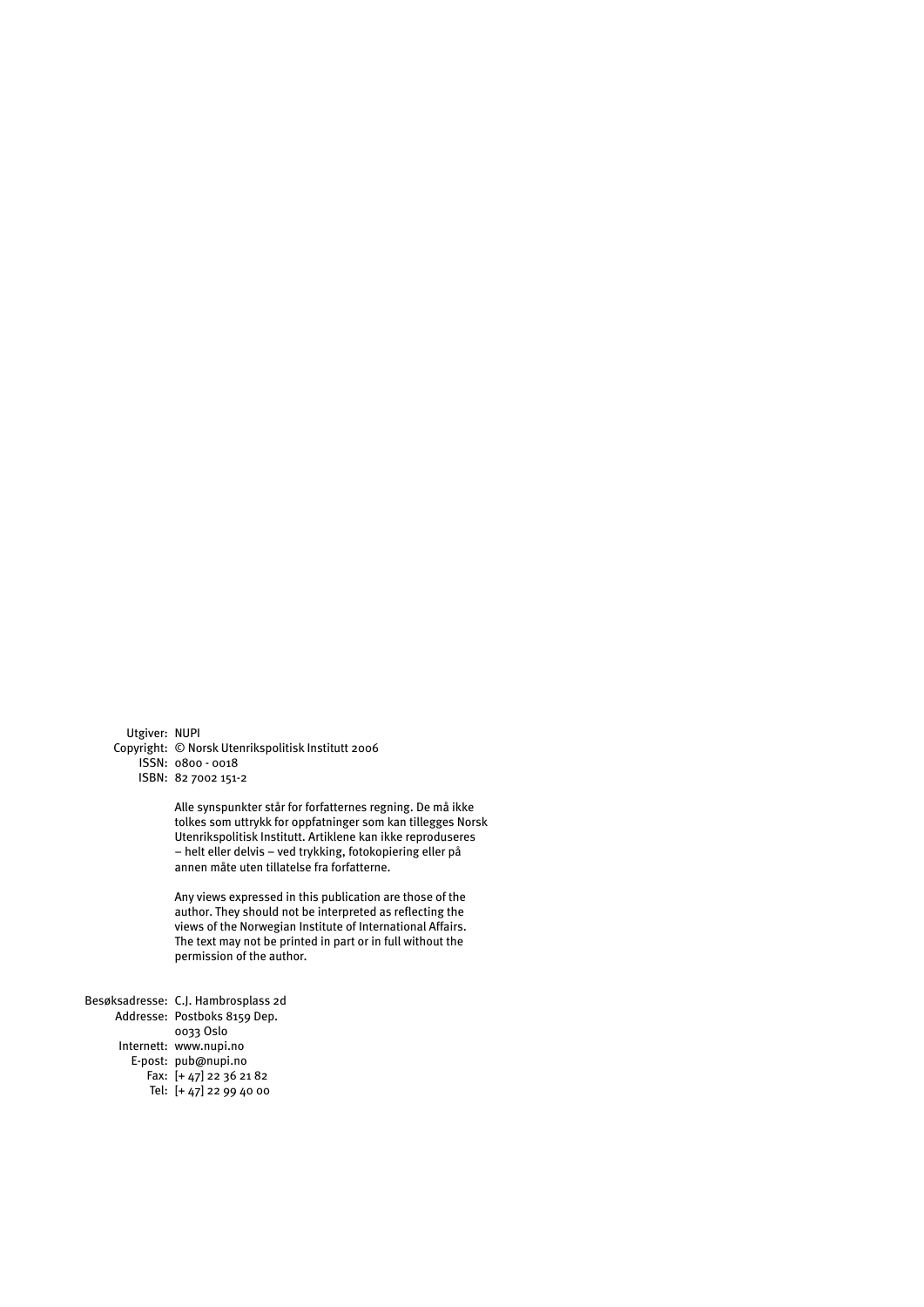## **A Childhood Lost?**

## **The Challenges of Successful Disarmament, Demobilisation and Reintegration of Child Soldiers: The Case of West Africa**

**Kirsten Gislesen**

**[Abstract]** Abstract] After a conflict ends, there is a need to disarm, demobilise and reintegrate child soldiers into society. This report examines the challenges of achieving successful disarmament, demobilisation and reintegration (DDR) of child soldiers, with reference to DDR processes in West Africa, and suggests how such problems can be overcome. The challenges posed by the DDR of child soldiers in West Africa are vast and complex. The disarmament and demobilisation phase involves a dilemma between the need to include as many child soldiers as possible in the DDR process (many whom do not carry weapons), with an often- conflicting need to collect as many weapons as possible. In the reintegration phase of DDR come the challenges of rehabilitating former child soldiers, both physically and psychologically; the difficulties of reuniting child soldiers with their families; and the difficulties of creating viable opportunities for demobilised child soldiers in a post-conflict society.

 It is argued that DDR can succeed only if it addresses the needs of all child soldiers, including those who circumvent the official process, child soldiers who demobilise as adults, and girl soldiers. Moreover, DDR has to address the broader regional implications of conflict; it should take local circumstances into consideration; be carried out within the context of wider post-conflict reconstruction and peace-building; and must address the needs of the entire community into which the former child soldier is to be reintegrated.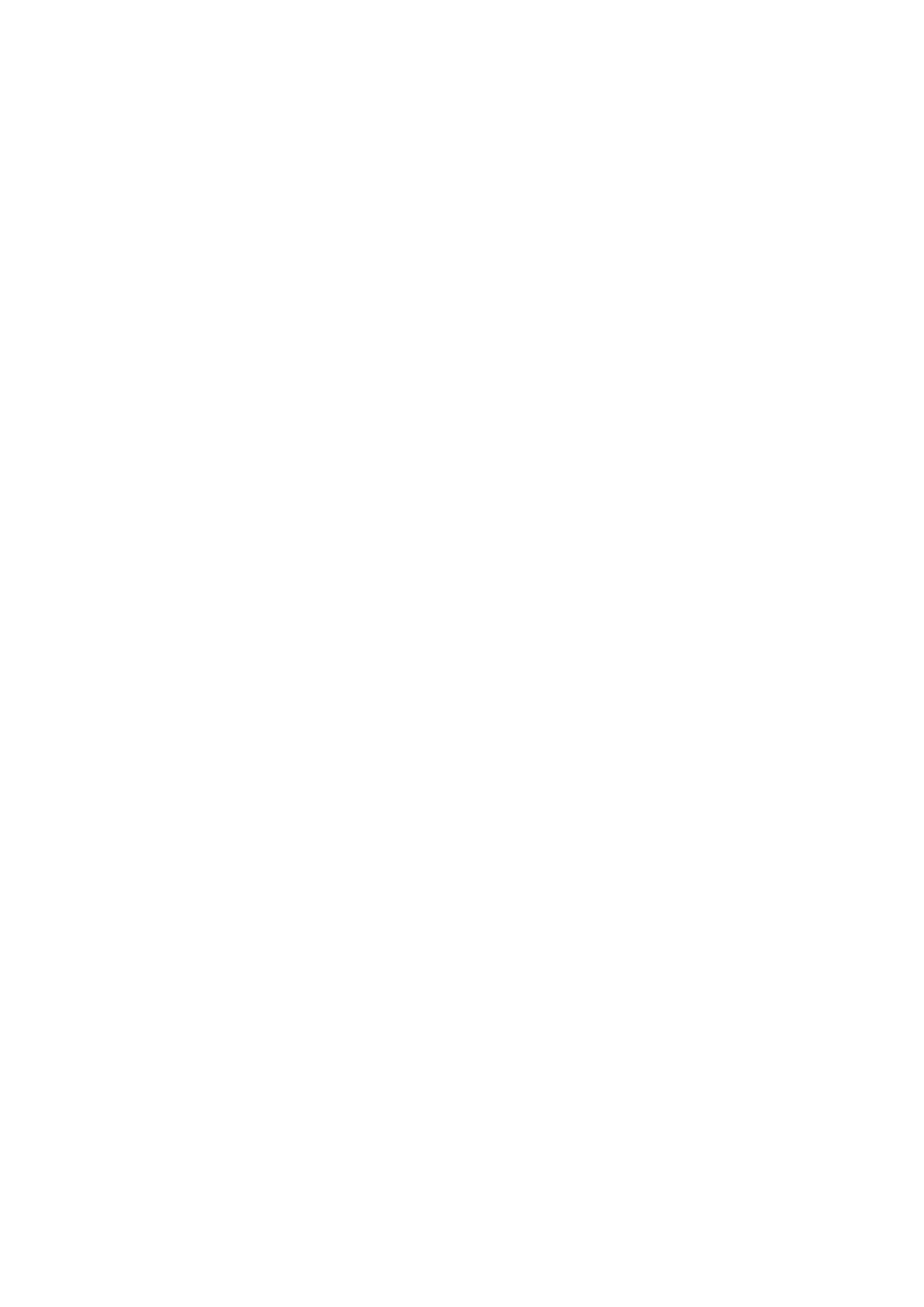## **PART I: INTRODUCTION AND BACKGROUND**

## **1 Chapter 1: Introduction**

#### **1.1 Research focus**

Thousands of children have been used as soldiers or have served other functions in the fighting forces throughout the conflicts in West Africa. These children often spend many years with the fighting forces – and many have lost their entire childhood as a result.

It is important to disarm, demobilise and reintegrate child soldiers into society after a conflict ends. Failure to do so may lead to the continuation of violence and undermine the wider processes of post-conflict peace-building.

Child soldiers often have serious psychosocial problems which must be addressed if they are to reintegrate successfully into the post-conflict society and contribute positively towards peace and development. If such problems are not dealt with, child ex-combatants may have a destabilising impact on society even many years after a conflict ends. Child ex-combatants require *targeted assistance* in a post-conflict society.

In Sierra Leone, Liberia and Cote d'Ivoire there has been recognition of the need to demobilise and reintegrate child soldiers as a part of the broader peace process. In Sierra Leone and Liberia, separate Disarmament, Demobilisation and Reintegration (DDR) programmes for child soldiers have been designed and implemented, whereas in Cote d'Ivoire the DDR process is yet to commence. Those who design, manage and implement the DDR of child soldiers face numerous challenges.

This report focuses on these challenges with reference to the DDR programmes in West Africa, and examines how such problems can be overcome. The challenges posed by the disarmament, demobilisation and reintegration of child soldiers in West Africa are vast and complex. Aspects such as planning and coordination, as well as donor issues, are beyond the scope of this research. This report will argue that disarmament and demobilisation creates a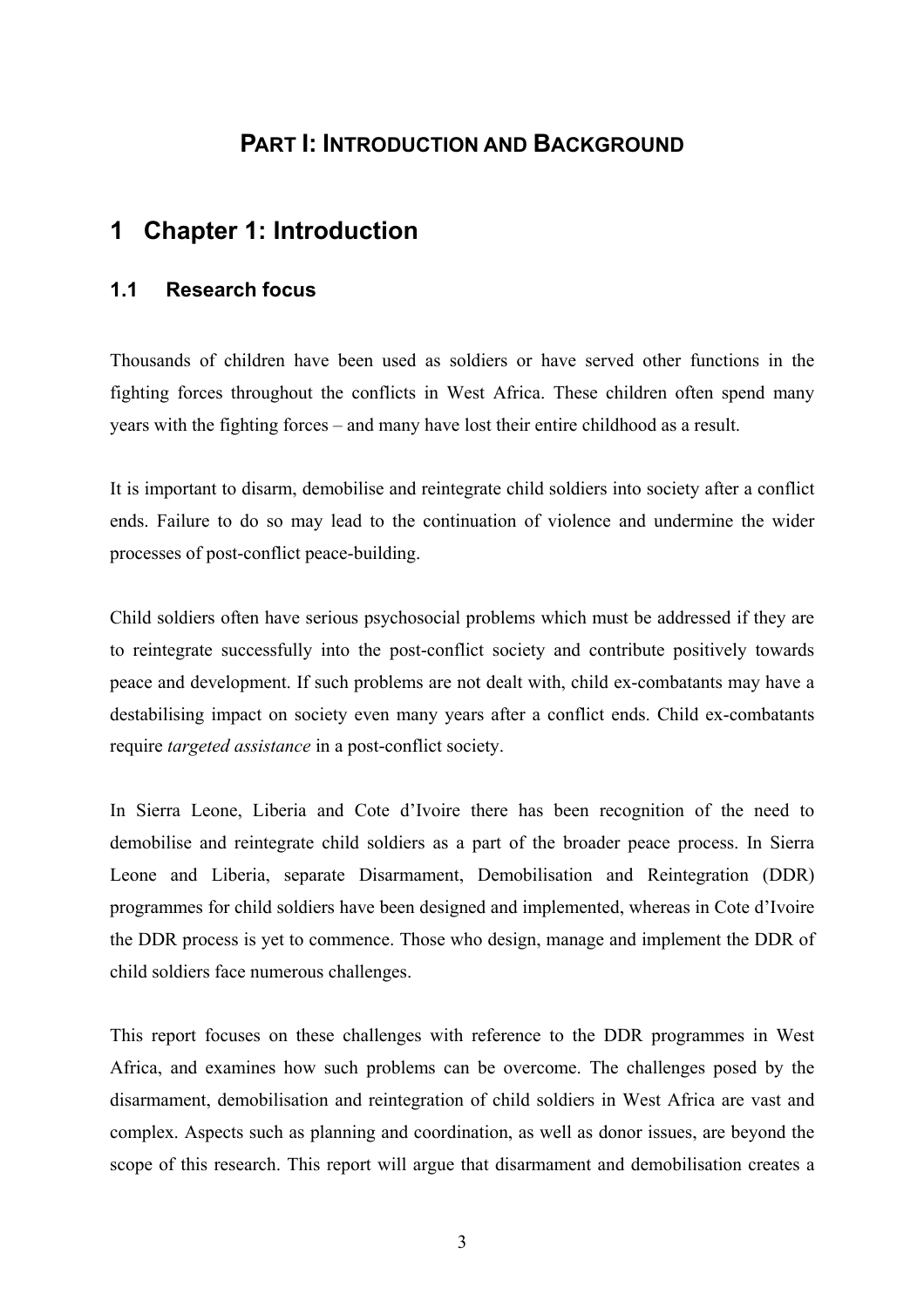dilemma: on the one hand, there is the need to include as many child soldiers as possible in the DDR process; on the other, there is the often-conflicting imperative to collect as many weapons as possible. There are also regional implications of the DDR of child soldiers, including cross-border movement if their reintegration fails. The reintegration phase of DDR comprises many aspects, among them: the challenges of rehabilitating former child soldiers, both physically and psychologically; the difficulties of tracing their families and convincing them to accept the children back; and the difficulties of creating viable opportunities for demobilised child soldiers in a post-conflict society.

This report argues that DDR can be successful only if it addresses the needs of those child soldiers who circumvent the official process, the needs of child soldiers who demobilise as adults and the special needs of girl soldiers. Moreover, DDR has to take local circumstances into consideration; it must be carried out within the context of wider post-conflict reconstruction and peace-building, and has to address the needs of the entire community into which the child soldier is to be reintegrated.

It is important to address the DDR of child soldiers, and yet this aspect of post-conflict reconstruction and peace-building has received relatively little attention on the part of the academic community. Most studies of DDR processes have focused solely on adult combatants; thus there seems to be an apparent assumption that it is more important to study and develop DDR programmes for adult combatants than for child soldiers. This report contests this view. Child soldiers have constituted nearly one third of the fighting forces in West Africa, and could become a major source of insecurity if they are not successfully reintegrated into society.

#### **1.2 Methodology**

Theoretical discourses on the subject are relatively few. Most of the work in this area has been based on fieldwork research and linked to the programmes of various NGOs. Rachel Brett and Margaret McCallin (2003: 20) emphasise the 'invisibility' of child soldiers, which underlines a major problem in researching the subject – the dearth of reliable information about this category of soldiers. Data concerning child soldiers and the DDR of child soldiers are difficult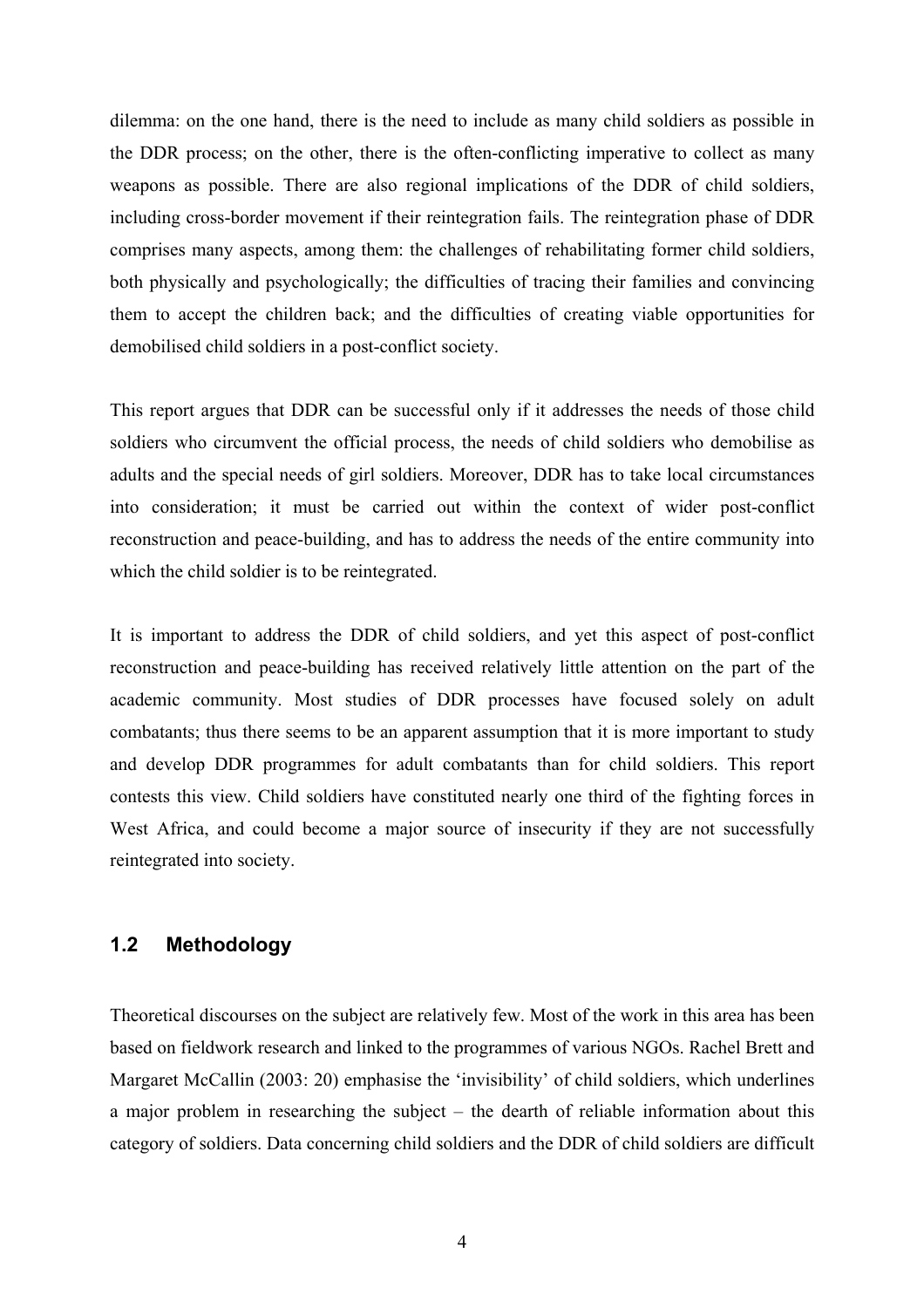to come by, and available statistics are based on estimates and consequently often contradictory or unreliable. This report seeks to address this existing knowledge gap.

This report draws on academic literature on DDR processes, West Africa and child soldiers; NGO publications on the topic; and on official documents. Additionally, it relies on interviews with key policy makers and implementers in Sierra Leone, carried out during a research field trip to Freetown in June 2006. Scrutiny of primary and secondary sources has shown that the problems and challenges discussed in this report are widespread enough to have an impact regardless of the exact numbers of children affected by such problems.

The literature on the DDR programme in Cote d'Ivoire is limited, as the DDR process there has only just commenced. In Sierra Leone the DDR process has been concluded, whilst in Liberia the process is still underway. Therefore the range of literature on Sierra Leone is greater. The field trip to Sierra Leone provided me with first-hand insight into the DDR process in the country, as well as access to unpublished documents and assessments, various information brochures, internal discussions drafts, interoffice memoranda, and draft assessment reports. Due to the availability of such extensive material concerning that country, there is an unavoidable bias towards the Sierra Leone DDR process in this report. On the other hand, the Sierra Leonean experiences employed to illustrate the arguments in this report have a bearing on other countries in West Africa as well, as the challenges of the DDR of child soldiers in these countries share many similarities.

#### **1.3 Definitions**

#### **Child Soldiers**

Firstly, we need to consider who constitutes a 'child', as the definitions of the terms 'child' and 'childhood' often differ widely between peoples and societies. According to the UN Convention on the Rights of the Child (CRC), a child is '*every human being below the age of 18 years* unless under the law applicable to the child, majority is attained earlier' (CRC, 1989, article 1, italics added). The definition used by the African Charter on the Rights and Welfare of the Child (hereafter the African Charter) is consistent with that of the CRC (African Charter, 1990, article 2).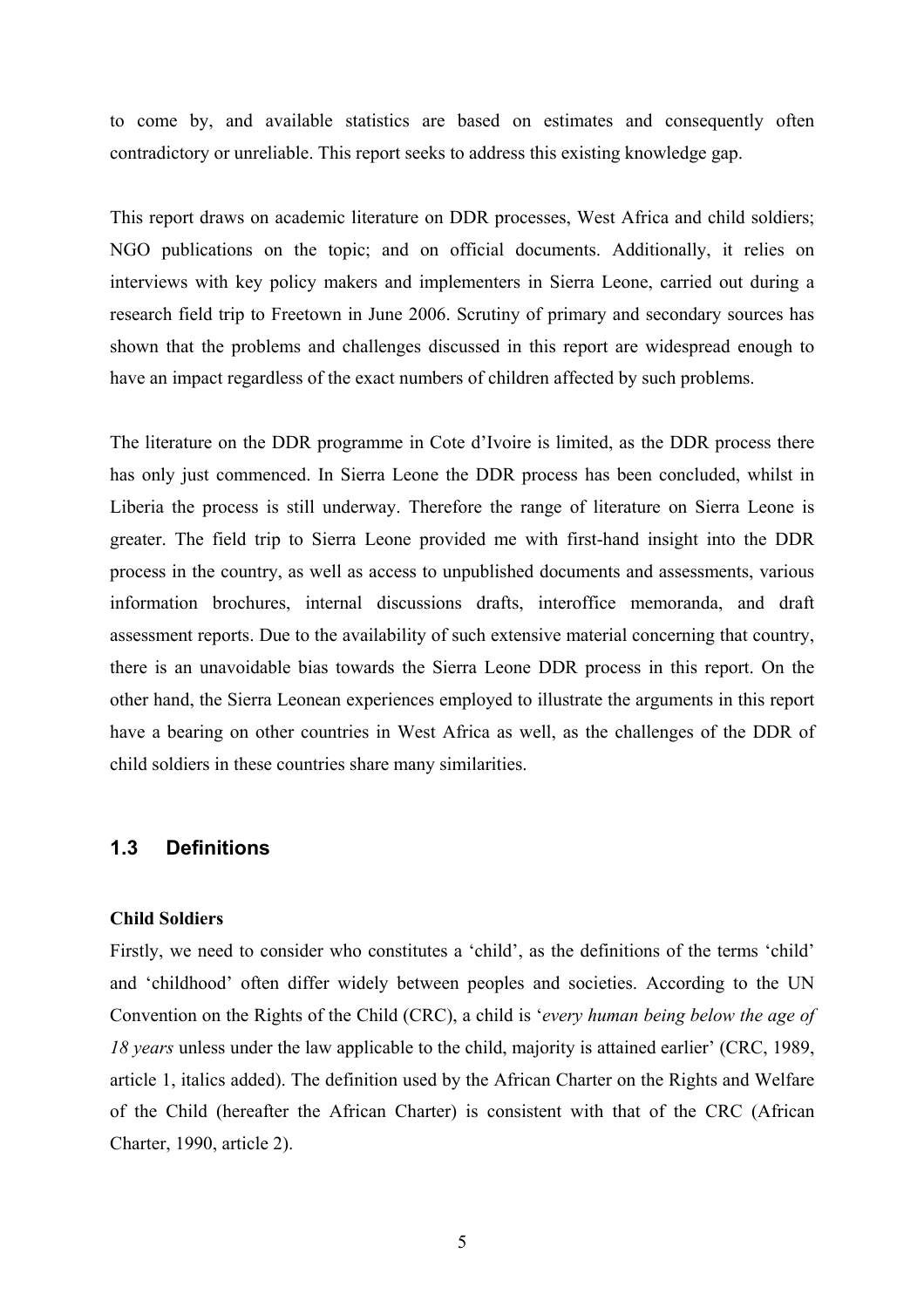Whilst the official definition of what constitutes a 'child' is fairly straightforward and widely accepted, the definition of a 'child soldier' is somewhat more contested. Although the CRC defined a child in general as anyone below the age of 18 years, it left a legal loophole with respect to the minimum recruitment age of children into armed forces. Article 38 of the CRC explicitly lowered the age of a 'child' from 18 to 15 with regard to military service – leaving young people between the ages of 15 and 18 vulnerable to recruitment. Increasing consensus that the minimum recruitment age should be higher resulted in provisions in the Optional Protocol to the Convention on the Rights of the Child on the Involvement of Children in Armed Conflict, which raised the minimum recruitment age from 15 to 18 years (Optional Protocol, 2001). Like the Optional Protocol, the African Charter states that no child under the age of 18 should be drafted to take part in armed conflicts, thus becoming the first regional treaty to establish 18 as the minimum legal age for all recruitment and participation in warfare. (African Charter, 1990, Article 22)

This report will thus apply the definition in the Optional Protocol, and define a child soldier as any child under the age of 18. As to the role the child must carry out in the fighting forces in order to fall under the definition child 'soldier', this report will apply the definition agreed upon in the Cape Town principles, $<sup>1</sup>$  which states that a child soldier is:</sup>

Any person under 18 years of age who is part of any kind of regular or irregular armed force in any capacity, including but not limited to cooks, porters, messengers and those accompanying such groups, other than purely as family members. It includes girls recruited for sexual purposes and forced marriage. It does not, therefore, only refer to a child who is carrying or has carried arms.

Thus, for the purpose of this report, a 'child soldier' is defined as any person under the age of 18 who is *associated with the fighting forces* in any capacity.2

#### **Disarmament, Demobilisation and Reintegration (DDR)**

1

Secondly, one needs to understand what is meant by the 'disarmament, demobilisation and reintegration (DDR)' of combatants. DDR is an integrated process which aims at turning soldiers into citizens.

<sup>&</sup>lt;sup>1</sup> An agreement adopted by participants attending a symposium organised by UNICEF in Cape Town in April 1997

<sup>&</sup>lt;sup>2</sup> The terms 'child soldier', 'children associated with fighting forces' and 'child combatant' will be used interchangeably here.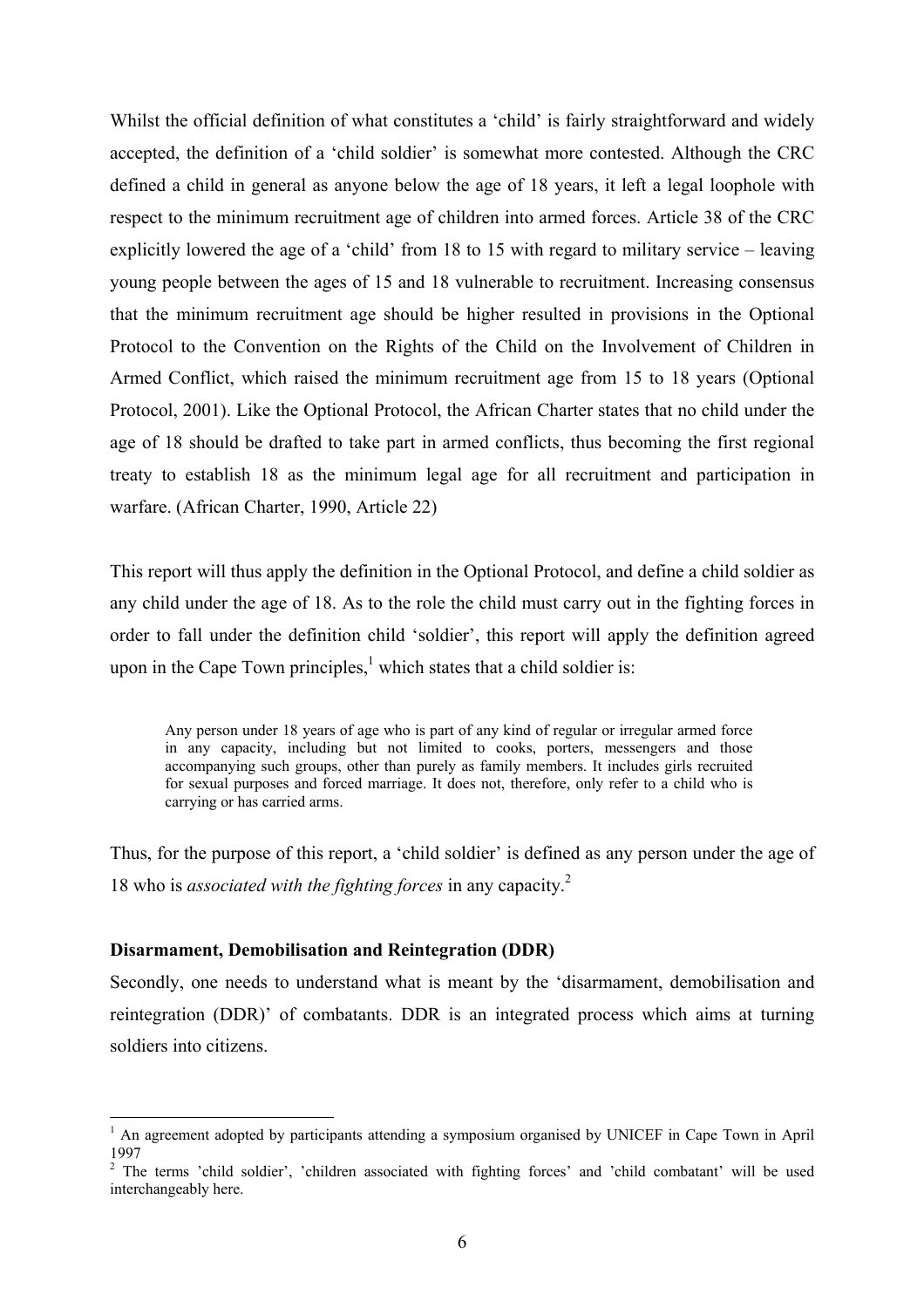*Disarmament* is defined as the collection, control and disposal of small arms, ammunition, explosives and light and heavy weapons from combatants (Gleichmann et al., 2004: 15).

*Demobilisation* is defined as the formal disbanding of military formations and the process of releasing combatants from a mobilised state (Berdal, 1996: 39). The purpose of demobilisation is to register, count and monitor the combatants and to prepare them for their discharge with identification documents, while at the same time gathering information necessary for their integration into the community (Gleichmann et al., 2004: 15).

*Reintegration* is a social and economic process with an open time frame, by which excombatants acquire civilian status (ibid).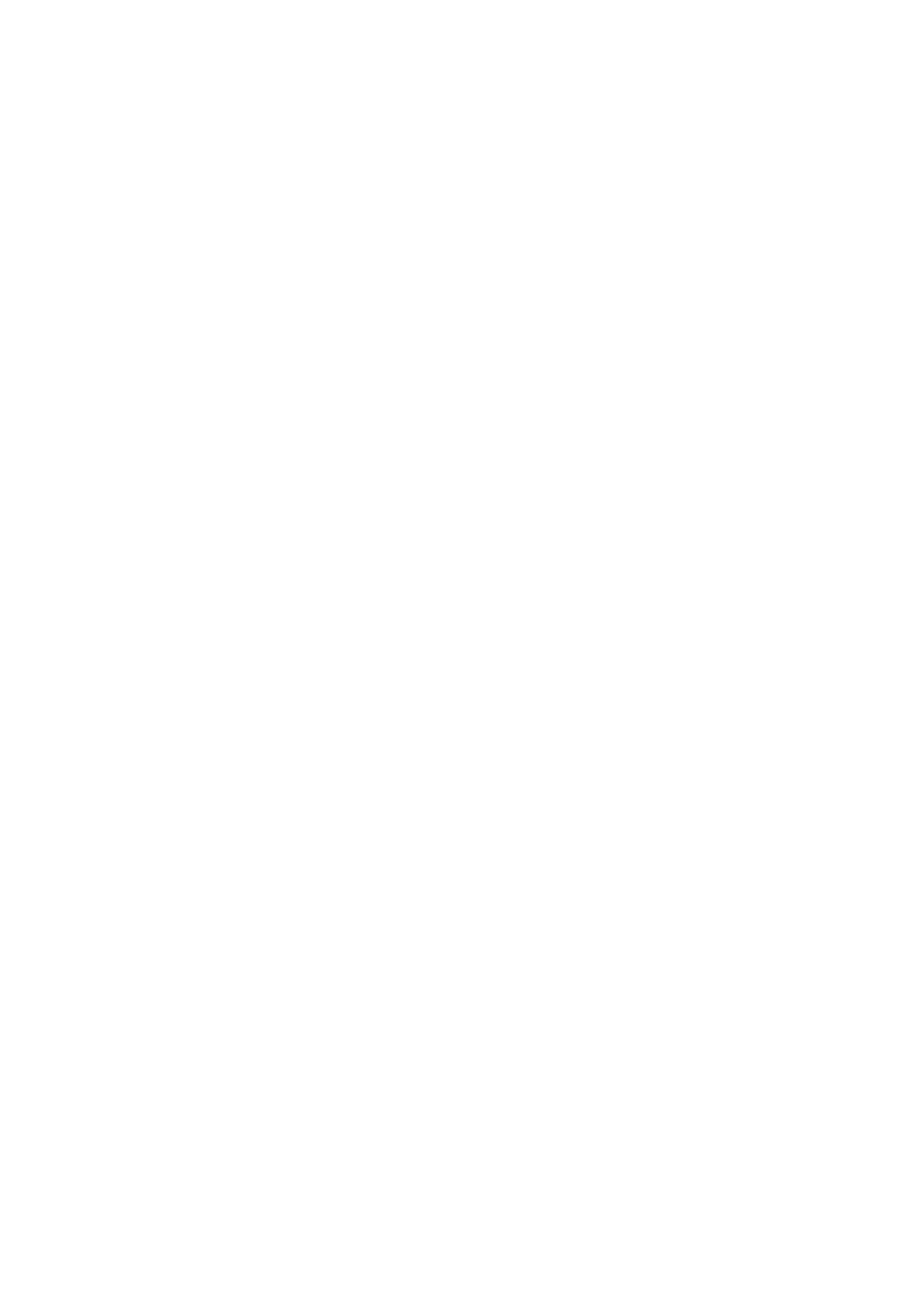## **2 Background of the West African DDR processes**

#### **2.1 The use of child soldiers in West Africa**

Children have been recruited by all fighting forces in the conflicts in West Africa, including government forces. Although the means of their recruitment have differed, child soldiers have served similar roles regardless of what fighting force they were associated with. These roles have included carrying heavy loads, standing guard, acting as messengers, spies or porters, looting, cooking and cleaning. Many children have participated in active combat. In West Africa some of the worst atrocities have been carried out by children. Girls have often been taken as sexual slaves or 'bush wives', though boys have also sometimes been forced to provide sexual services.

The exact number of children who have been associated with the fighting forces in Sierra Leone is unknown, but it is estimated that there have been as many as 10,000–15,000 child soldiers in the country. (Interview with Donald Robertshaw, 19 June 2006.) The Civil Defence Forces (CDF) and the Kamajors denied that they ever had children in their ranks; however, almost one third of the children who were demobilised after the conflict in Sierra Leone came from the CDF. Unlike the case of the Revolutionary United Front (RUF), which was notorious for abducting children, recruitment of children within the CDF was often instigated by their families or community chiefs. The children themselves were often made to believe that fighting to defend their communities was their 'civic duty' (TRC report, para. 269).

In Liberia, it is estimated that 21,000 children have been associated with the fighting forces (Coalition, 2004: 76). Many children who had served in the previous Liberian conflict before 1997 and had been demobilised were re-recruited when violence escalated again in 2003. In Cote d'Ivoire it is estimated that between 3,000 and 8,000 children have been associated with the fighting forces (ibid: 58).

In order to understand the challenges posed by the disarmament, demobilisation and reintegration of child soldiers in West Africa, we also need to examine why children fight.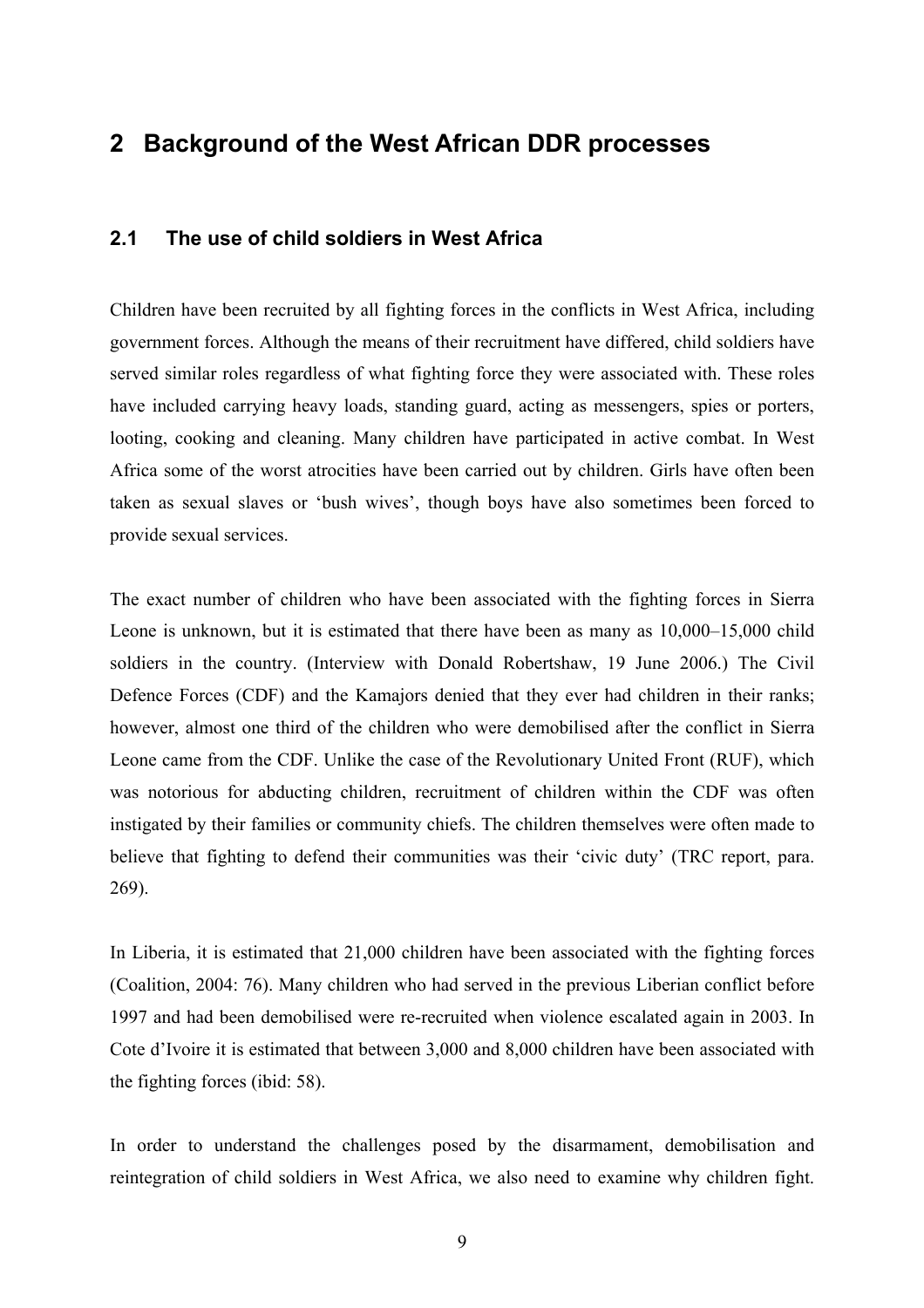Many children have been forcibly abducted, whilst others have joined the fighting forces more or less 'voluntarily'. Richards and McConnan both argue that in Sierra Leone young people volunteered for their own clear and rational reasons (McConnan, 2000; Richards, 1996). Some wanted to avenge the deaths of friends or relatives, whilst others joined for adventure, thrill-seeking, a sense of belonging and peer pressure, or because they viewed the fighting forces as providing attractive benefits. One young member of the RUF proffered her reasons for joining the group simply; 'they offered me a choice of shoes and dresses. I never had decent shoes before' (Richards, 1996: 28).

Machel, however, has dismissed this idea of 'volunteerism', arguing that when the only options are survival or poverty and death, the choices of the children can hardly be called a 'free choice' (Machel, 2001: 11). The reasons why children 'volunteer' for war, then, should be seen as firmly situated within the socio-economic contexts within which wars emerge (Twum-Danso, 2003:2). Abdullah and Muana argue that central to an understanding of the war in Sierra Leone is the role of alienated youth, especially 'lumpen' youth, for whom combat appears to be a viable survival alternative in a country with high levels of urban unemployment and economic decline (Abdullah and Muana, 1998: 172). Some girls have joined the fighting forces in order to escape maltreatment by their families, the poor economic situation at home or the threat of sexual violence, as becoming a soldier and taking possession of a weapon has been seen as a way of protecting themselves from the ever-present danger of rape.<sup>3</sup> For any DDR programme to be successful, it must address the root causes of why children 'voluntarily' join fighting forces.

#### **2.2 Background for DDR programmes for child soldiers**

The framework for DDR in Sierra Leone was based on successive peace agreements and UN Security Council resolutions. Although both the Abidjan (1996) and Conakry (1997) peace agreements contained provisions for DDR, they were not implemented as the hostilities continued. The turning point for the DDR process came in mid-1998 following the restoration of the government of President Kabbah. As part of the DDR process, a National Committee on Disarmament, Demobilisation and Reintegration (NCDDR) was established, which noted that '…the overall goal of the disarmament, demobilisation and reintegration exercise is to

 3 SC-UK, 2005:7. See also Diane Taylor, 'I wanted to take revenge', *The Guardian*, 7 July 2006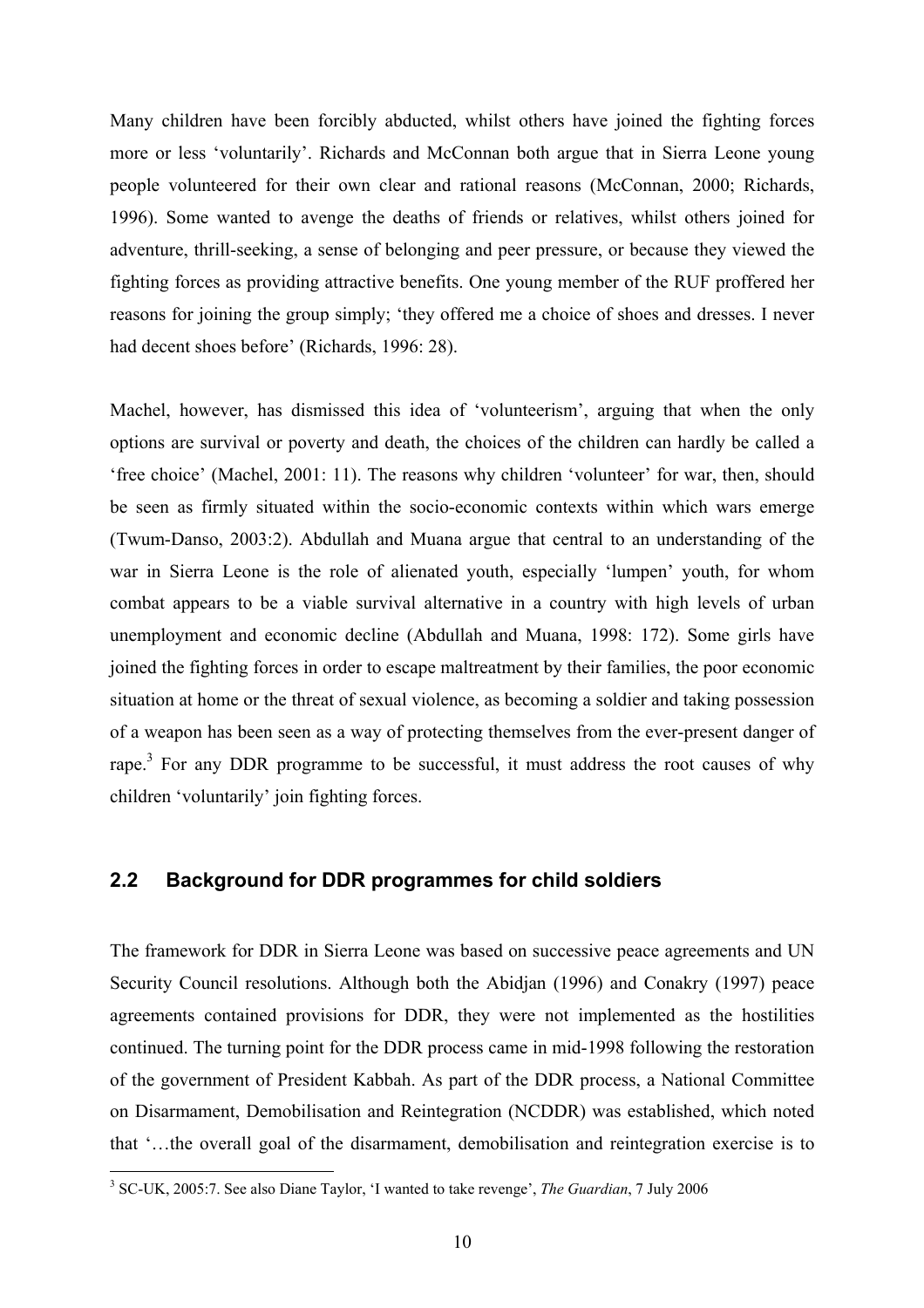enable Sierra Leonean combatants to contribute to the national development and reconciliation' (ES-NCDDR, 2000: 11).

The DDR of children was not specified as a separate process until the signing of the Lomé Peace Accord in 1999, which stated that:

The Government shall accord particular attention to the issue of child soldiers. It shall, accordingly, mobilise resources, both within the country and from the International Community … to address the special needs of these children in the existing disarmament, demobilisation and reintegration processes. (Lomé Peace Accord: Article XXX )

This was highly significant, as it was the first peace agreement to contain special provisions for the DDR of child soldiers. The UN Security Council established UNAMSIL to assist in implementing the Lomé Peace Agreement and the DDR process (UN S/RES/1270, 1999).

In Liberia, a formal DDR programme was established in 1997, but had limited success. A second DDR programme began in December 2003, and after a four-month delay got underway again in April 2004, under UNMIL leadership.<sup>4</sup>

At the time of writing, the planned DDR process in Cote d'Ivoire had only just commenced.<sup>5</sup> The process has been significantly delayed, as it was meant to begin after the signing of the Linas-Marcoussis Agreement in 2003. In 2004, the UN Security Council agreed to send a peacekeeping force to supervise the disarmament and demobilisation of opposition forces (UN S/RES/1528).

1

<sup>&</sup>lt;sup>4</sup> UNMIL was established by the UN Security Council - UN S/RES/1509 (2003)

 $<sup>5</sup>$  The operation to dismantle and disarm militias in the west of the country started on 26 July 2006</sup>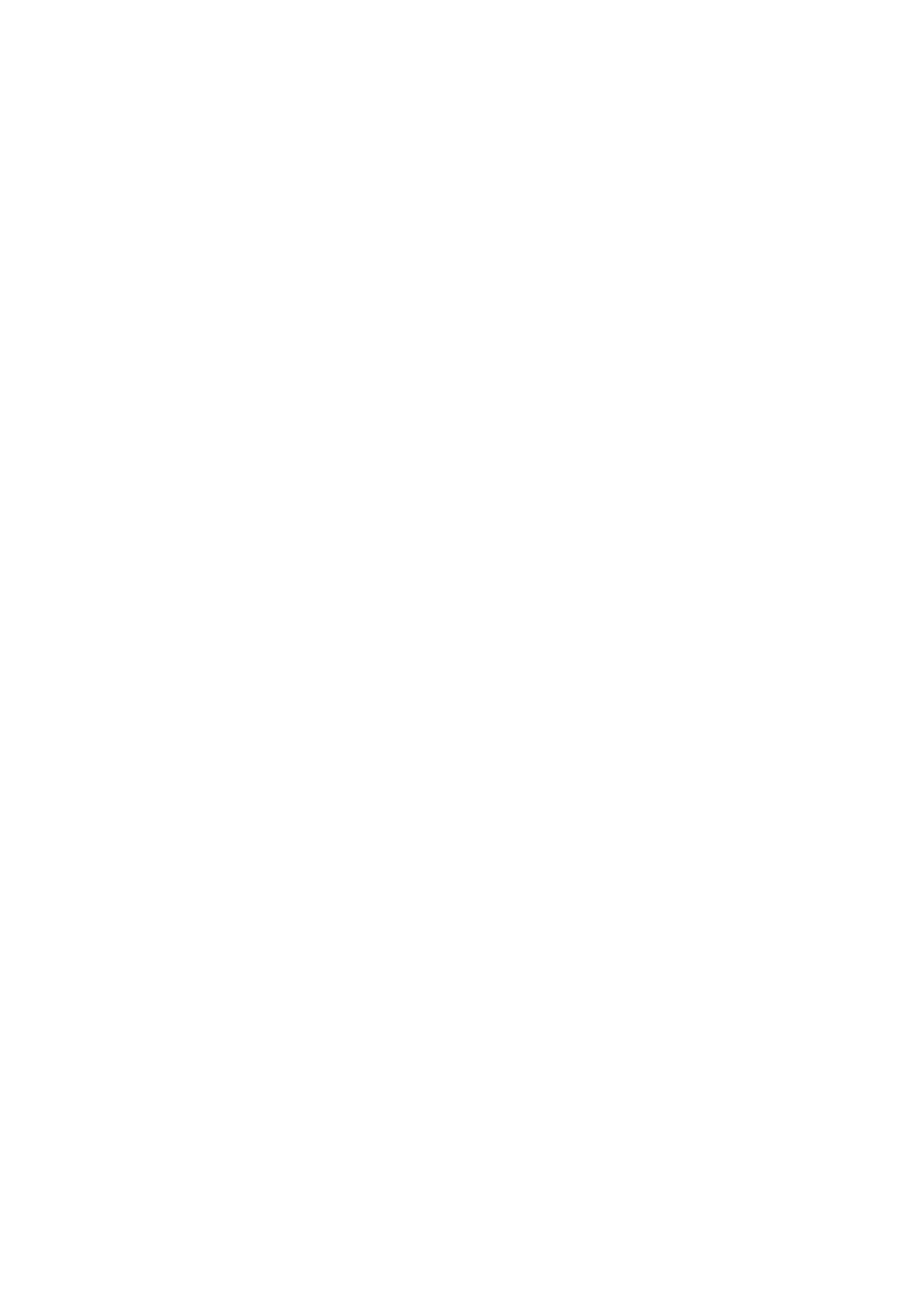## **Part II: Challenges to DDR and responses:**

## **Disarmament and Demobilisation**

### **3 Disarmament and demobilisation**

Disarmament and demobilisation is the first and normally most straightforward part of the DDR process, but often faces a complex range of challenges. Child soldiers have different experiences during conflict and different post-mobilisation needs than adult combatants, and they therefore require a separate DDR programme. In Sierra Leone, this was recognised from the outset, and the NCDDR subsequently gave UNICEF the responsibility for running the programme as well as raising funds for it.

#### **3.1 Disarmament and eligibility for DDR**

Disarmament of combatants is important because it removes a major tool of violence. Incomplete and partial disarmament can have major destabilising consequences and undermine demobilisation and reintegration efforts, as was seen in Liberia in the 1990s. DDR programmes are frequently conceived as opportunities to disarm factions, at the same time as they represent opportunities for the disarmed themselves. One criterion for eligibility for DDR programmes has often been to surrender a weapon. (See Malan, 2000: 12.) However, this policy also creates several problems.

The policy of 'one man, one weapon' (in other words, that each combatant must present a weapon in order to be eligible for DDR) as the sole eligibility criterion for DDR led some combatants to construe this to mean a weapons-buy-back programme (Kai-Kai, 2001: 121). Thus, the policy risks creating a business where people distribute and buy new weapons cheaply, and then exchanges them for money at the disarmament site. Equally, it could exacerbate the regional flow of arms if ex-combatants attempt to participate in the DDR programme in the region that offers the best benefits.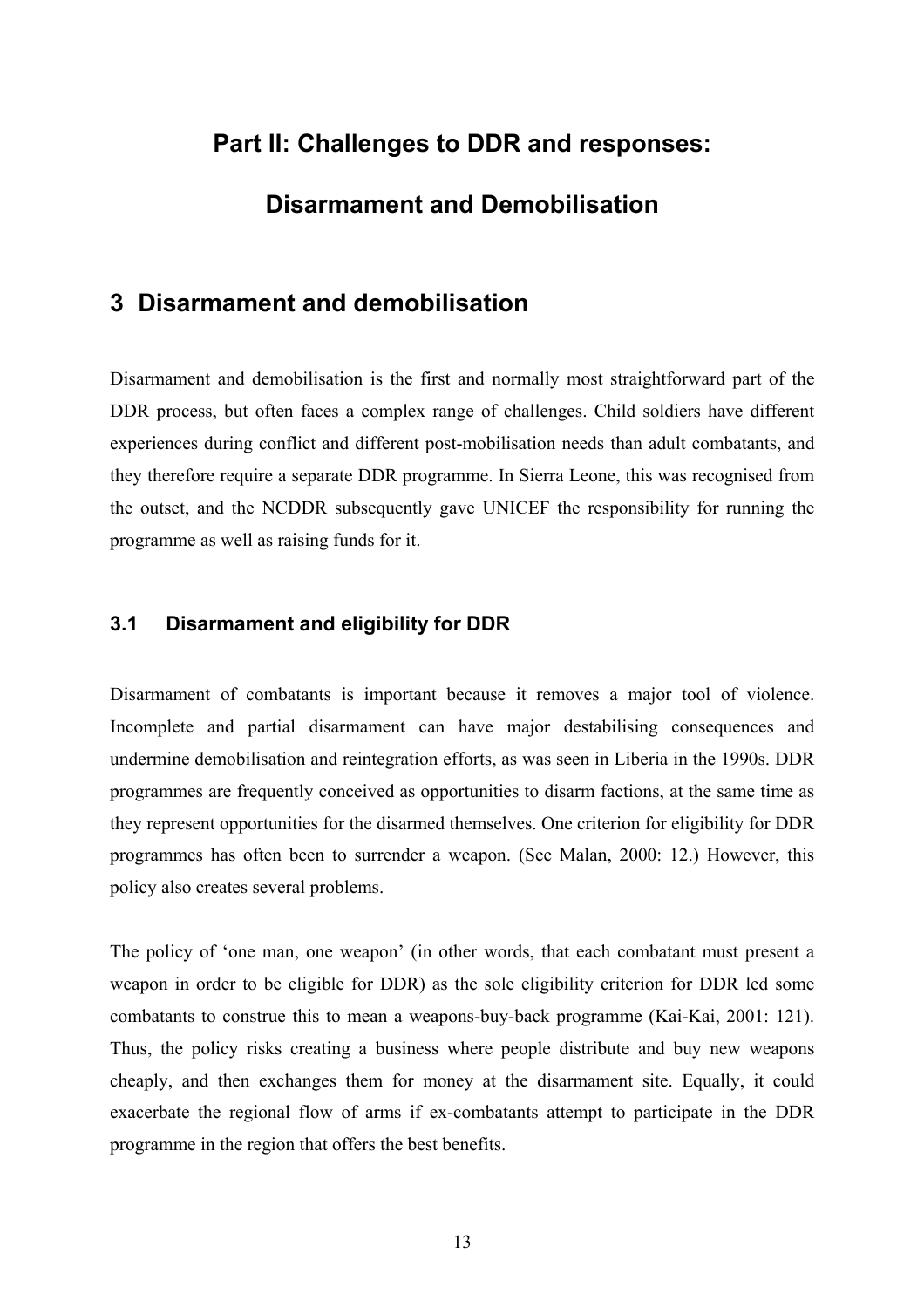The requirement of 'one man, one weapon' has often led to the exclusion of children, especially girls, from such programmes. Girls often did not carry a gun whilst associated with the fighting forces, or their commanders would give their guns to adult non-combatant friends or relatives, in order for them to receive DDR benefits. Policies should therefore be formulated to allow child soldiers to demobilise with or without presenting a weapon. However, these necessary exceptions for child soldiers had the unintended consequence of providing commanders with an opportunity to shift arms from child soldiers to non-combatant elements.

In Sierra Leone and Liberia, this problem was further exacerbated when the idea of group disarmament was introduced to facilitate the inclusion of female combatants and camp followers who did not have access to a gun. The policy of group disarmament meant that the DDR included more than the probable number of combatants. Simultaneously, it left many weapons in circulation, raising serious concerns about the potential for renewed violence. (DPKO, 2003: 25)

Admitting children to the DDR process without requiring them to present a gun was applied in the design of the DDR programmes in Sierra Leone and Liberia, despite potential security implications. It was believed to be the only way to ensure the inclusion of child soldiers in the process. In order to distinguish between child soldiers and children who had been separated from their families or youth who tried to take advantage of DDR benefits, child soldiers had to prove their association with the fighting forces. This included being able to demonstrate knowledge of how to load, cock and fire or dismantle a gun, or providing other forms of evidence of association with the fighting forces (Interview with Caritas Makeni, 22 June 2006; interview with Robertshaw, 19 June 2006).

Girls who had been sexually abused, raped or taken as 'bush wives' by the fighting forces were supposed to be eligible regardless of whether or not they knew how to use a gun. However, girls who had been sexually abused were not likely to declare themselves, in fear of stigmatisation (interview with Edward Juma Abu, CAW, 20 June 2006). Consequently, female child soldiers were often excluded from DDR programmes because they were registered as 'dependants' or 'camp followers' rather than combatants.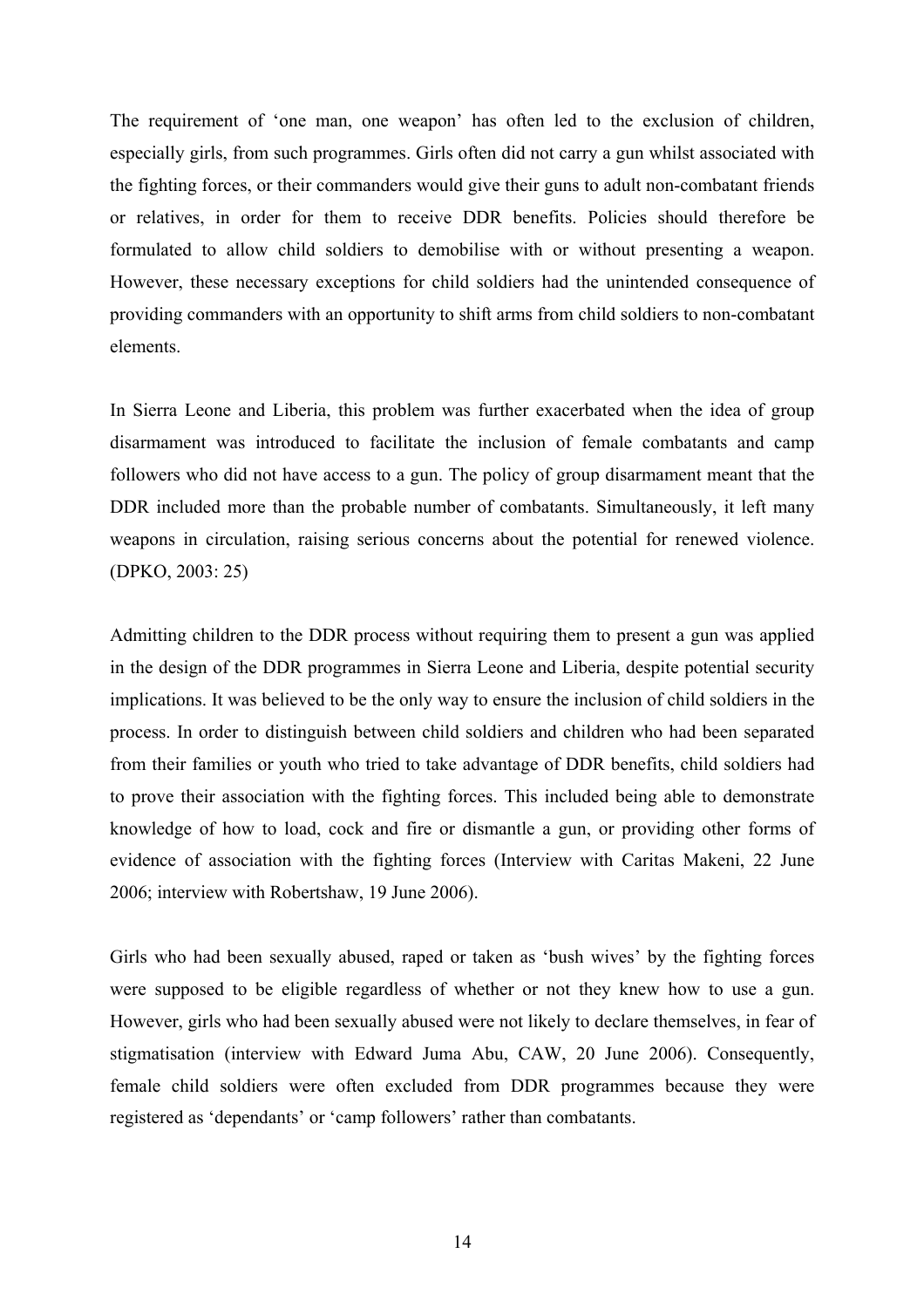#### **3.2 Failure of child soldiers to participate in DDR**

Donald Robertshaw, Child Protection Officer at UNICEF, asserts nonetheless that few children were turned away at demobilisation sites because they did not fulfil the eligibility requirements (interview with Robertshaw, 19 June 2006). Rather, the problem appears to have been that many children who would have been eligible for DDR did not come to the demobilisation sites. In Sierra Leone, only 6,845 children went through the DDR process. In Liberia, approximately 10,000 child soldiers have gone through DDR, whereas it is estimated that 21,000 children fought in that country's conflict (Aboagye and Bah, 2004).

The discrepancy between estimated child soldiers and DDR participants was especially notable in the case of girl soldiers. Girls have been associated with all the armed actors in the conflicts in Sierra Leone, Liberia and Cote d'Ivoire (SC-UK, 2005: 7). In fact, girls have constituted a large part of the fighting forces in the conflicts in West Africa; it was estimated that 30% of child soldiers in Sierra Leone and Liberia were girls (Mazurana et al., 2002: 107). However, very few girls go through DDR. In Sierra Leone only 8% of children who went through the DDR process were girls (interview with Robertshaw, 19 June 2006). It is estimated that about 3,000 girls who would have been eligible for the DDR programme did not come forward to be registered (UNICEF, 2005a: 16). Why do child soldiers, especially girl soldiers, not come to the demobilisation sites? In some instances child soldiers misunderstood their eligibility for DDR. Many of them thought that only those over 18, those who presented a gun, or those who had participated in the actual fighting were eligible for DDR. Others misunderstood the definition of a 'child', since many children are considered adults with adult responsibilities before they turn 18, especially girls who have already become mothers.

A significant number of children also appear to have been manipulated and deliberately misinformed by their commanders about eligibility for the DDR process. In Sierra Leone, many commanders feared the mandate of the Special Court for Sierra Leone to indict leaders who recruited and used child soldiers, and thus attempted to prevent the children in their ranks from going through DDR, or convinced them to demobilise as adults (SC-UK, 2005: 9). According to Francis Lahai, Child Protection Officer at the Ministry of Social Welfare, Gender and Children's Affairs (MSWGCA), this was especially common amongst the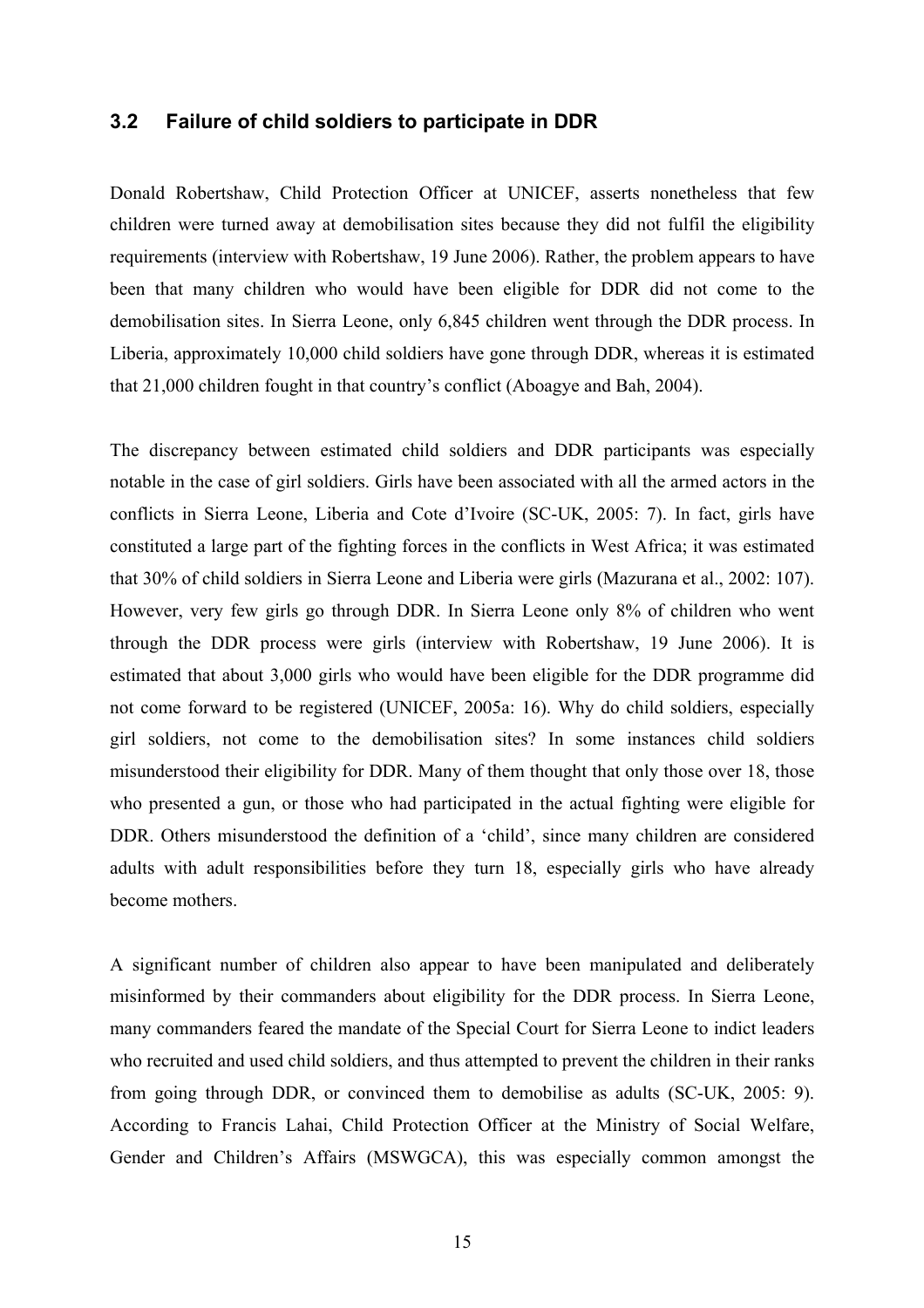Kamarjos, who consistently maintained that they had no children in their ranks, due to fear of prosecution for recruiting children. This resulted in cover-up of the use of child soldiers, and has most likely meant that a large number of children associated with the CDF and the Kamarjos did not come forward for DDR. (Interview with Francis Lahai, MSWGCA, 19 June 2006.)

Furthermore, many commanders have prevented girl soldiers from going through DDR for another set of reasons. Girls often serve a dual purpose for commanders as both fighters and sexual slaves, and the commanders have therefore been more reluctant to release girls than boys to the DDR process. Whilst boy combatants are of little value to commanders in the post-war period, girls can be used as domestic workers, sexual slaves, cooks and 'wives' (Twum-Danso, 2003: ch.3). In many instances, commanders who wanted to retain their 'bush wives' and/or sexual slaves have prevented the girls from going through DDR, as they feared they would otherwise be 'lost' to the DDR process (interview with Ken Sesay, MSWGCA, 16 June 2006). Many of the girls have become pregnant or had children by their commanders, and some of these commanders feared they would lose access to their children if the girls went through DDR. In other instances, commanders would take their legal wives or other family members to DDR and leave their 'bush wives' behind.

Several child soldiers have chosen to self-reintegrate, for a variety of different reasons. Some children managed to escape from the fighting forces during the conflict, and were thus not part of the fighting forces when DDR was initiated. Many of these children, and other child soldiers who left the fighting forces when the conflict ended, did not receive information about their eligibility for DDR, or they chose to remain in their communities and not declare themselves as formerly associated with fighting forces. Some girl soldiers were abandoned by the fighting forces when the conflict wound down prior to the formal DDR process. This has particularly been the case with those less militarily active, those who were pregnant and/or with children and those who had been wounded or disabled (SC-UK, 2005: 9). Save the Children notes that in Cote d'Ivoire, many girls returned directly to their communities on the signing of the Linas-Marcoussis peace accord in 2003 (ibid: 12). Since the conflict in Cote d'Ivoire has not been as protracted as it was in Liberia and Sierra Leone, girls there have been associated with fighting forces for a shorter period of time. This means that they are less likely to bear children to their commanders, and more likely to have been able to self-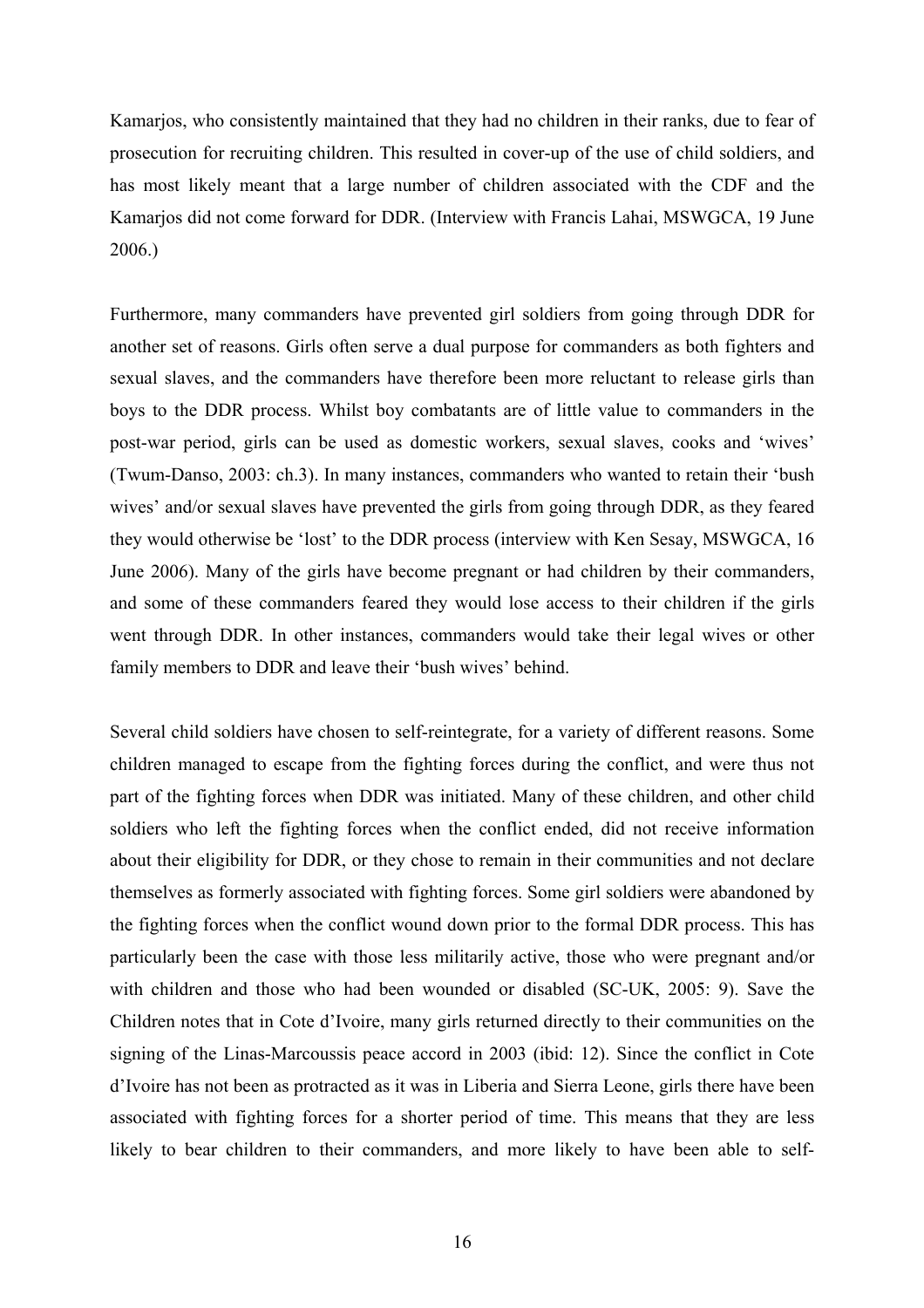demobilise into society unnoticed. Thus it seems probable that the families of these girls will be more willing to welcome them back than has been the case in Liberia and Sierra Leone.

Indeed, in Liberia and Sierra Leone many children have feared rejection by their families and stigmatisation by their communities if they participated in the programme, as it would label them as 'ex-combatants'. These children thus have often preferred to self-reintegrate. This has been especially widespread amongst girl soldiers, who feared that they would be labelled as 'used goods' with no prospects of getting married. (See Mazurana et al. 2002: 115.) Their children, usually conceived as a result of rape, have often been branded as 'rebel children' and have been likely to suffer from stigmatisation and rejection similar to that experienced by their teenage mothers. On the other hand, it sometimes – but not always – appears that the girls' fears of being stigmatised have been unsubstantiated (interview with Abu, 20 June 2006).

According to Save the Children, the failure of girls to participate in the DDR programme has been more a problem in Sierra Leone than it was in Liberia. In Sierra Leone most of the women and girls who benefited from the DDR have been the favoured 'wives' and family members of the commanders, rather than frontline girl fighters. In Liberia, however, girl combatants have gone through DDR. Having received proper training, girls were a particularly strong component of the frontline fighters in the Liberians United for Reconciliation and Democracy (LURD), and thus have shown up as a higher proportion of the demobilisation in former LURD-controlled areas (SC-UK, 2005: 11). Indeed, more than 2,000 girl soldiers have participated in the DDR process in Liberia, where girls soldiers constituted 9% of those demobilised, compared to 2% in Sierra Leone (Aboagye & Bah, 2004: 7).

In addition to the almost 7,000 child soldiers who went through DDR, 5,000 children who did not know how to use a gun went through screening at demobilisation camps, and were labelled 'separated children' rather than 'child soldiers' (interview with Robertshaw, 19 June 2006). These 'separated children' were then reunited with their immediate or extended families, without receiving the benefits accorded to demobilised child soldiers. It seems likely that many camp followers have been reintegrated into society as 'separated children' rather than child soldiers.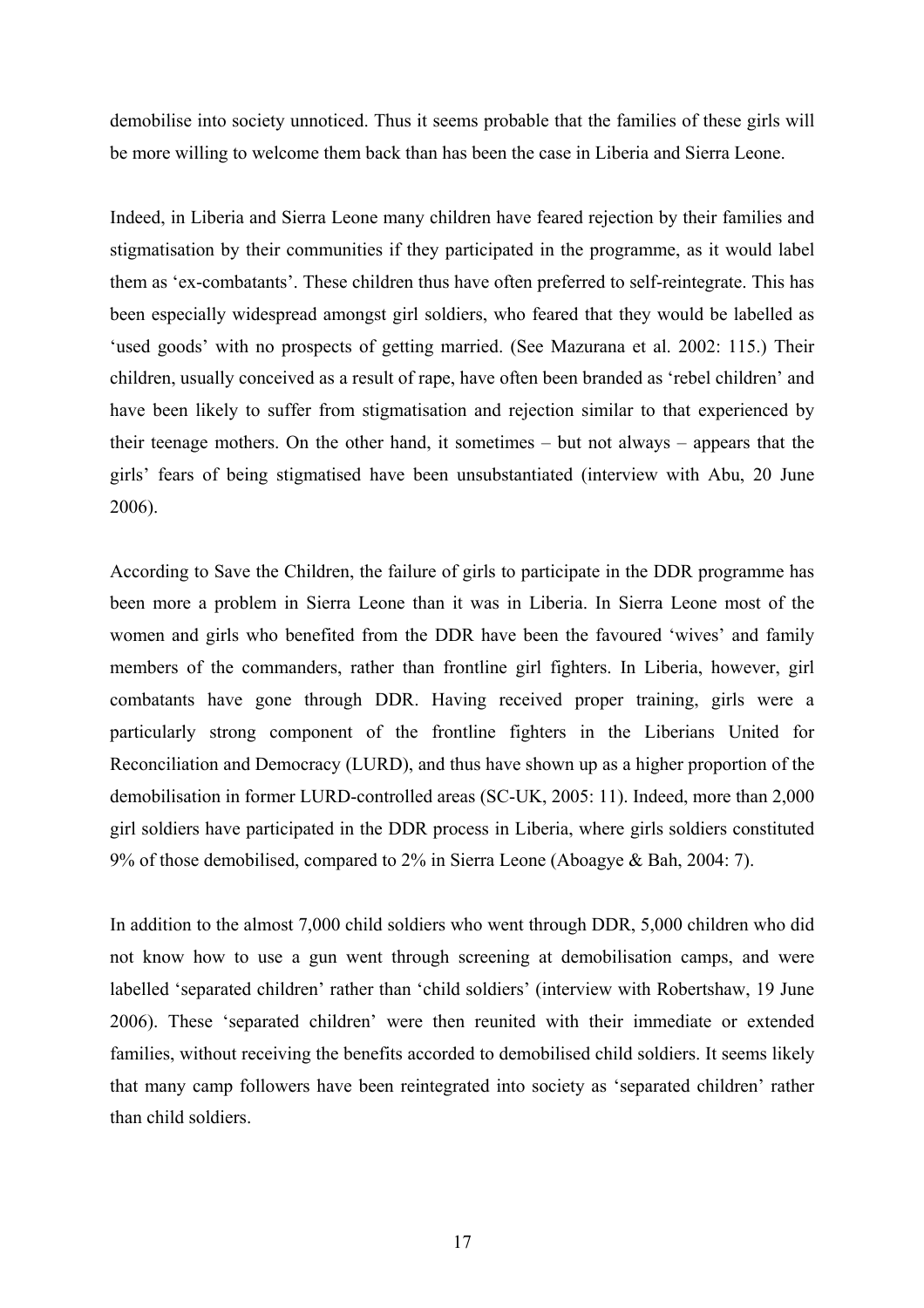#### **3.3 Age verification and DDR benefits**

The benefits of the DDR programmes were adapted to the differing needs of adult and child combatants. Adult combatants were provided with transport to their desired location for reintegration and a Transitional Safety Net Allowance (TSA) of \$600, paid in instalments, to ease the transition to civilian life. In Liberia, the NCDDRR decided to include child excombatants in its cash allowance programme. In Sierra Leone, child ex-combatants received interim care and basic services up to three months, psychosocial counselling, personal supplies, family tracing and reunification support, rather than cash benefits. Thereafter, assistance consisted of placement in schools, training opportunities and benefits from community reintegration programmes. It was felt that cash benefits for children would be likely to end up in the pockets of their commanders, or would create a perception that using children as combatants could result in a 'reward' (interview with Caritas Makeni, 22 June 2006; UNICEF, 2005a: 11).

The allocation of cash benefits to adults but not to children gave rise to a new set of challenges. Many child ex-combatants were tempted by the instant cash benefits rather than longer-term skills training and education benefits, and consequently posed as adult combatants at demobilisation camps. This problem has been further compounded by commanders demanding that child soldiers lie about their age because they feared prosecution for having recruited and used child soldiers.

Thus, there has been a need for extensive age screening of soldiers at demobilisation camps. Efforts to assess child soldiers' age have been greatly impeded by the lack of birth certificates and national identity cards, since the absence of birth registration is a major problem in West Africa. Age verification had to be carried out by other means, such as dental examinations, physical check-ups, and interviews to establish psychological maturity and verify the child's alleged place and date of birth. Nonetheless, it is often difficult to estimate age by psychological maturity and physical and dental factors, as there can be large individual variations. Moreover, some children were so young at the time of their abduction that they could not recall how old they were. Consequently, many child soldiers are believed to have participated in the adult rather than the child DDR programmes.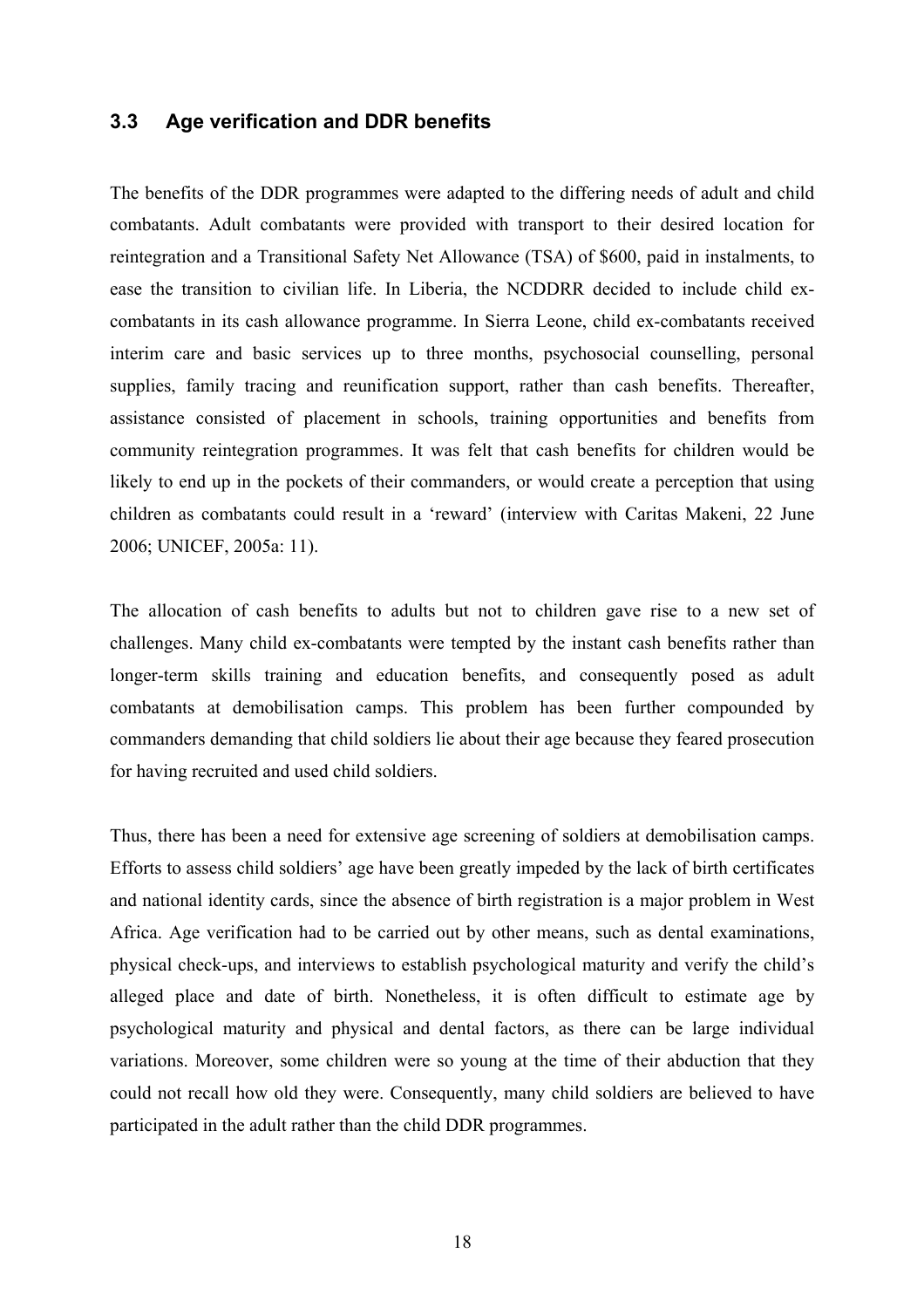The process of demobilisation itself has further exacerbated this problem. In Sierra Leone, it was UNAMSIL who carried out the initial screening, but they lacked the competence to carry out age verification successfully (interview with Caritas Makeni, 22 June 2006). Moreover, some military observers adopted an attitude of military solidarity with the children, and believed that children should receive the same 'reward' as adults for handing in their guns (UNICEF, 2005a: 12; interview with Caritas Makeni, 22 June 2006). UNAMSIL observers failed to understand the long-term implications for child soldiers, who as a result did not receive psychosocial support, educational or vocational training, and family tracing and reunification. The sad fact is that UNAMSIL advisers did not do the children any favours by deliberately classifying them as adults. Better training of military observers and personnel is essential, and information about the differences in adult and child DDR and the benefits for either group is crucial. Peacekeeping missions should have a child protection adviser present at all demobilisation sites, and during the screening process the mission should work together with the child protection agencies responsible for the children's reintegration. This was lacking in both Sierra Leone and Liberia.

#### **3.4 Interim Care Centres (ICCs)**

After child soldiers had been demobilised, they were moved to the Interim Care Centre (ICC) closest to their area of reintegration. Here they were provided with health-care services, psychosocial counselling, educational and recreational activities, while family tracing and reunification was carried out. The services provided at the ICCs have been designed to support rapid disarmament and demobilisation and aimed to separate the children from their adult commanders, limit the children's stay in the demobilisation centres, terminate the child's identification with his or her fighting group, and initiate the reintegration process as quickly as possible. (ES-NCDDR, 2000:16.)

Interim Care Centres had been established in Sierra Leone in 1993 in response to the demobilisation of children from the Sierra Leone Army (SLA). In Sierra Leone, child soldiers associated with the CDF or the Kamarjos frequently did not go to ICCs, but were reunified more or less immediately with their families, as many had fought side by side with their relatives or close to their communities. In other cases, the move to the ICCs was meant to separate the child soldiers from their commanders in order to sever their ties as fighters and to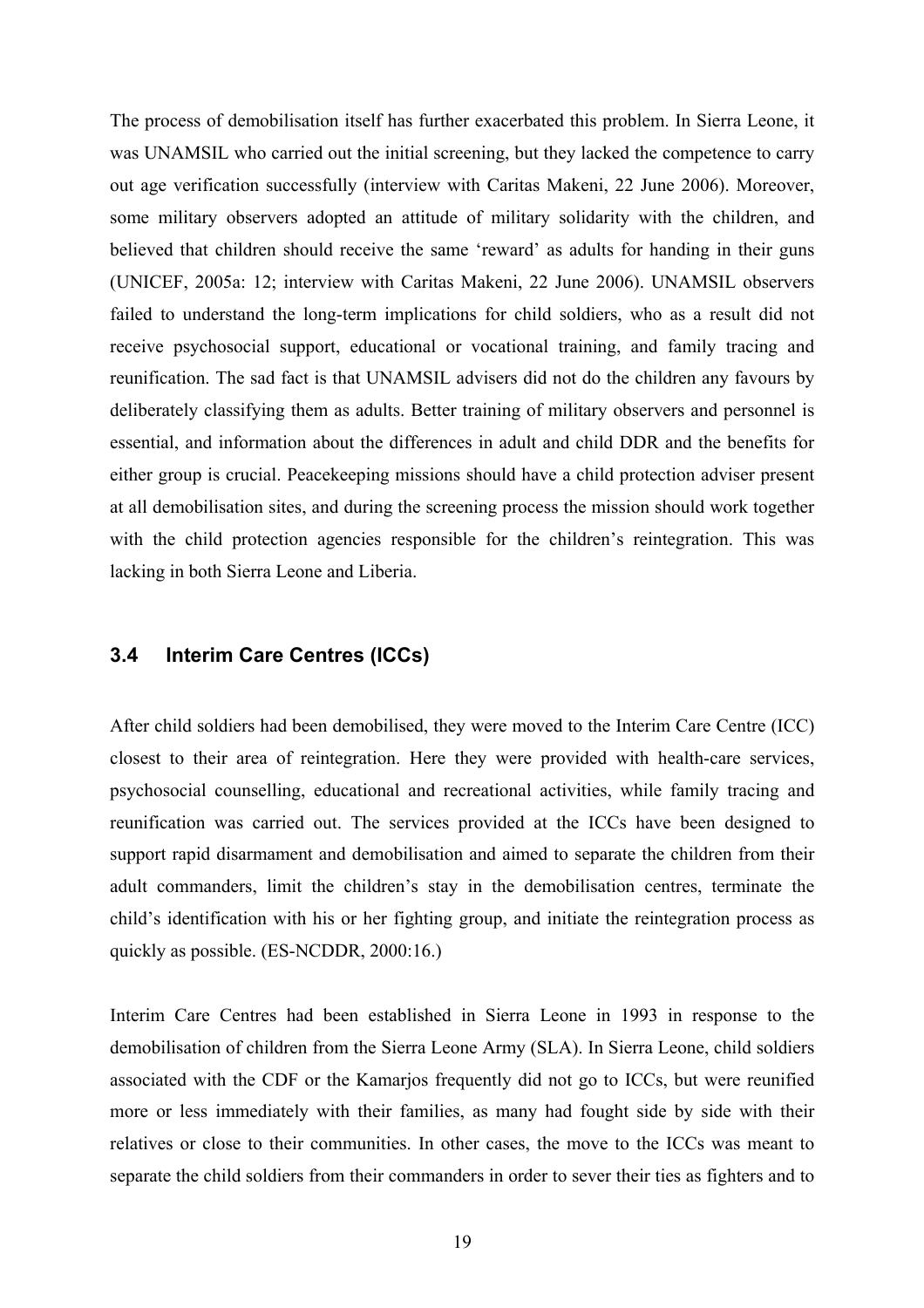avoid further abuse, and to provide reorientation towards a civilian identity. This was seen as an important component in the DDR process. (Malan, 2000: 12) By the end of the DDR programme in 2002, a total of 5,038 demobilised child combatants had been provided with care in an ICC. $6$ 

The ICCs have suffered from various shortcomings. Although the ICCs were meant to separate adults and children, in practice this was generally not the case. The proximity between the adult and the child camps has been a major problem, and security at the ICCs has often been poor. This has undermined the efforts to separate children from the influence of their fighting groups, leaving them vulnerable to abuse, continued violence and rerecruitment. Girls have been particularly likely to be subject to visits from their former commanders and 'bush husbands', causing many to disappear from the centres. (Final evaluation, 2004: 47; interview with Caritas Makeni, 22 June 2006.)

#### **3.5 Regional considerations**

The conflicts in West Africa all had strong regional dimensions. This has included crossborder movements of arms and combatants, further exacerbating existing tensions in the region and prolonging existing conflicts. Often combatants have demobilised in one country, only to reappear as combatants in a neighbouring conflict.

There is a danger that a flawed DDR process could release former combatants to other conflicts in the region. When fighting escalated in Liberia in 2002 and 2003, some of the child soldiers came from Sierra Leone. They had either failed to go through DDR or had not been properly reintegrated, and were easily re-recruited due to geographical proximity. (Interview with Lahai, 19 June 2006.) Consequently, the successful reintegration of combatants is essential – not only to ensure national stability and security, but also to ensure regional stability.

Another problem has been the cross-border movement of demobilised fighters seeking to benefit from the DDR programme twice. This puts an additional financial and logistic strain on DDR programmes, and could potentially undermine their effectiveness. It is important that

1

<sup>6</sup> Of these 4,585 were male and 453 were female; UNICEF, 2005a: 24–25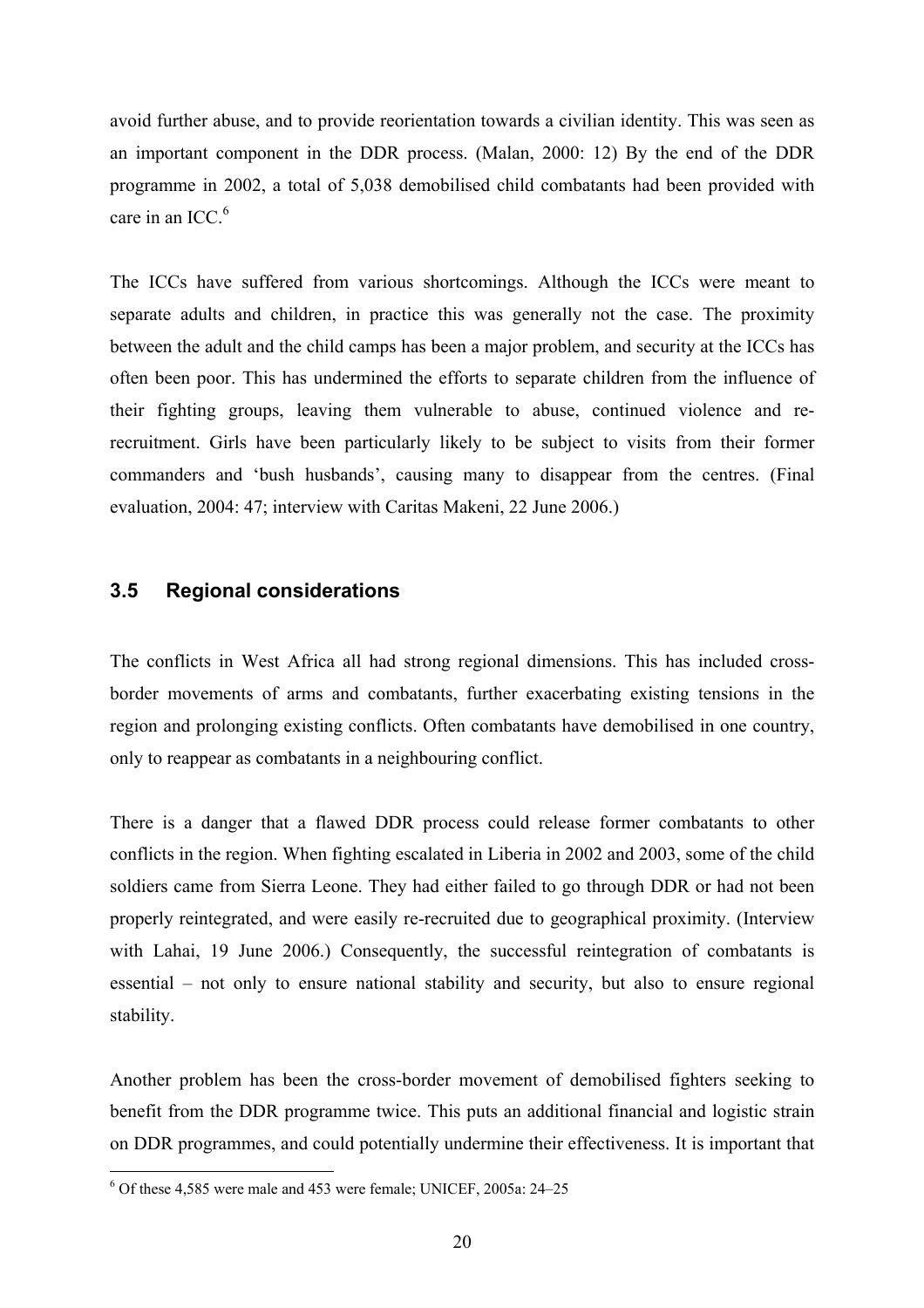those designing and implementing DDR programmes coordinate carefully, to avoid a situation where combatants travel to neighbouring countries to exploit the DDR benefits.

Nonetheless, so far the DDR processes in West Africa have been largely national undertakings. This approach has been reinforced by donor policies and NGO implementation, which do not cater for a regional approach to DDR. However, any attempt to successfully disarm, demobilise and reintegrate child soldiers in the region must also address the regional implications. Olonisakin argues that:

Given the direct involvement of Liberians in Cote d'Ivoire, Liberia and Guinea, only a systematic and regional disarmament programme backed by strong peace agreements can provide the basis for regional peace. Simply pushing armed groups back across porous borders each time there is an incursion into a country does not offer a lasting solution. Without such regionalized DDR programmes, the cross-border movement of young fighters without alternative forms of livelihood beyond the use of arms threatens to reverse whatever gains are being made in Sierra Leone and Liberia. (Olonisakin, 2004: 196–197)

The UN Secretary-General has also noted that there can be no regional stability without the successful DDR of combatants, including children, and that cross-border problems cannot be solved at the national level alone, but require a regional approach. (Report of the Secretary-General […] 12 March 2004).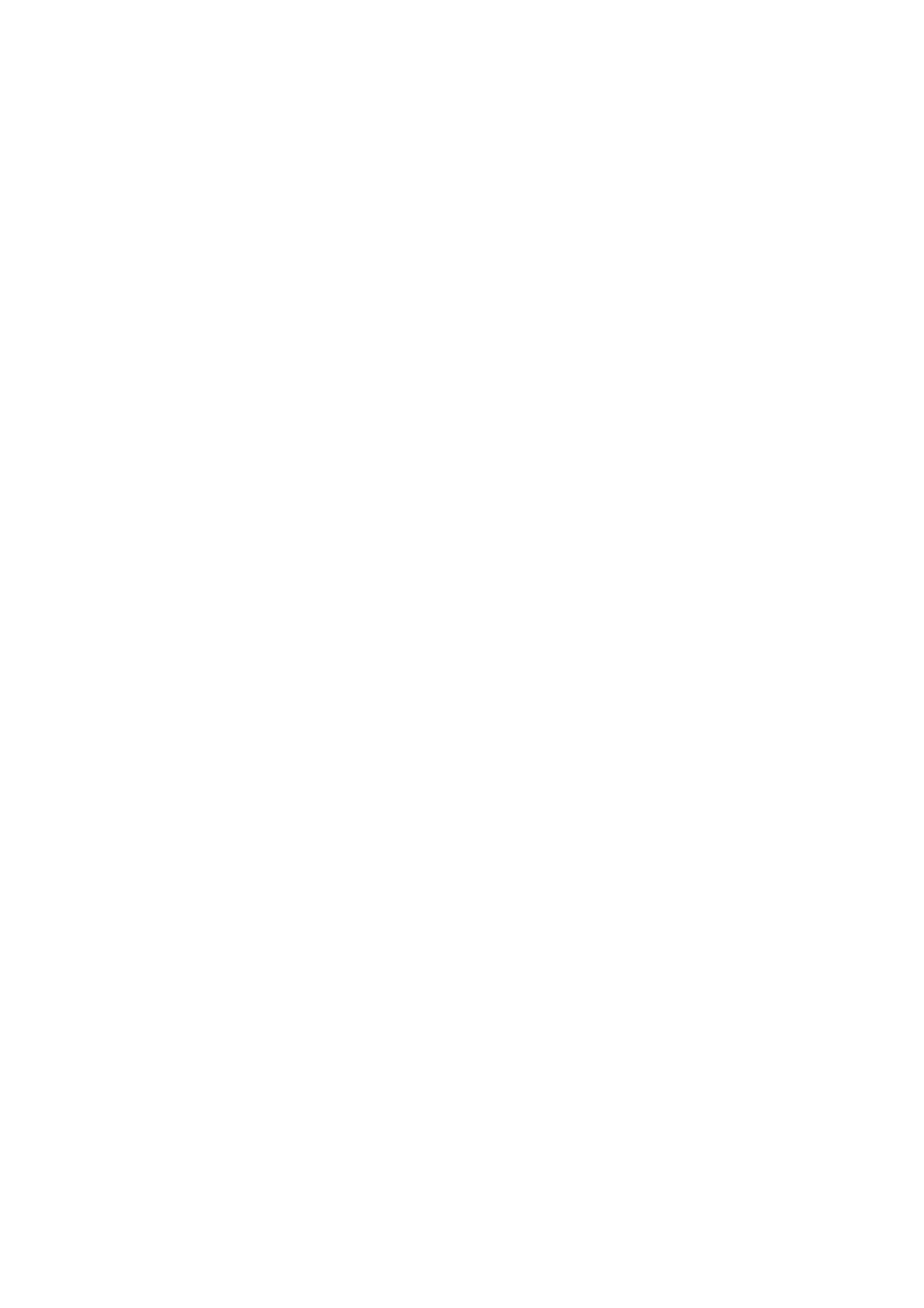## **Part III: Challenges to DDR and responses:**

## **Rehabilitation and Reintegration**

The reintegration of former child soldiers is the most complex and most time-consuming part of DDR.<sup>7</sup> And yet, it is only successful reintegration of former ex-combatants that can ensure long-term peace and security. Indeed, as the NCDDR notes:

Socio-economic reintegration of child combatants is the most critical element of the DDR programme. Disarmament and demobilisation of ex-combatants consolidates only short-term security unless followed by socio-economic reintegration of ex-combatants into civilian society to form the basis for long-term peace. (ES-NCDDR, 2000: 11)

The experiences child soldiers have been through will have major consequences for their physical and psychosocial health, and thereby their prospects for successful reintegration. For that reason, the physical and psychosocial rehabilitation of former child soldiers has become a major component in the reintegration programmes in West Africa.

## **4 Physical rehabilitation**

#### **4.1 Malnutrition and disease**

1

In most cases, the physical well-being of child soldiers has been seriously compromised by their experiences with the fighting forces. Many have suffered from inadequate nutrition and health care, and been subject to harsh punishments and training regimes. Malnutrition inhibits natural growth and weakens the children's immune systems, leaving them vulnerable to disease.

Routine health checks and medical treatment have been incorporated in the DDR programmes in the three countries examined here. Medical screening of former child soldiers has revealed the high prevalence of diseases and ailments such as malaria, worm infestation, respiratory tract infections, skin infections, diarrhoea, hepatitis B, non-gonococcal and gonococcal urethritis. The effects of malnutrition and disease have been further compounded by the lack

 $<sup>7</sup>$  The 'R' in DDR often also includes rehabilitation, resettlement, repatriation, and reconciliation</sup>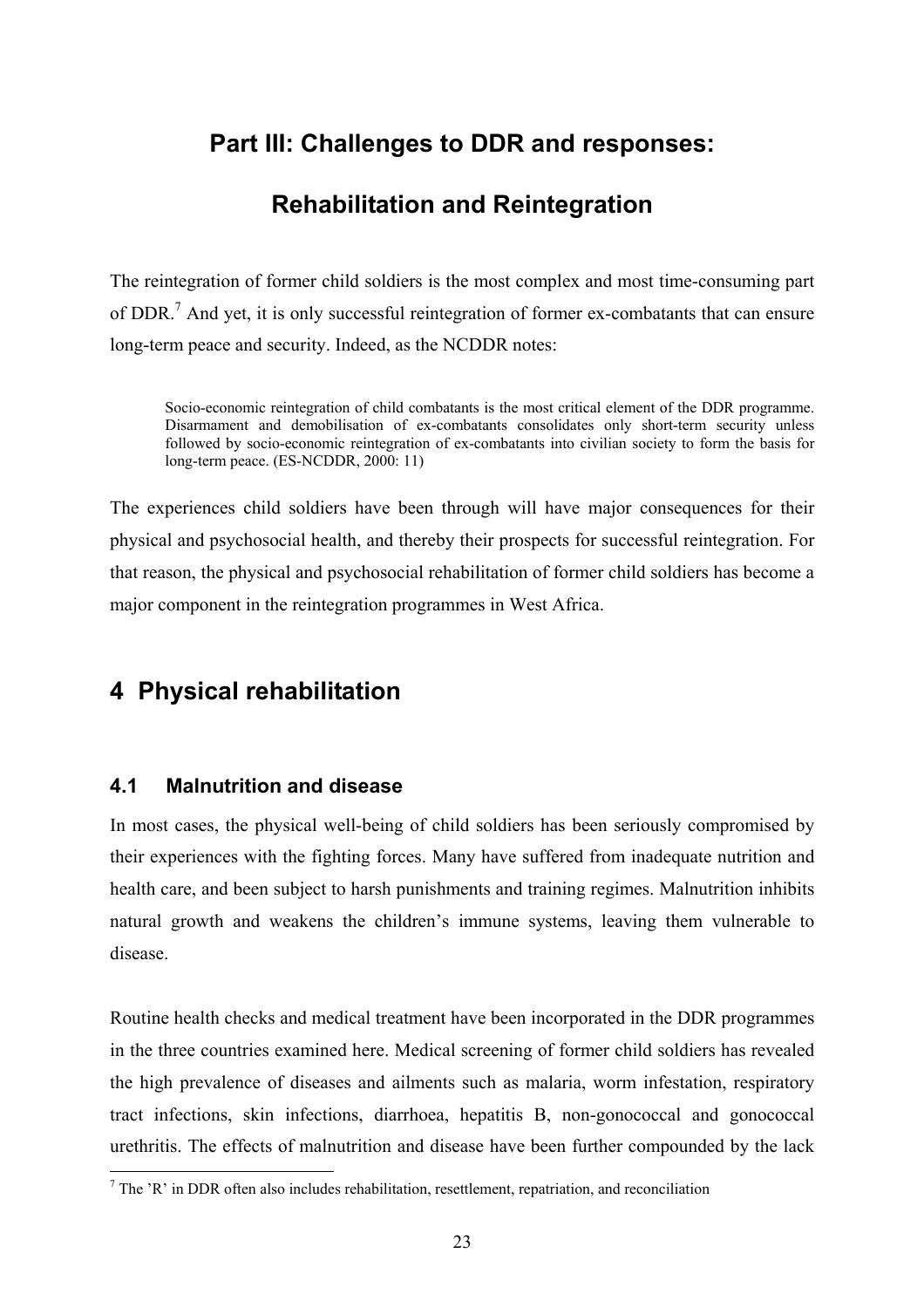of access to food, clean water and health care, along with generally poor sanitation and lack of shelter (UN A/51/306.Add.1, 1996).

As a result of suffering sexual and physical abuse, girl soldiers have specific physical and psychological post-conflict needs which often differ from those of male combatants. Adolescent girl soldiers frequently suffer from loss of menstruation due to malnutrition and trauma. In a great many cases, girls associated with fighting forces have become pregnant as a result of rape and sexual abuse. They often suffer birth complications, made worse by the widespread practice of female genital mutilation and lack of access to adequate health facilities. Sexual abuse and rape have also led to a high incidence of sexually transmitted diseases (STDs), including HIV/AIDS. Girls who have been raped or forced into sexual servitude suffer from abdominal pains, cervical tearing, bleeding and infections, which in turn increase the risk of STDs and pelvic inflammatory disease. (Machel, 2001: 56–57) Furthermore, as many infectious diseases can be transmitted to the offspring of the girls during pregnancy, childbirth or breastfeeding, the physical effects of abuse have been passed on to the next generation (Twum-Danso, 2003: ch.3).

#### **4.2 Mutilation**

Many child soldiers had been mutilated or suffered from other physical injuries. In Sierra Leone, mutilations have been a common form of abuse inflicted upon child soldiers by fighting forces. For example, the acronyms of the armed factions have been branded or carved on children's bodies, so as to prevent children from escaping. Such marking of child soldiers has posed a major challenge to their post-war reintegration, as the acronym scars serve as a constant reminder to the community that they have belonged to a fighting force. These children have been stigmatised, causing them great long-term shame and fear, and rendering it difficult for them to put the past behind them. As noted in the TRC Report: '…these physical scars hampered reintegration efforts and affected the children psychologically, as it seemed that they had been branded for life' (para. 440). Consequently, a 'scar removal project' was initiated in Sierra Leone as part of the DDR process, using plastic surgery to remove or transform the scars.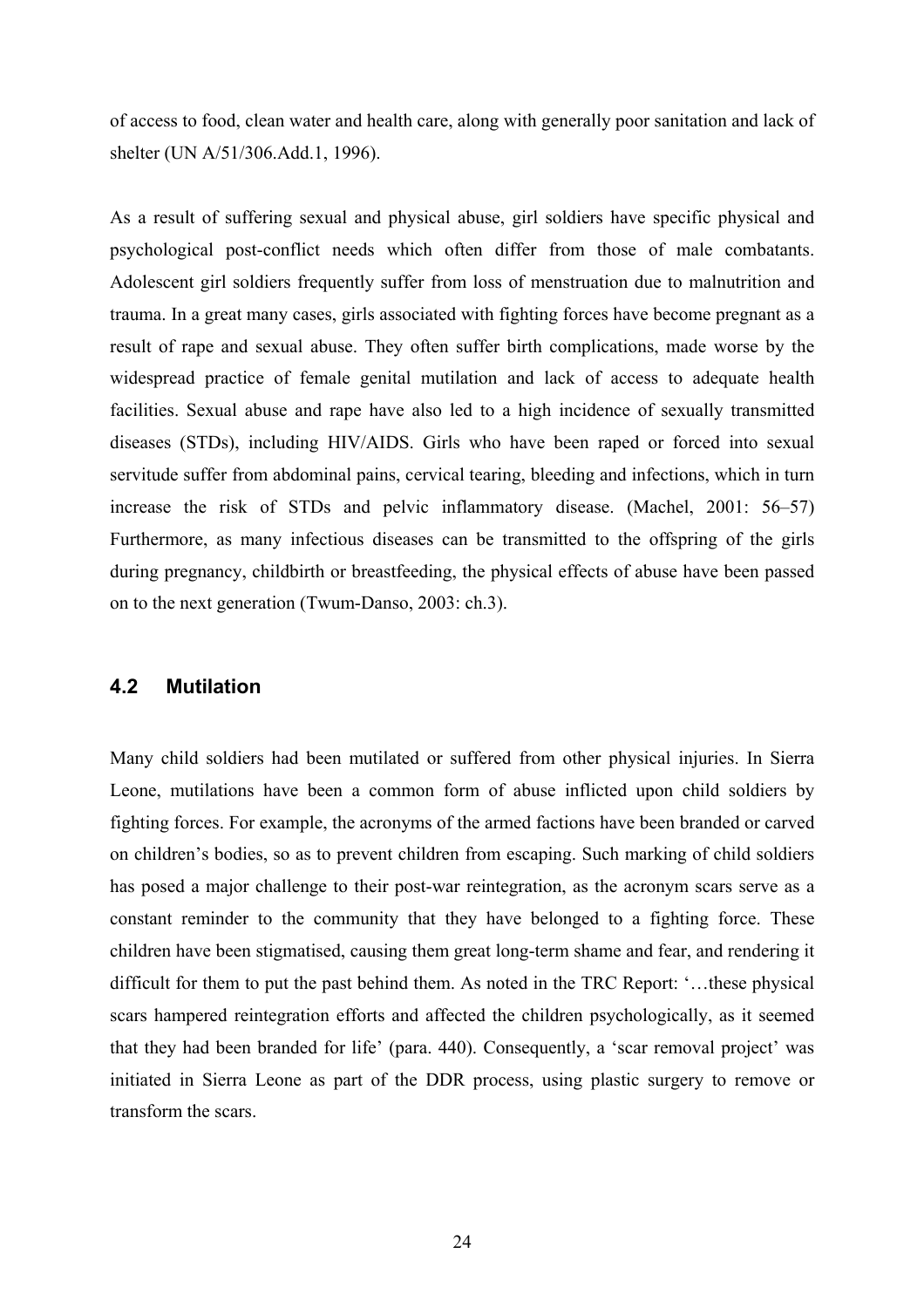#### **4.3 Drug addiction and abuse**

Another prominent characteristic of the conflicts in West Africa has been the widespread use of drugs by child soldiers. Dependence-inducing substances such as marijuana, cocaine and even gunpowder have often been administered forcefully by commanders through food or through cuts made in their skin. The drugs have been administered to the child soldiers in order to loosen their inhibitions, make them participate in fighting without fear, spur them to commit gross violations of human rights and carry out orders without questioning. To a significant extent, the atrocities committed by child soldiers have been attributed to the influence of these drugs – which in turn means the capacity of children to take responsibility for their acts remains an issue open for debate. (TRC report, paras. 197 and 293.)

Despite the well-documented widespread abuse of dependence-inducing substances, the DDR programmes in Sierra Leone and Liberia have not addressed this aspect sufficiently. None of the programmes examined involved provisions for medical rehabilitation of drug addiction – partly because of the assumption that drug addiction and abuse was a psychosocial problem that could be dealt with in the psychosocial rehabilitation programmes. When interviewed, Ken Sesay, Child Protection Officer at MSWGCA, referred to the hospital for mentally ill and indicated that some child ex-combatants may have ended up there. Indeed, of all the patients admitted to the Kissy Mental Hospital in Freetown during the past ten years, 88% were admitted for drug related problems (TRC report, para. 306). It appears to be a common assumption in Sierra Leone that drug addiction is a mental rather than a physical problem: as one interviewee put it: 'it is all in the mind'.

It is increasingly clear that the high incidence of drug addiction amongst young Sierra Leoneans has become a major problem for the country. According to the only psychiatrist in Sierra Leone, drug abuse is out of control and has become a medical emergency; many former child soldiers complain of physical symptoms that include malfunction of such vital organs as the brain, heart and central nervous system as a result of drug abuse (TRC report, para. 378). As Bøås and Hatløy point out: '…ex-combatants who are dependent on drugs and alcohol may be more resistant to reintegration into society' (2005: 9). Many former child soldiers who went through DDR have experienced social, physical, psychological and economic problems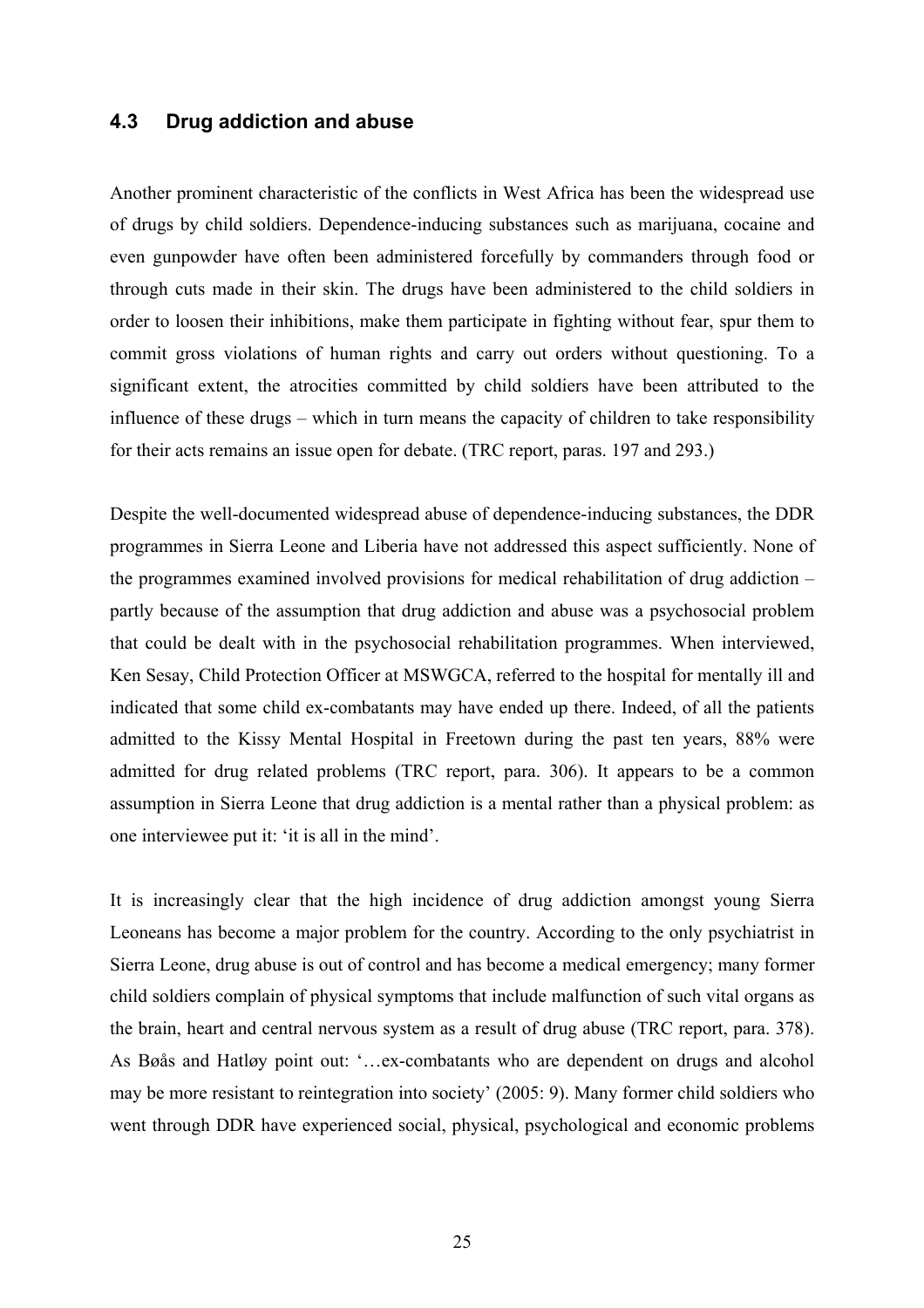as a result of continued drug abuse, and have ended up as street children, resorting to crime in order to finance their drug habit.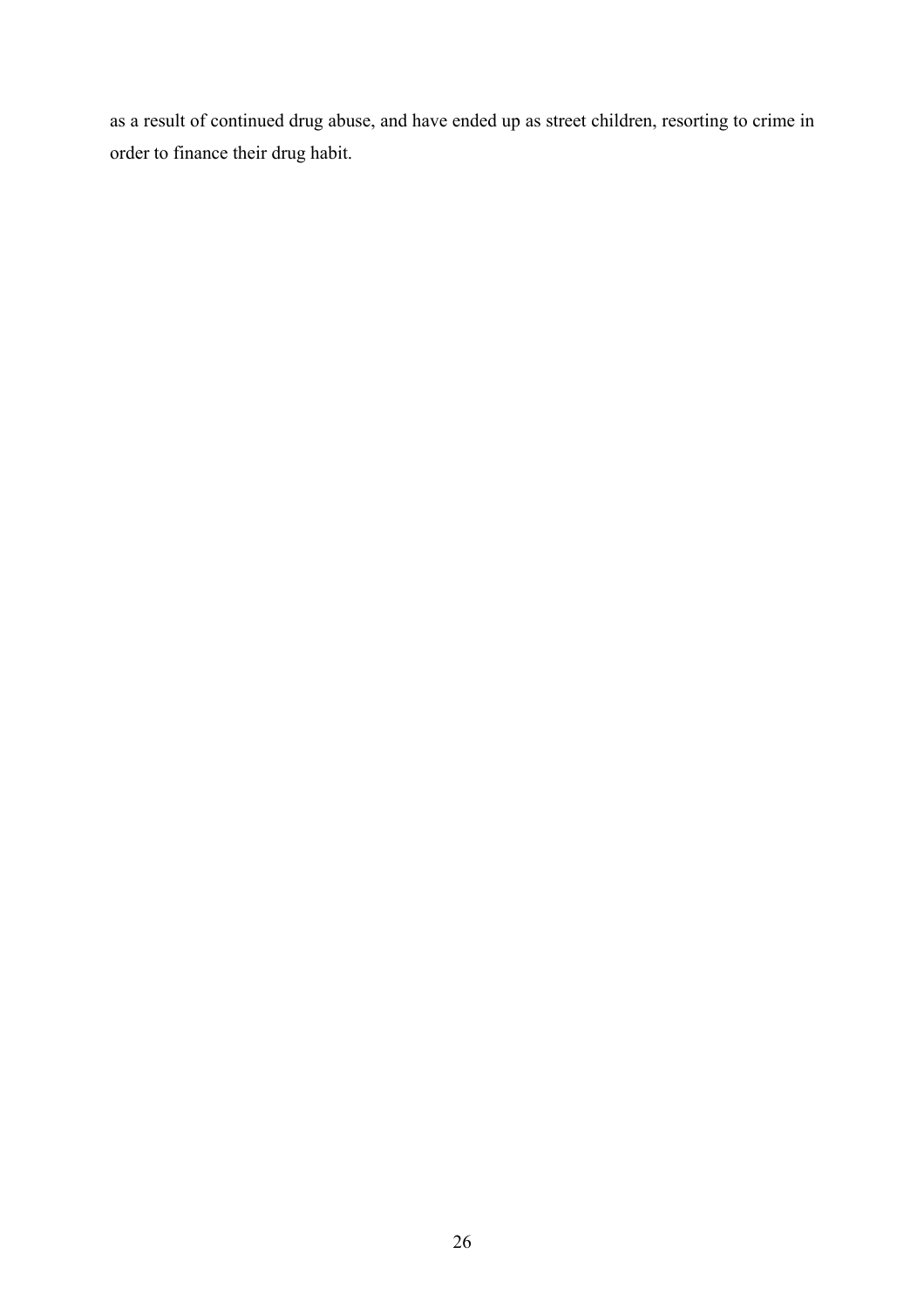## **5 Psychosocial rehabilitation**

Child soldiers often become associated with fighting forces at the time in their lives when their identities are being formed, and these are often shaped accordingly. This has led some to argue that child soldiers are incapable of reconciling with a civilian identity and reintegrating into civilian society. A special report published in *Newsweek* in August 1995 titled 'Boy Soldiers', states dogmatically:

Even if they survive the rigors of combat, it's often too late to salvage their lives. Unrelenting warfare transforms them into preadolescent sociopaths, fluent in the language of violence but ignorant of the rudiments of living in a civil society.

This sensationalist account ignores that many former child soldiers, despite their experiences, can be rehabilitated if they are provided with targeted psychosocial support. Failure to do so, however, could indeed have profound consequences for both the individual child and for society at large. Traumatised people impede the restoration of ordinary life and jeopardise conflict resolution. (MSF, 2000: 5) Thus, it is essential to deal with the psychosocial needs of child soldiers as part of the DDR process.

The psychosocial consequences will depend on how the child soldier was recruited, his or her status as victim or participant, age at the time of recruitment, the length of time spent with the fighting forces, and whether or not the child soldier volunteered or was forced to fight (Gbla, 2003: 182). Moreover, '…the reception or reaction of the family or the community might also affect how an injured combatant copes with a handicap or injury' (Cohn and Goodwin-Gill, 1994: 137–38). Thus, there is a need to establish the types of trauma suffered by child soldiers.

#### **5.1 Trauma**

The types of trauma suffered by child soldiers have varied widely. Many have seen family members or close relatives being tortured, mutilated or killed, and their homes and villages destroyed. Some have themselves been victims of abuse, rape, torture and mutilations. In Liberia and Sierra Leone almost all girls associated with the fighting forces have been victims of sexual abuse or rape. A lesser known fact is that some boys have been victim of such abuse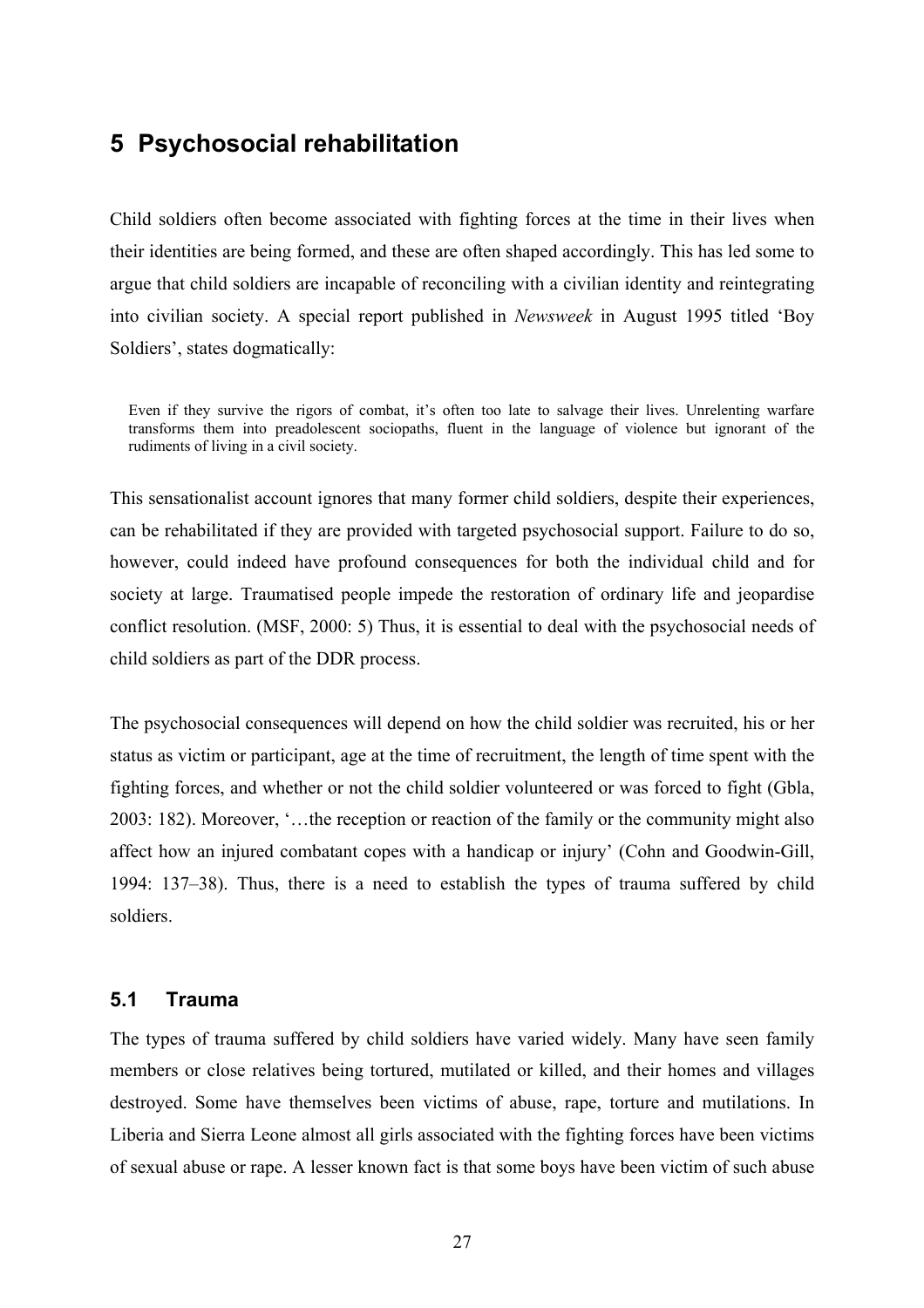as well. (Interview with Sesay, 16 June 2006; TRC report, para. 364.) The social taboos and stigmas connected to such abuse have further reinforced the trauma experienced by these children. Many of them have been forcibly abducted, their captivity exacerbating the experience of trauma. The sense of trauma is also worsened by the fact that many child soldiers have been administered dependence-inducing substances, further increasing the sense of isolation and oppression many have felt in the captivity of the armed factions. (TRC report, para. 305; Dodge and Raundalen, 1991: 21.) However, it should also be borne in mind that child soldiers have not only been victims of violence – many have been perpetrators. Child soldiers have been traumatised as a result of being forced to kill or mutilate innocent civilians, or to commit atrocities against someone in the family or community – a deliberate strategy used by many rebel groups in the conflicts in West Africa.

The consequences of trauma include feelings of guilt, poor concentration, lack of trust and confidence, persistent nightmares, depression, aggressiveness and violent behaviour. Children who have grown up surrounded by violence, in a culture where they are awarded for being as violent as possible, are likely to develop differently from those spared such violence. Dyregrov et al. note that the experience of trauma, if untreated, may lead to the repetition of violent cycles, as '…the propensity of violence is increased in victims of violence' (2002: 142). Girls who have experienced sexual violence also suffer from shock, shame, and low self-esteem. In many instances, the effects of trauma do not become evident until several months or years later: this is Post Traumatic Stress Disorder (PTSD), characterised by a reexamining of the traumatic event through intrusive thoughts (Jareg and McCallin, 1993: 14; Gbla, 2003: 180–81). Moreover, those suffering from traumatic stress often have physical complaints, like headache, stomach problems, body pain, dizziness or palpitations (MSF, 2000:14.) These physical ailments result in frequent visits to the health-care facilities, thus exerting further pressure on an already overburdened health system.

#### **5.2 Re-establishment of identity**

Many children abducted during the conflicts in West Africa have spent much of their childhood with the fighting forces. A psychosocial consequence of child soldiering has therefore been the loss of opportunity to be a child and enjoy childhood. This onslaught on childhood within the African context has arguably produced a 'scarred generation' among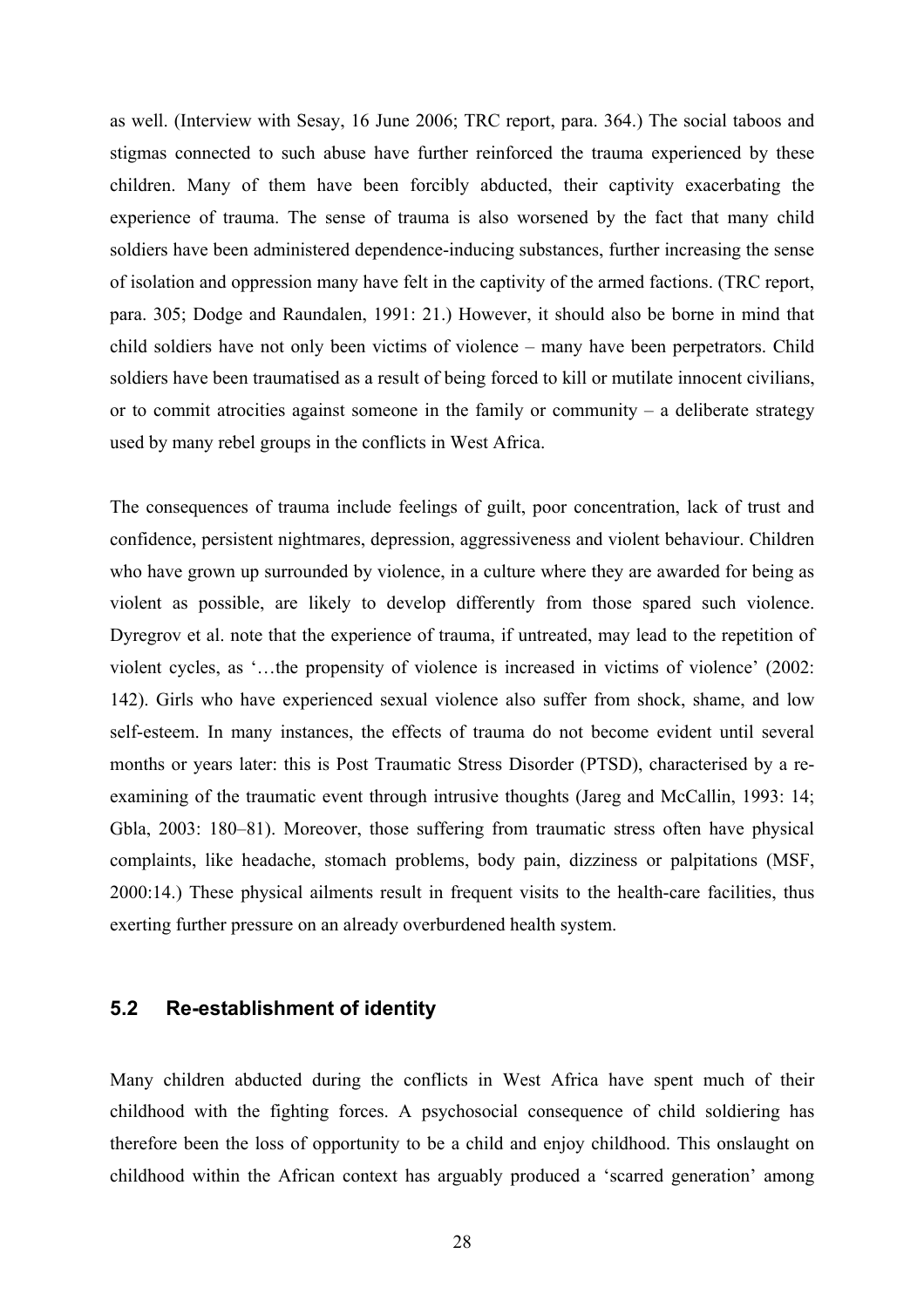those who would be expected to become the leaders, drivers of economic well-being and the future of the continent (InterAct, 1999).

Not only do many child soldiers lose their childhood, they may also lose their sense of civilian identity. Many of them have been associated with fighting forces throughout the crucial years of their psychological and emotional development. The transition to adulthood becomes extremely difficult when it occurs in the setting of conflict, where the child in transition identifies himself or herself as a fighter. For many child soldiers, the army or armed group will have become their protector and provider, and they in turn will have identified with it. (Brett and McCallin, 1998: 127.) Especially the younger ones, who know of no other identity, may be reluctant to relinquish their identities as soldiers. The transition to a civilian identity has often been particularly hard for CDF or Kamarjos fighters in Sierra Leone: they have traditionally been hunters, so their identification as fighters has had roots in a traditional identity.

Child soldiers have had to work out ways of forging new social identities for themselves in post-conflict Sierra Leone and Liberia. Those who had forged strong identities as fighters often lacked the opportunity to develop other necessary skills. Many child soldiers would resort to violent means of resolving conflict and held norms and values not compatible with civil society. Thus, an important part of the rehabilitation and reintegration process has been to re-establish their civilian identities. Further, child soldiers have needed to be taught to renounce violence and develop skills necessary for civilian life such as decision-making, coping mechanisms and peaceful means of resolving conflict.

Another major challenge is that child soldiers have often assumed adult responsibilities while associated with the fighting forces. For some, this has made the transition to a civilian identity, where they are treated as children, difficult to bear. Children who served as commanders may find it especially difficult to reconcile to a civilian identity in which their former status is no longer recognised. As noted by UNICEF, in West Africa there has been cultural resistance to letting children make decisions about their own lives. Children who have come from wartime commanding positions in the fighting forces will experience it as humiliating to find themselves 'commanded' by 'civilians' in peacetime (UNICEF, 2005a: 22). Many girl soldiers have become mothers during their time with the fighting forces, and have taken on the adult responsibility of looking after and caring for children of their own.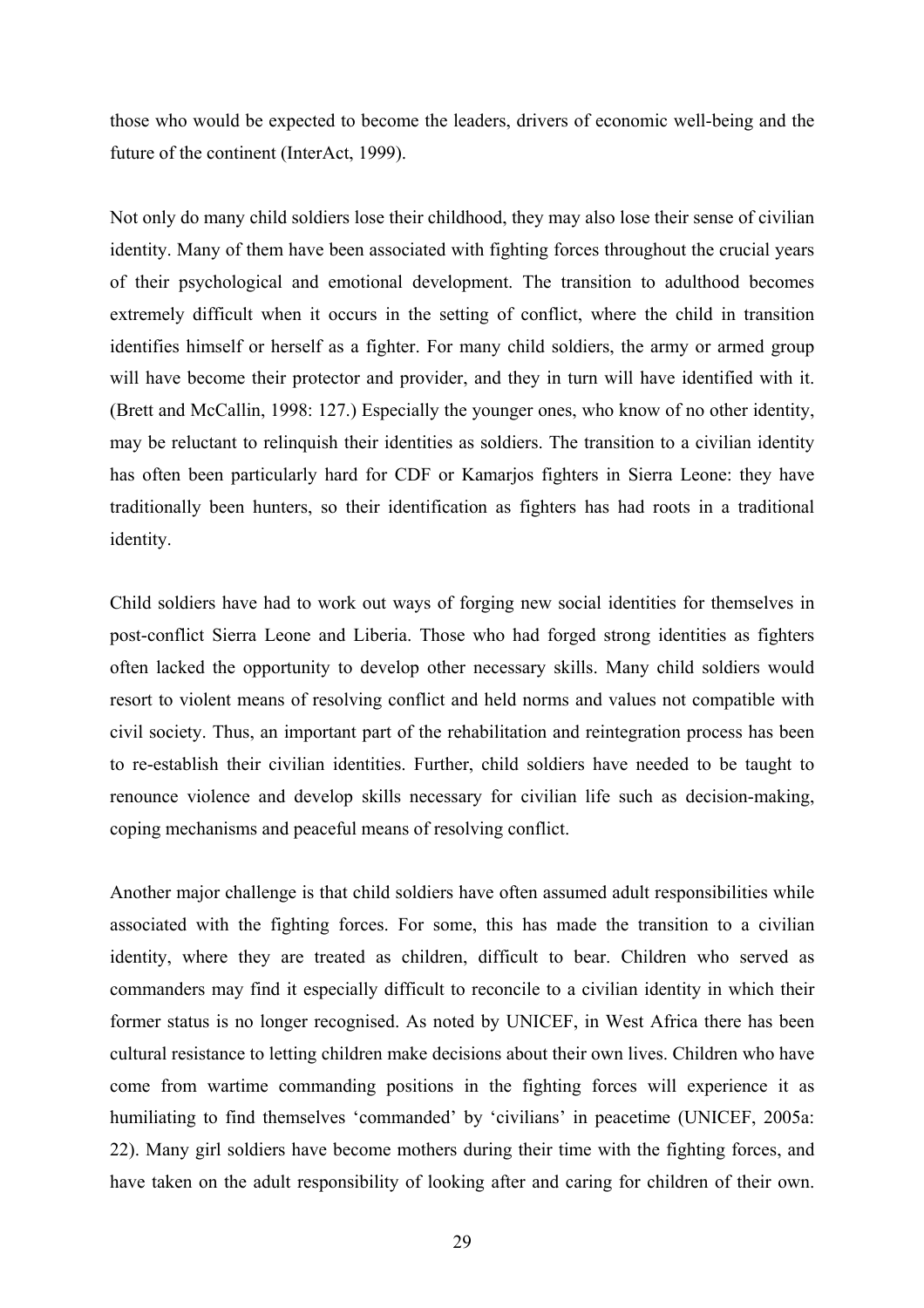The DDR process has not always recognised their adult responsibilities, and they have been treated as children themselves. Although it obviously is important to help such girls under the provisions of child protection, it is also necessary to incorporate recognition of their adult responsibilities in DDR. Especially the DDR programmes in Liberia and Sierra Leone made little or no provision for the children of girl soldiers. (Interview with Robertshaw, 19 June 2006.)

Furthermore, like their male counterparts, a significant number of girls have participated actively in the conflicts and fought on the front lines. These girls have experienced considerable power and have sometimes participated in abducting or press-ganging other children into armed groups as well as punishing and executing fellow child soldiers. This picture goes against the traditional image of the roles to be played by girls within West African communities, and may adversely affect the reintegration process. Caritas Makeni, a local Catholic NGO in Sierra Leone, found it very difficult to reintegrate such girls, as they were often unwilling to resume traditional gender roles.<sup>8</sup> The ease in which girls have been reintegrated has depended greatly on the status they had enjoyed in the fighting forces.

#### **5.3 Response**

1

The question of how to respond to traumatised child soldiers has posed further challenges. As Dyregrov et al. rightly note, '...diagnosing PTSD is almost meaningless in many countries, because individual treatment is not feasible' (2002: 139). Both Sierra Leone and Liberia have lacked the facilities, resources and trained manpower, especially psychiatrists and trauma healers, to treat traumatised child soldiers (Gbla, 2003: 182). In Sierra Leone, for example, there was only one professionally trained psychiatrist to handle the numerous cases of trauma and post-traumatic stress disorders in the former child soldiers. Moreover, trained counsellors and professionals tend to be situated in the major town or cities, inaccessible to the many child soldiers from rural areas.

In Sierra Leone and Liberia, simple recreational and self-help measures have been adopted, including ways of expression, play, writing, dancing, and other methods that may contribute

<sup>&</sup>lt;sup>8</sup> On the other hand, it may not always be desirable for former girl soldiers to resume traditional gender roles, especially in societies where gender equality is lacking.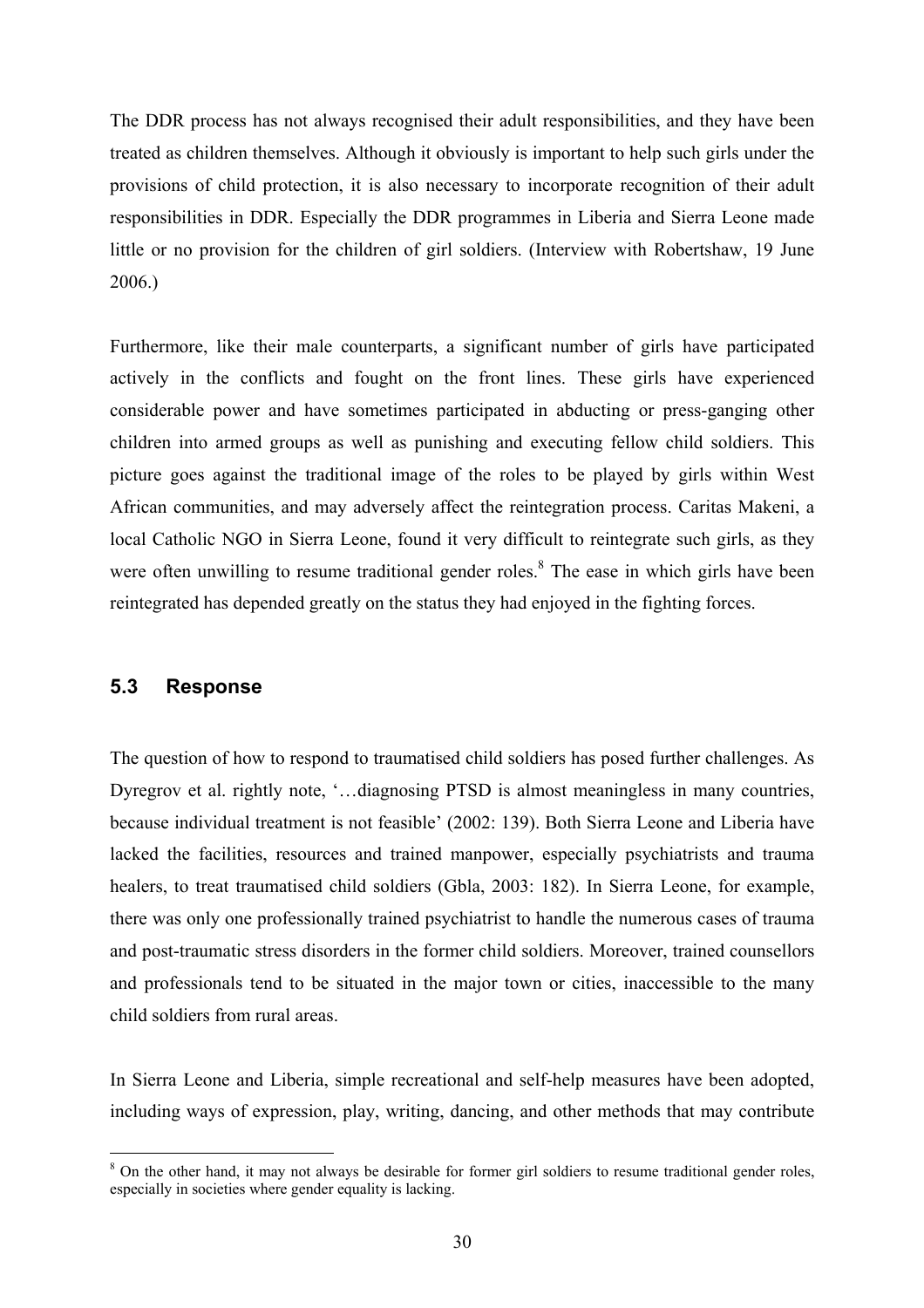to the alleviation of distress. Further measures have included individual or family counselling, and training in conflict resolution skills and peace education. Activities such as drama, revival of cultural heritage, and cultural dances have helped in re-establishing children's identities. Reconciliation and peace-building have also been fostered by bringing together various groups in the community. (Interview with David Turner and Francis Reffell, War Child, 20 June 2006.)

#### **5.4 Culturally appropriate intervention**

Western definitions and understanding of distress and trauma, of diagnosis and healing and of childhood differ greatly from those of West African societies. Psychosocial rehabilitation of former child soldiers must take into consideration local approaches, traditional healing mechanisms and socio-cultural, religious and political realities. For example, many people in both Sierra Leone and Liberia, especially in the rural areas where most child soldiers came from, believe that the dead have a role to play in the day-to-day affairs of the living:

People in both countries are influenced in their behaviour by the belief that those who participated in wars, killed, or saw people being killed, are polluted by the spirits of the dead. This is because such people are believed to have displeased and angered the spirits and that if the aggravated spirits are not appeased their wrath will befall both the perpetrators and their communities. This point is very important because unlike modern psychology … the traditional African post-war trauma healers locate the confused mental state and confusion on both the perpetrators and the community as a whole. It is against this background that the people in both countries strove in varying degrees, to appease the spirits of the dead in order to save both the perpetrators and their communities from the wrath of these spirits, usually through a series of cleansing ceremonies. (Gbla, 2003:.187)

Such beliefs and perceptions must be taken into account if the treatment of former child soldiers with post-traumatic stress disorders in Liberia and Sierra is to be successful.

On the other hand, one should not rely entirely on such mechanisms either. Dyregrov et al. rightly point out that this could mean failing to address traditional local taboos such as sexual abuse of girls, and not least that of boys, even when such issues are the main sources of trauma (2002: 138). There is also the danger that the community will expect former child soldiers to become completely 'normal' after undergoing traditional healing ceremonies, thus possibly ignoring the long-term psychosocial needs of the child ex-combatants.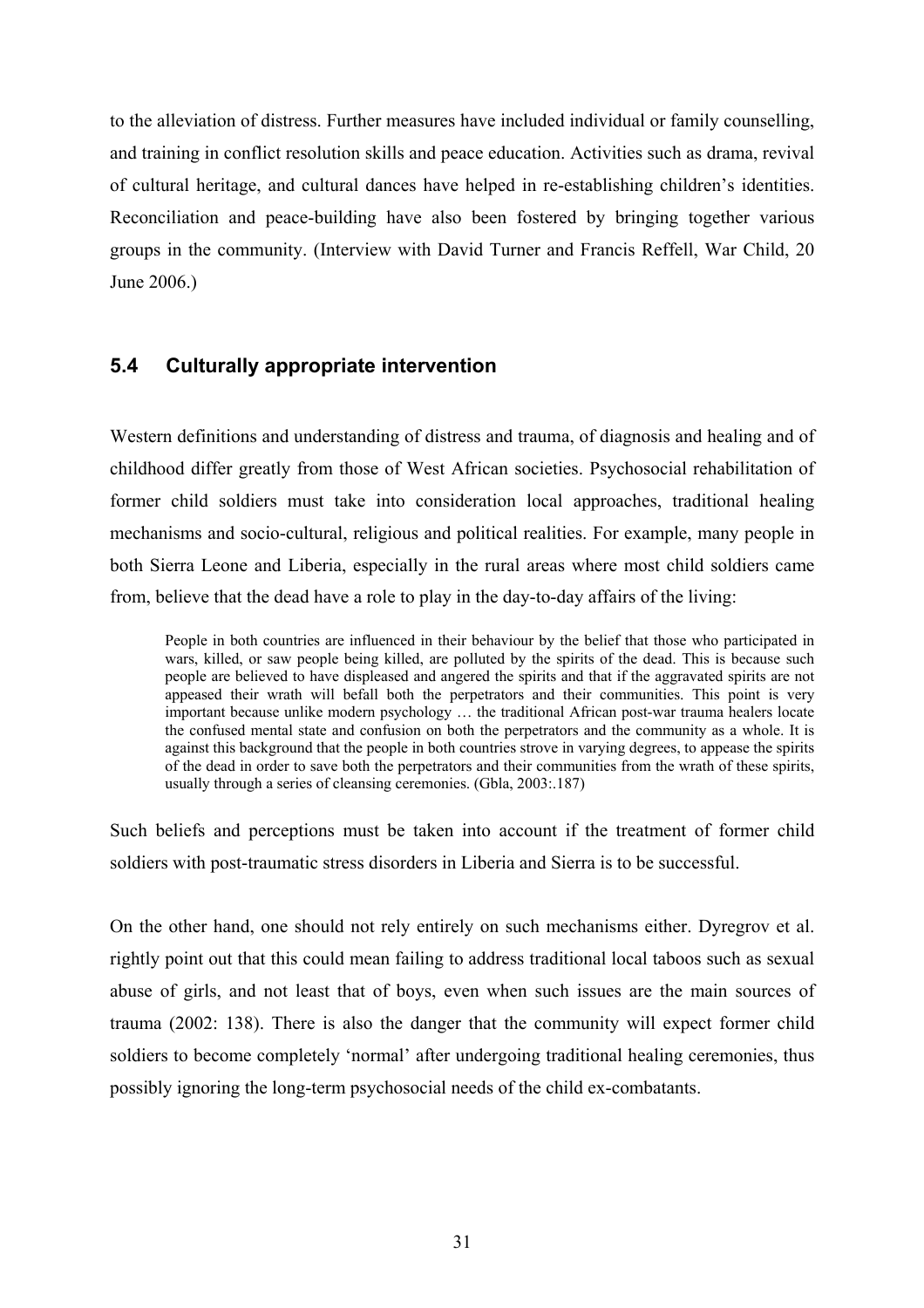#### **5.5 Child soldiers demobilising as adults**

Child soldiers have been given psychosocial support as part of their DDR programme, whereas adult combatants have not received the same kind of targeted long-term psychosocial support. This raises important questions regarding those fighters who were recruited or abducted as children, but had become adults by the time of demobilisation. They have been greatly marginalised in the DDR programmes. Many of them suffered years of abuse or neglect, and went through processes of identity formation while associated with the fighting forces. This in turn means that they lacked many of the life skills necessary for functioning in civil society. As noted, one of the most severe consequences of war on child soldiers is the psychosocial impact of such experiences at the peak of personal development and identity formation.

These young people could have benefited greatly from psychosocial support and family tracing and reunification services. Many needed to learn life skills as well as livelihood skills which would '...ensure that they become complete citizens with psychological, intellectual and social skills that allow them to survive in society' (McIntyre & Thusi, 2003: 75) Indeed, in the absence of psychosocial support for this group of combatants, the psychological consequences of their experiences will influence their personal growth for the rest of their lives. In future DDR programmes, care should be taken to ensure that the experiences of erstwhile child soldiers who demobilise as adults are taken into account. In the words of the UN Secretary-General, '…some of the key programmes available to children in the DDR process, particularly psychosocial counselling, family reunification, and educational opportunities, should also be made available to young adults who were recently child soldiers (Report of the Secretary-General […], 12 March 2004).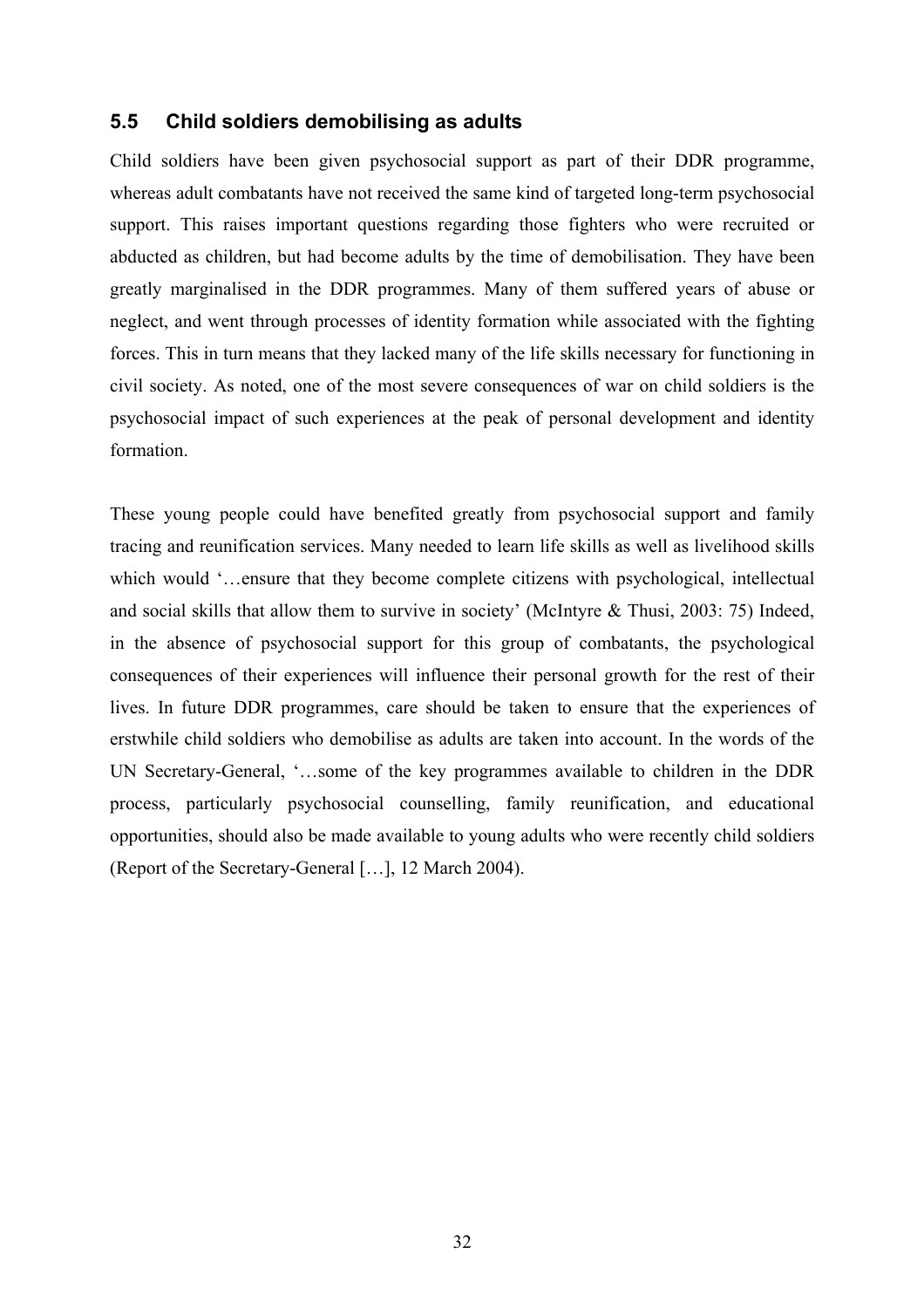## **6 Family Tracing, Reunification and Reintegration (FTRR)**

#### **6.1 Importance of family tracing**

A major component in the reintegration programmes in West Africa has been family tracing, reunification and reintegration (FTRR). Family reunification has been considered a precondition for successfully reintegrating former child soldiers into society, and child protection agencies have been convinced that children's best prospects for sustainable care lie with their families (UNICEF, 2005a: 36). According to Dodge and Raundalen:

returning home to families and communities seems to be the main prescription issued in rehabilitation programmes, as there is a belief that re-attachment to families will assist in the rehabilitation and reintegration of a child into civil society. After all, it is believed that the initial separation from family at the inception of violence is at the heart of the 'trauma' suffered by a child soldier. (1991:.21)

Furthermore, the importance of reunifying the child soldier with its family is enshrined in the UN Convention on the Rights of the Child:

…the family, as the fundamental group of society and the natural environment for the growth and wellbeing of all its members and particularly children, should be afforded the necessary protection and assistance so that it can fully assume its responsibilities within the community. (CRC Preamble)

The family is considered the best place for the child to receive nurture, care and support, and thus an essential element in children's reintegration. Very often, the best psychosocial support a child can get comes from his or her parents, and family reunification can be essential in the process of re-establishing a sense of normality in lives of child ex-combatants. Consequently, family tracing and reunification activities remain vital when dealing with the psychological healing of child soldiers.

#### **6.2 Difficulties of tracing families**

Tracing the families of former child soldiers has posed various challenges. Many former child soldiers in Liberia and Sierra Leone had no recollection of whom their families were or where they came from, especially if they had been abducted at a very young age and had spent many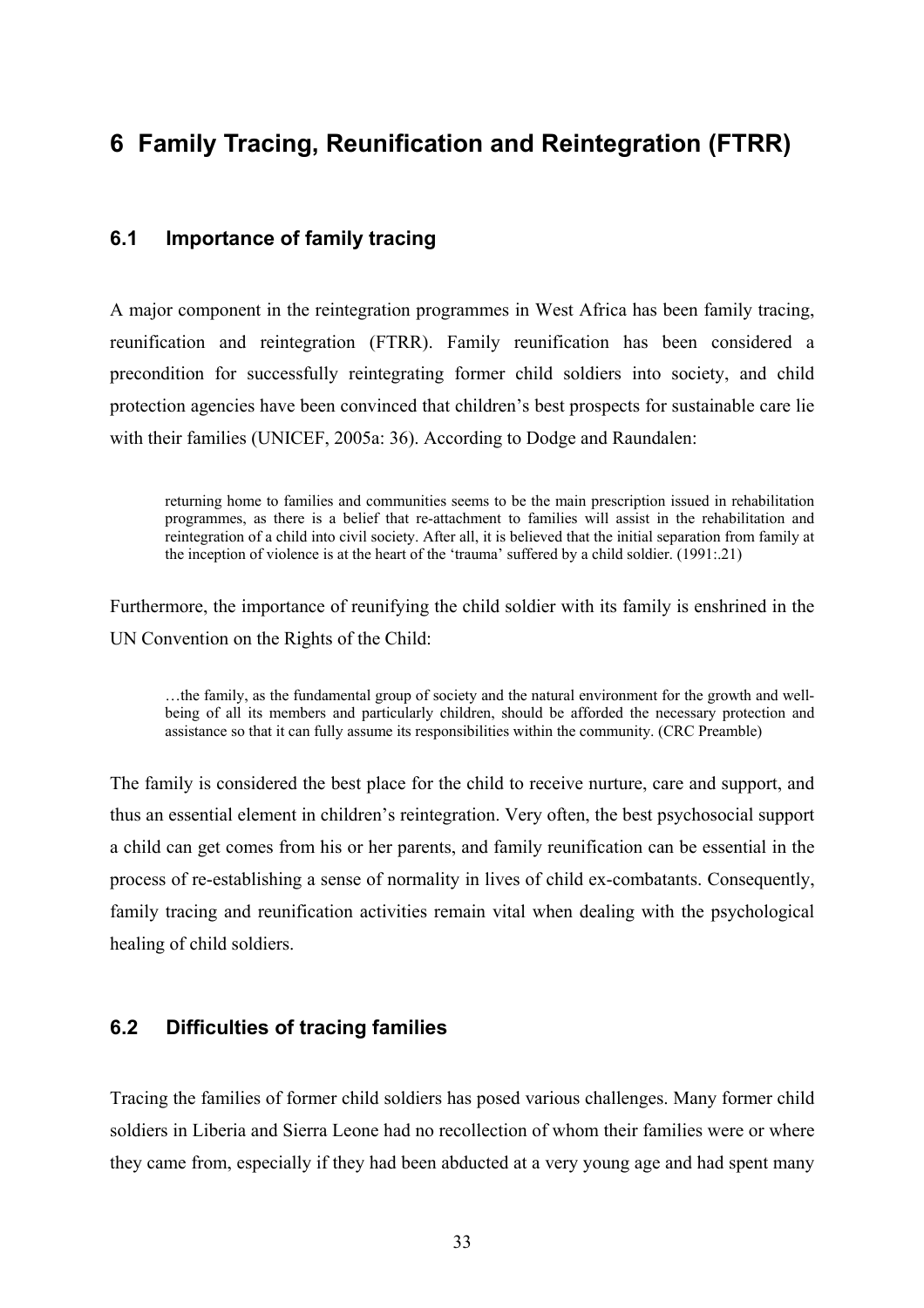years with the fighting forces (Novicki, 2000: 10). This problem was further complicated by the fact that many children could no longer speak their native language. They had often been taken to areas far from their place of origin – a common strategy of the RUF in Sierra Leone to further limit children's opportunities to escape to their families and home community. This was less of a problem for child soldiers associated with the CDF and Kamarjos in Sierra Leone, as they had usually fought in their home communities. It is also likely to pose less of a problem in the DDR process in Cote d'Ivoire, where child soldiers have not travelled the distances seen in Liberia and Sierra Leone, and where the conflict has been of shorter duration.

Another major challenge to FTRR has been that, as a result of the conflict, many families have been forced to flee their homes, or they have been killed during the conflict. In other instances, the lack of access to certain parts of the country has made family tracing very difficult, or the areas which child soldiers were to be reintegrated into were still affected by the conflict and deemed too insecure for family reunification, due to the risk of rerecruitment. This is especially a problem with child DDR, as child soldiers more often than adult combatants are demobilised whilst the conflict is still ongoing.

#### **6.3 Rejection**

Even when families have been traced, many hurdles remain before successful reunification can be achieved. Often, it has been a major challenge to convince families to accept the return of their children. Many families and communities have rejected former child soldiers on grounds of the atrocities they committed during the war – often atrocities within the local communities. This was employed as a deliberate strategy on the part of rebel groups such as the RUF in Sierra Leone, in order to ensure that the children would not have a family to return to if they escaped, thereby providing a major disincentive for them to do so. Once the war was over and the child soldiers had been demobilised, this also meant that many families did not want them back. "The fact that local communities would not accept the return of excombatants was the most difficult aspect of DDR, according to Mohamed Lebbie of the Deutsche Gesellschaft für Technische Zusammenarbeit (GTZ) (interview with Mohamed Lebbie, 14 June 2006)."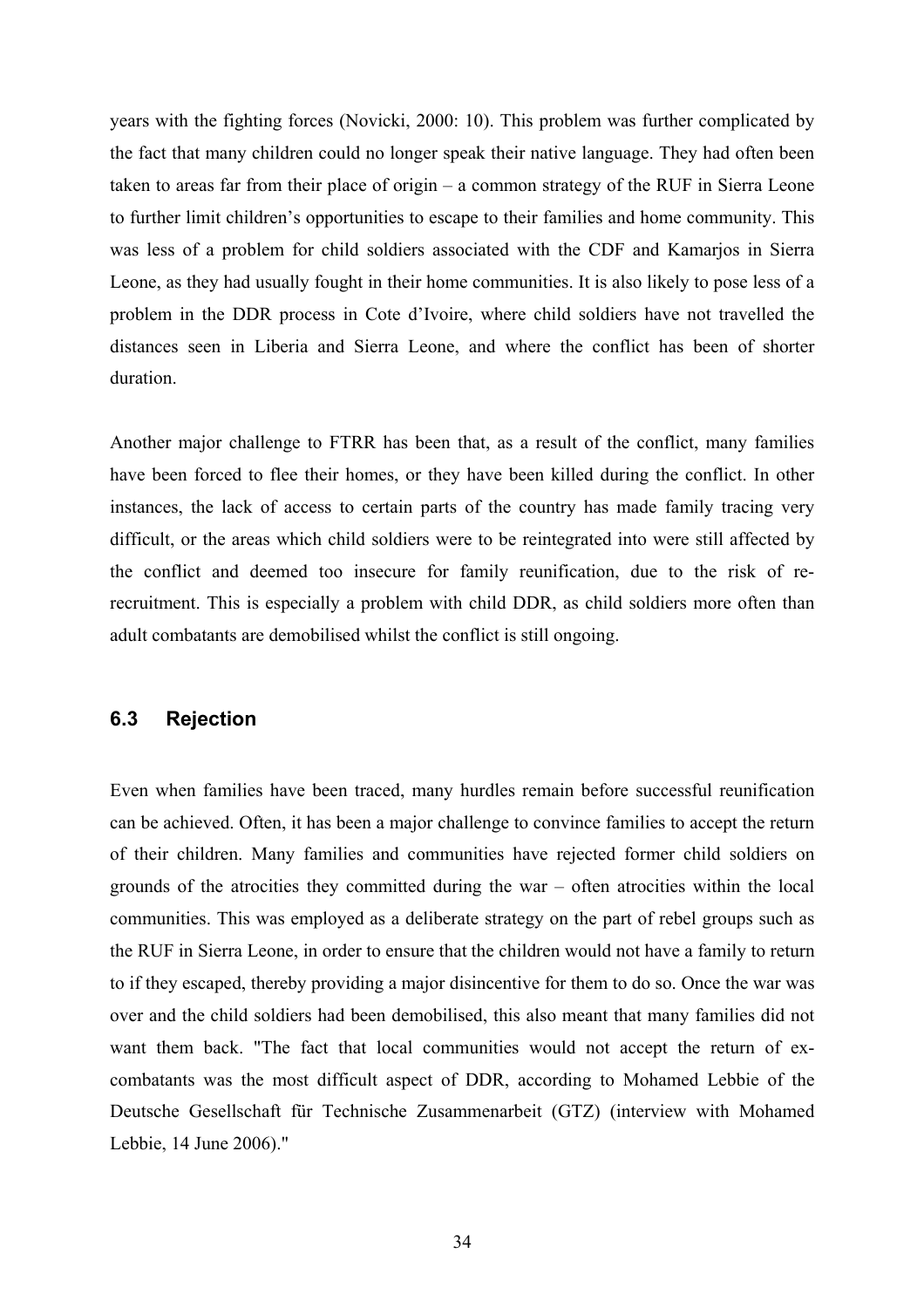Girls abducted by armed groups and sexually abused during conflict are especially liable to be rejected by their families and communities. The fact that they had been forcibly abducted, sexually abused and raped against their will and often severely traumatised as a result appears to be immaterial. Families have tended to reject their daughters because they had been 'tainted' by their abusers and had thus lost all prospects of marriage. (See Twum-Danso, 2003, ch.3.) Due to the stigmatisation that girls could encounter upon return, the World Rehabilitation Fund (2002) found that reintegrating girl soldiers was an even more massive challenge than reintegrating child soldiers who had committed atrocities against their families and communities. With nowhere to turn, these girls are frequently forced into prostitution.

Due to the widespread poverty in many parts of West Africa, families and communities have often lacked the means to take on more children. This has particularly been the case when a child could not be reunified with the parents, but went to live with extended family. (SC-UK, 2004.) To prevent families from rejecting children on financial grounds, a budget of \$100 per year for a total of three years after demobilisation was to be made available to every family in Sierra Leone to which a demobilised child ex-combatant returned. Half of this sum was earmarked for the costs of educational or skills training, or in support of income-generating activities or small business ventures. The remaining \$50 was paid after 12 months through regional reintegration offices. (ES-NCDDR, 2000: 19.)

Such financial support for families accepting former child soldiers is important, as a failure of children to be reintegrated with their families might undermine the entire DDR process. In many circumstances it would mean that they would be deprived of an opportunity to participate in reintegration programmes, most of which were community-based. Moreover, the rejection of former child soldiers by their families and communities could leave them vulnerable to re-recruitment, or force them to turn to violent crime and/or a life on the streets. This in turn could have a generally destabilising effect on post-conflict society, in addition to the implications for the individuals concerned.

#### **6.4 Challenges of family reunification**

Some child soldiers have been reluctant to go back to their families. The reason for this has often been that they had committed atrocities against their families or in their communities,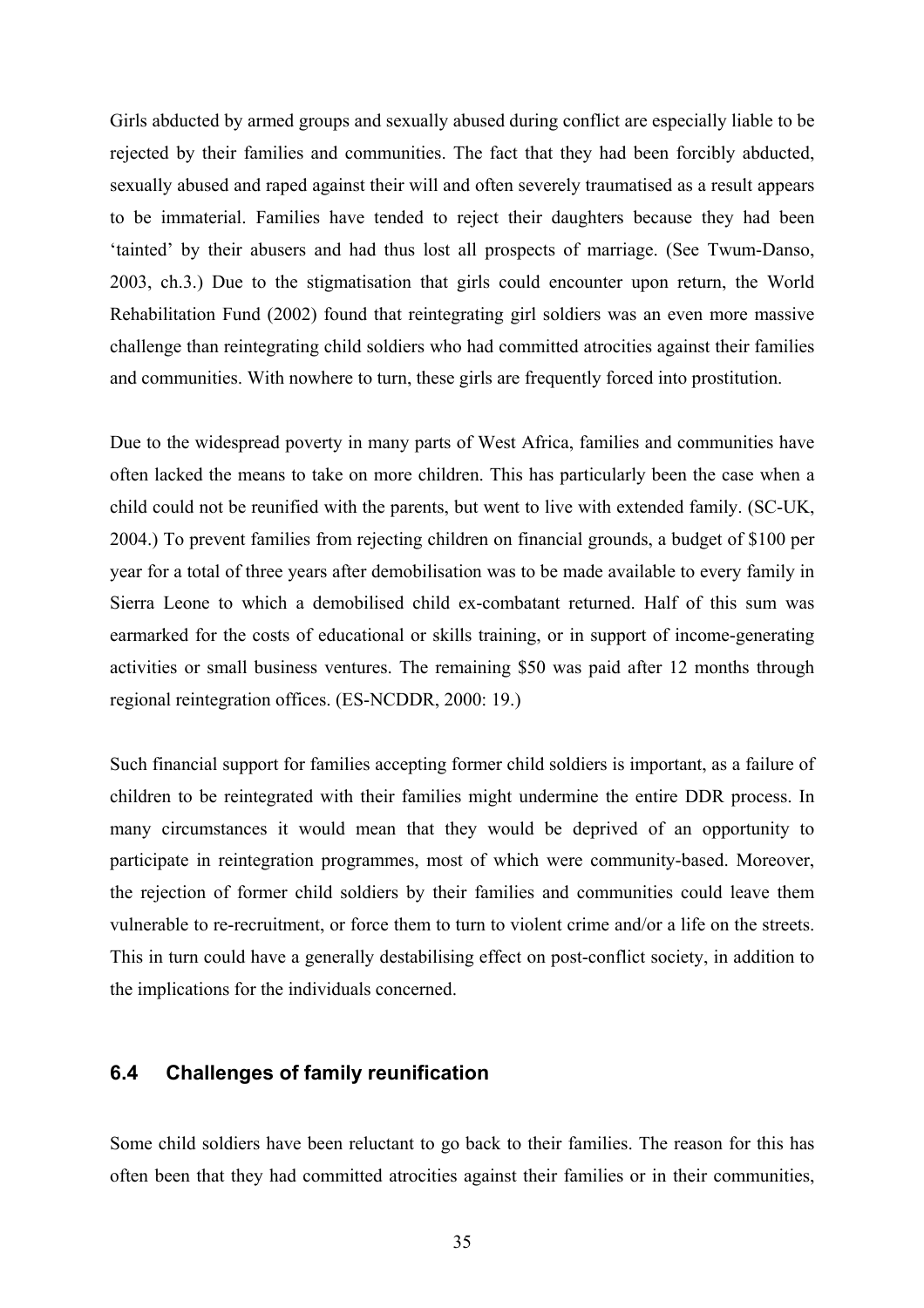and now feared stigmatisation and lack of acceptance upon return. On the other hand, some children had 'voluntarily' joined the fighting forces for reasons such as neglect or abuse, and this has also made them reluctant to return.

The willingness of child soldiers to be reunified with their families has depended on various factors. These include: how long the child had been away from the family (children are more likely to seek reunification the shorter the time they have been away); the circumstances around their recruitment (the more involuntary, the more likely they are to return); the role they played during the war (children are often less likely to seek return if they have committed atrocities in their communities); and the closeness of the family member to whom they are to return (more likely to want to return if their parents are still alive).

Girl soldiers have often been more reluctant or entirely unwilling to return to their families, especially in the case of girls who became pregnant and/or gave birth whilst associated with the fighting forces. Some have feared rejection and stigmatisation by their families and communities. The psyche of girl combatants is further assaulted by stigmatisation and taunts (e.g. they are referred to as 'used goods' that have lost their 'taste'). Their children, born as a result of rape, are often branded as 'children of hate' or 'children of bad memories' and suffer from stigmatisation and rejection similar to that experienced by their teenage mothers (Mazurana et al., 2002:115). In general, however, the main problem has been more that the girls themselves have not wanted to go back because of *fear of stigmatisation*, rather than the families and communities actually rejecting them, although this has also been a challenge (mentioned in interviews with Abu; Sesay).

There have also been other reasons why girls have not wanted to return to their families. According to traditional values and norms, a girl takes on adult responsibilities when she has a child or children of her own. Thus, neither the girl soldier nor the parents would think it appropriate for her to be reunified as a 'child' – she ought to establish a home for herself and her children. In other instances, the girl feared that her family did not have the means to care for her and her child, and therefore felt she would be better off on her own. Finally, in some cases, the girl soldiers have chosen to stay with their 'bush husbands' or former commanders. Many had children with these 'bush husbands', and decided to stay with them – either to establish a family, or because they thought their 'bush husbands' would ensure their protection and support them financially. Although some were coerced into remaining, others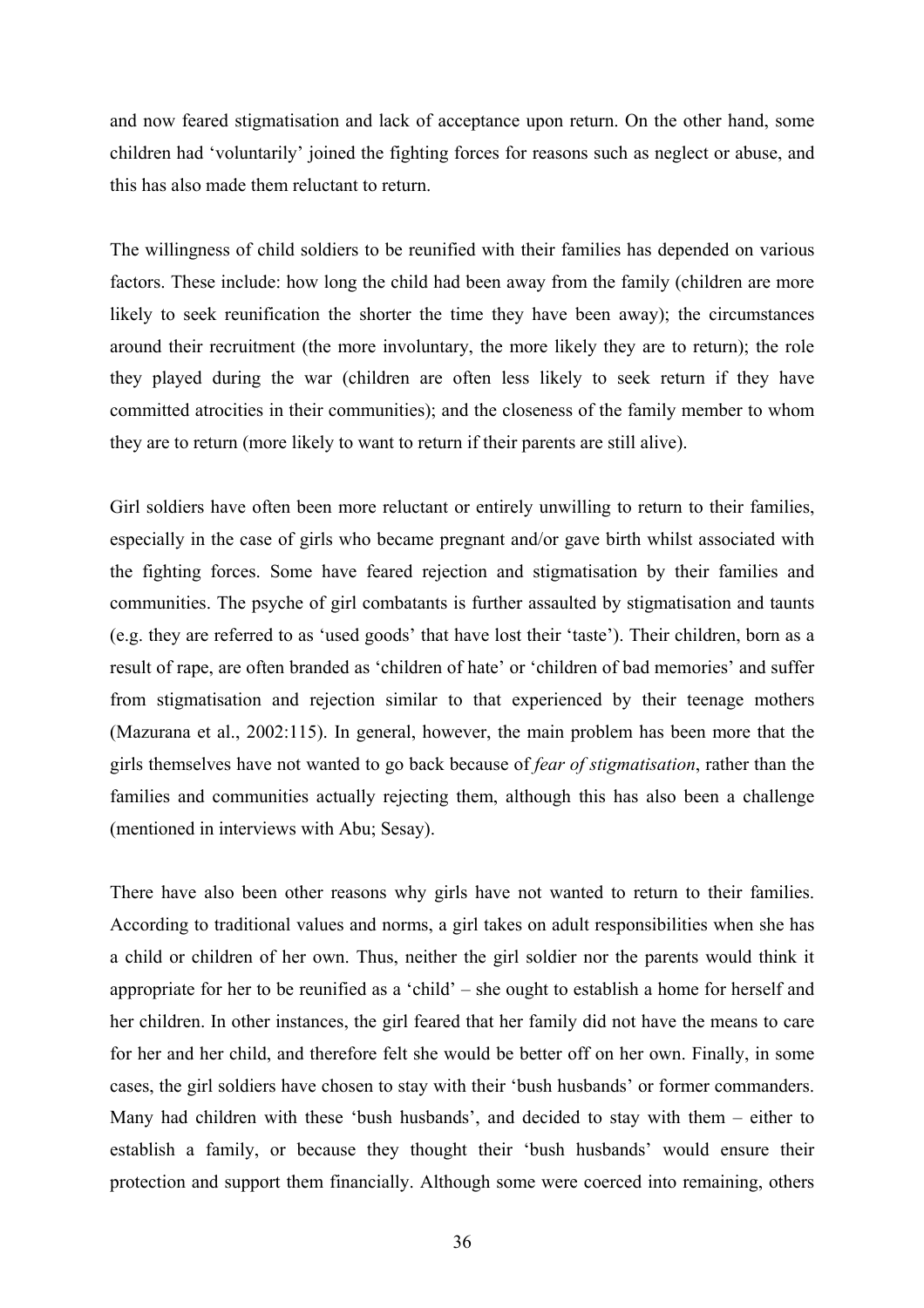had formed strong bonds with their commanders and claimed to be in love with their captors. (Twum-Danso, 2003: ch.3.)

Child soldiers who were reluctant or unwilling to return to their families or communities often gave false information to tracing agents, further complicating the task of reunification and reintegration. The local NGO Children Associated with the War (CAW) reported that they sought to overcome this problem by promoting greater trust between the children and the care-givers. Once the families had been located, they would arrange 'family days' where children could come together with their families prior to reintegration. (Interview with Abu, 20 June 2006.)

The problems of tracing families meant that alternative care structures had to be developed. More than one fourth  $-27%$  – of the former child soldiers who went through ICCs went into alternative care (UNICEF, 2005a: 31). For most of them, alternative care was merely a temporary arrangement while their families were being located and agreed to take them back. However, UNICEF warned of the danger that, once children are placed in alternative care, efforts to trace the families might lessen and children could end up staying too long (ibid). For some former child soldiers, alternative care became a permanent solution, either because their families could not be found or because they did not want their children back (interview with Sesay, 16 June 2006). Another question was how much support –material, financial and social – to invest in alternative care placements. This varied significantly according to which NGO administered the programme. It was necessary to balance the pressing need to recruit foster families with the risk of recruiting foster families interested only in the perceived benefits, rather than those with a genuine commitment to the children. (UNICEF, 2005a: 31.)

#### **6.5 Street children**

If family reunification or foster care is not successful, former child soldiers may end up living on the streets. Several interviewees reported that there had been an increase in street children after the conflict in Sierra Leone had ended, although no reliable data exist (interview with Mohamed Kanneh and Bashim Rogers, NACWAC, 21 June 2006). Moreover, many more children might live officially with their families but spend much of their time on the streets, frequently engaging in minor commercial activities and petty crime. (TRC report, para. 409.)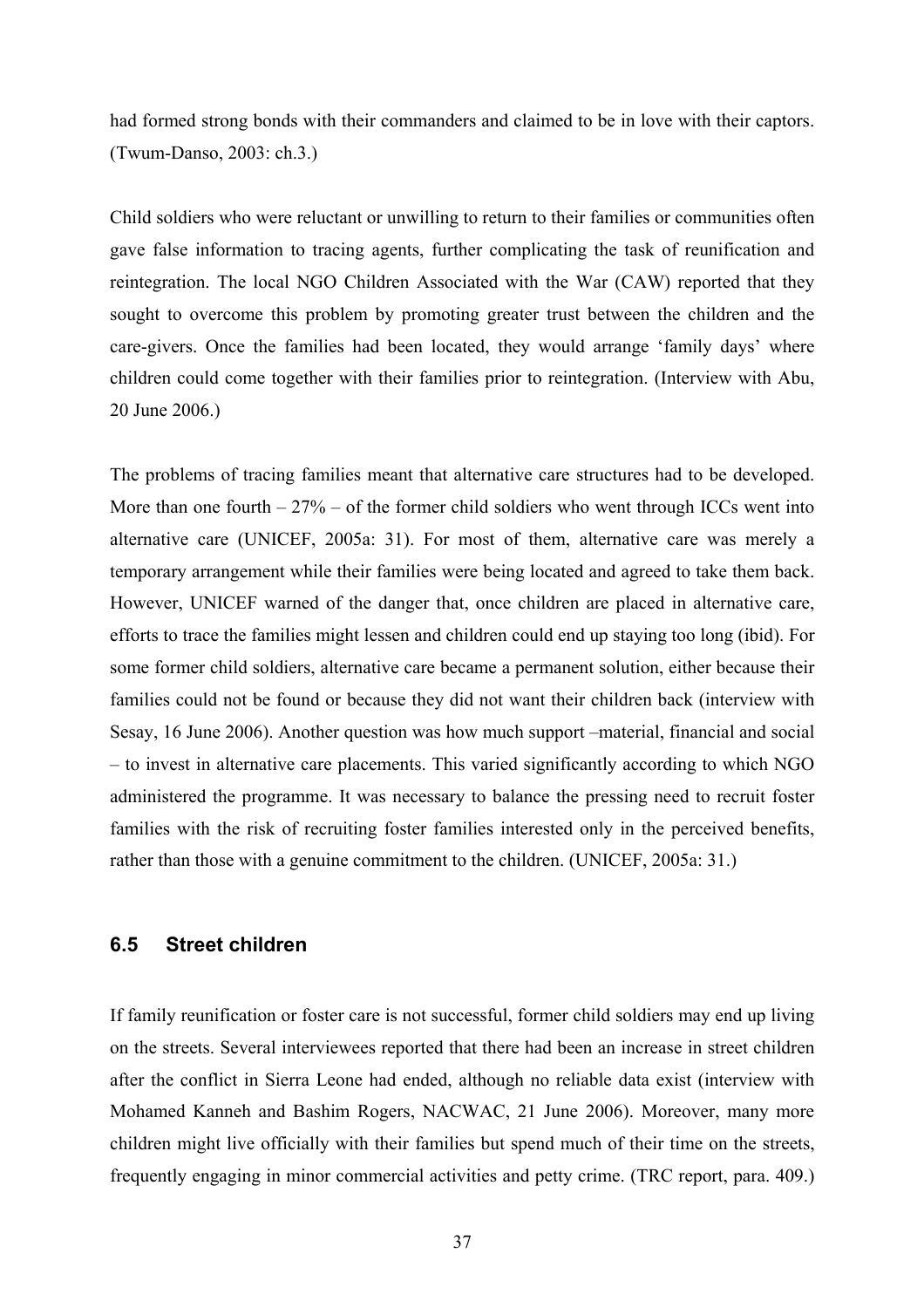Although it is likely that the majority of today's street children were orphaned or separated during the war, many of them are also former child soldiers who failed to reintegrate into society. The risk of former child soldiers ending up as street children is particularly high if advocacy and sensitisation efforts fail, and the children are rejected by their families or communities. Moreover, as noted above, many former child soldiers had run away from home because of abuse or maltreatment. Especially children living with their extended families often felt mistreated, excluded or taken advantage of. (SC-UK, 2004.)

Many of those who end up on the streets may also have left home in order to seek incomegenerating opportunities, as the skills training they had been provided with frequently proved unsuited to the economic realities of their home communities. Others have come to the cities in order to obtain narcotics – as discussed in section 4.3 above, the lack of measures to deal with rising drug addiction has been a major weakness of the DDR programmes.

This has not only been a post-conflict problem. Many of the former child soldiers who end up on the streets may well have been street children prior to their association with fighting forces. The very reasons why they become soldiers might be the same reasons that prompted them to run away in the first place. According to Zack-Willams, street children provide a major recruiting ground for rebel forces using child soldiers, because '…youthful combatants with ruptured support systems make loyal fighters with no social responsibilities' (2006: 125).

It can be very difficult to reintegrate this category of former child soldiers successfully. For one thing, locating their families may prove impossible. If the families are found, children might not want to return, simply because the DDR and family reunification programmes fail to address the deeper reasons why they became street children. If a caring family environment is not established for these children, many are likely to return to the streets, where they could end up engaging in criminal activities and thus becoming a source of post-conflict insecurity.

#### **6.6 Sensitisation**

In order to facilitate the return of children, and to avoid rejection by families or communities, extensive sensitisation efforts have proven necessary in conjunction with DDR. These sensitisation campaigns have been designed to promote peace and reconciliation education,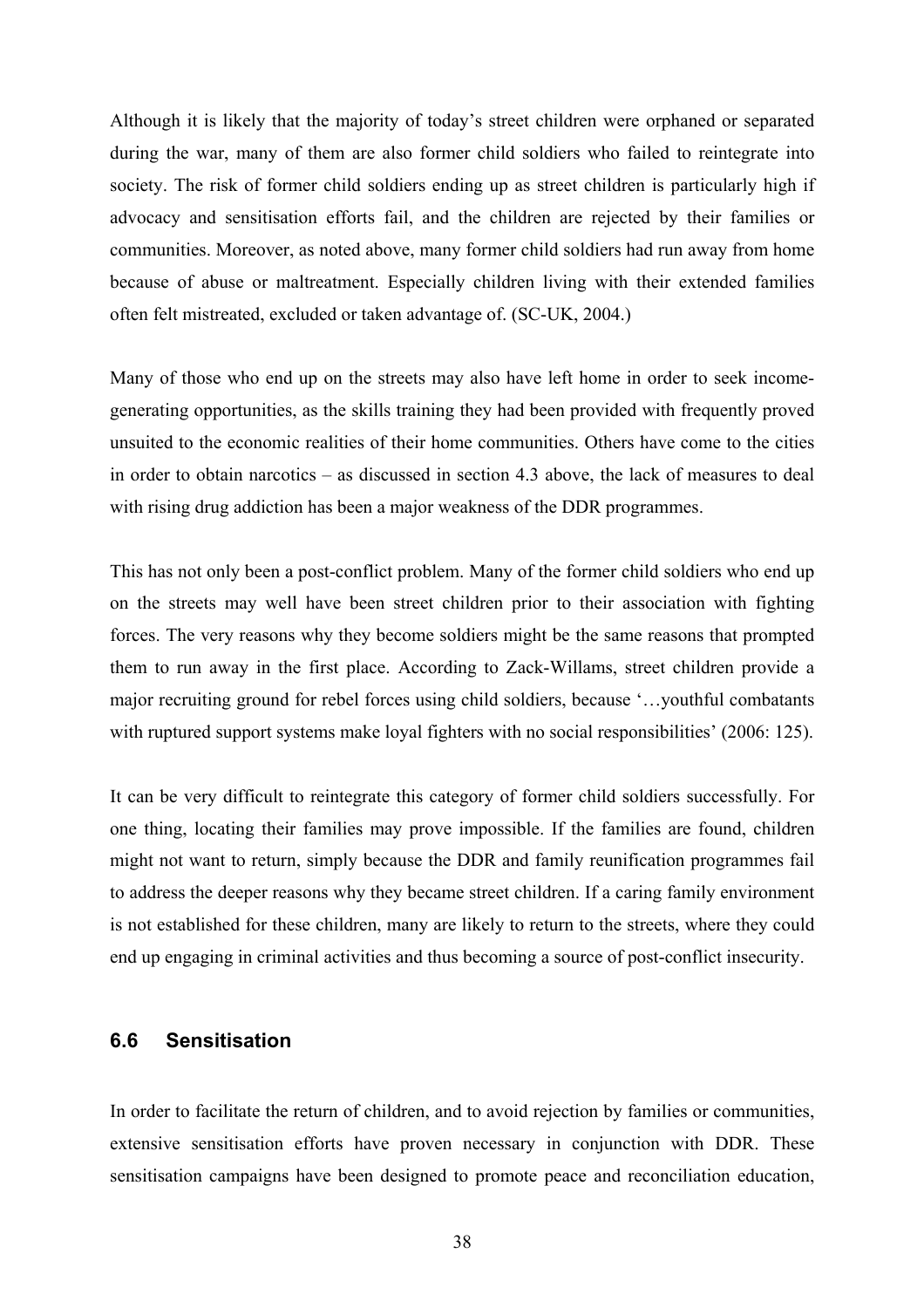and to help to correct family or community prejudices and misconceptions about the former child soldiers. Sensitisation has been carried out through advocacy talks with stakeholders in the community, group discussions and community workshops, and national radio and panel discussions. (Interview with Lahai, 19 June 2006.) In Sierra Leone, a culturally relevant community sensitisation campaign has been developed, making extensive use of electronic media as well as traditional reconciliation mechanisms and structures (ES-NCDDR, 2000: 25).

The sensitisation campaign aimed to get across the message that it was not the children who had planned the war: they had been exploited by adults, often forcefully abducted and drugged. Such sensitisation has helped the local communities to understand that child combatants have suffered human rights abuses, and that they should not be held responsible for the atrocities they committed under the control of others. Accepting the return of the children and helping them develop a civilian identity portrayed as a way to promote and ensure peace. It has also been made clear that rejecting them could lead to the continuation of conflict. Since most people in Sierra Leone want peace, this has proved to be a successful strategy. (Interview with Caritas Makeni, 22 June 2006.)

Attitudes towards reunification have changed considerably after the war ended (noted in interviews with Lahai and with Lebbie; see also UNICEF, 2005a:7). While the end of the war removed the fear and suspicion many families and communities held against former child soldiers, it is also likely that the sensitisation campaigns have contributed significantly towards greater acceptance. In Sierra Leone most families and communities eventually agreed to the return of former child soldiers, but only after the comprehensive sensitisation and advocacy campaign had been carried out, and in many circumstances only on the condition that children would undergo local traditional cleansing or purification ceremonies and also attend community reintegration programmes. Most children who had been placed in ICCs were also eventually reunified with their families.

#### **6.7 Reconciliation versus retribution**

Traditional healing and reconciliation mechanisms have been used to aid the reintegration of child soldiers in both Liberia and Sierra Leone. This has involved incorporating traditional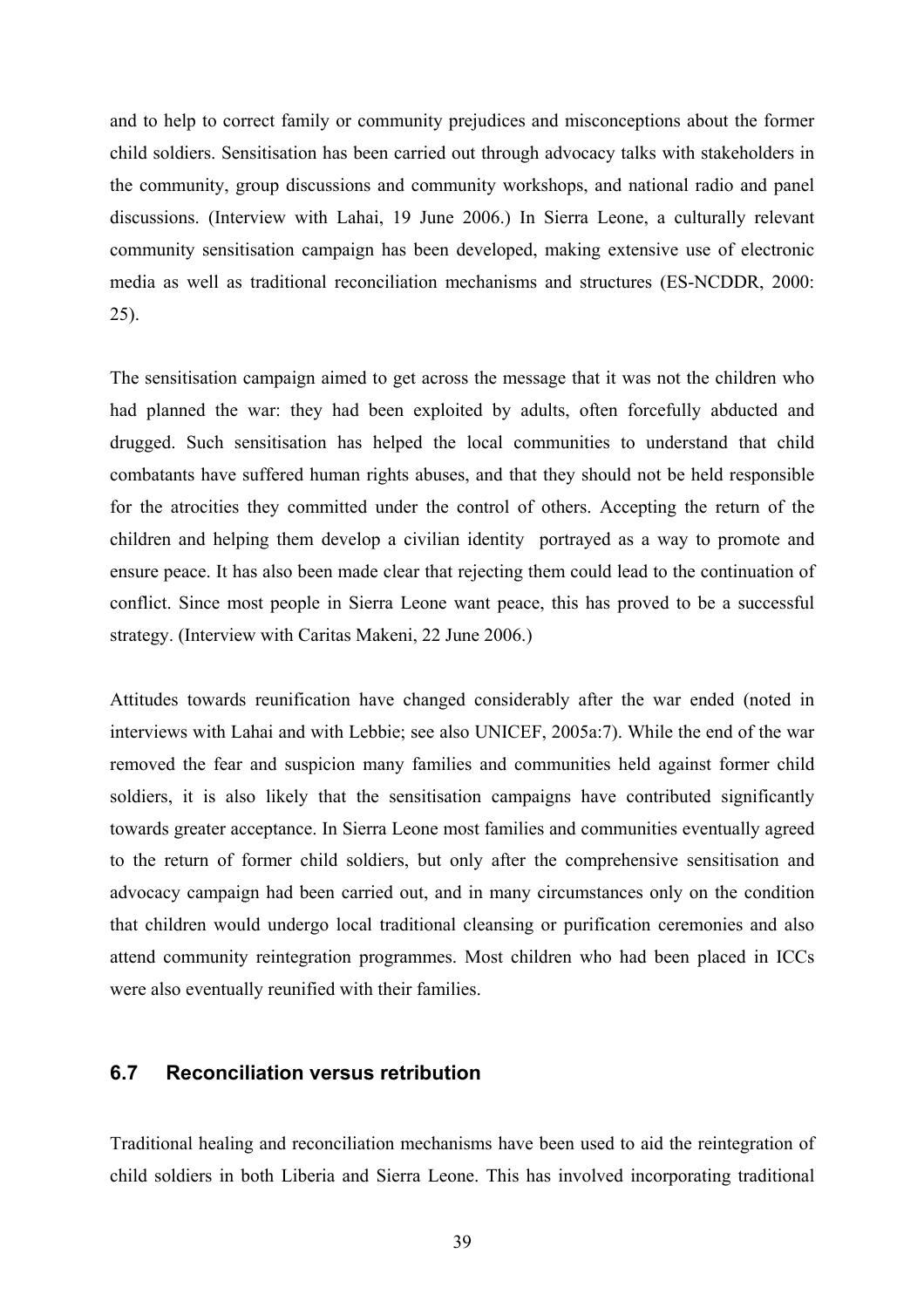values and aspects of local belief systems or religious rituals held to rid the former child soldiers of evil, and sacrifice rituals to appease the ancestors. Such measures have been implemented by traditional rulers, such as community chiefs or local elders, as part of the reintegration component of the child soldier DDR programme. These traditional cleansing ceremonies have greatly facilitated the acceptance and reintegration of child soldiers, and have helped to alleviate ex-combatants' fears of acts of revenge.

In addition to the traditional reconciliation mechanisms, a National Truth and Reconciliation Commission and a Special Court were also established in Sierra Leone, intended to achieve reconciliation by establishing a historical record of the truth. The rationale was that establishing the truth would aid in re-establishing trust amongst people, which in turn would facilitate reconciliation. This national reconciliation process greatly aided DDR in Sierra Leone by promoting the idea of forgiveness for the atrocities committed by children.

The Special Court for Sierra Leone was established by the UN Security Council in 2000 as a war crimes tribunal (UN S/RES/1315, 2000). This led to fears amongst many former child combatants that the Court would become a mechanism of retribution for the atrocities committed by many of them. However, the Statutes of the Special Court specify that children will not be punished or imprisoned for crimes committed before the age of 18, although they may be held accountable and sentenced to undergo rehabilitation or other similar programmes. Moreover, the Court has no jurisdiction over any person who was under the age of 15 at the time 'of alleged commission of the crime' (Art. 7). Cohn notes that the decision not to imprison child soldiers charged with having committed atrocities is important, because '…a process of juvenile accountability without punitive prison sentences can help to provide some rehabilitation for the victims of human rights abuses, and encourage communities to reintegrate the children who victimised them' (Cohn, 2001: 14).

Amnesty from prosecution and/or protection from retribution for acts committed during hostilities is a need felt by many if not all children being demobilised (Malan, 2000: 10). UNICEF advocates that '…peace accords should make provisions that provide amnesty for children recruited to fighting forces, regardless of acts they have committed. Those who recruit and use children for military purposes should be held responsible' (2005a: 4). In Sierra Leone, this was largely the case when the UN Security Council established that the Court should try only those who bear 'the greatest responsibility' (UN S/RES/1315, 2000). Child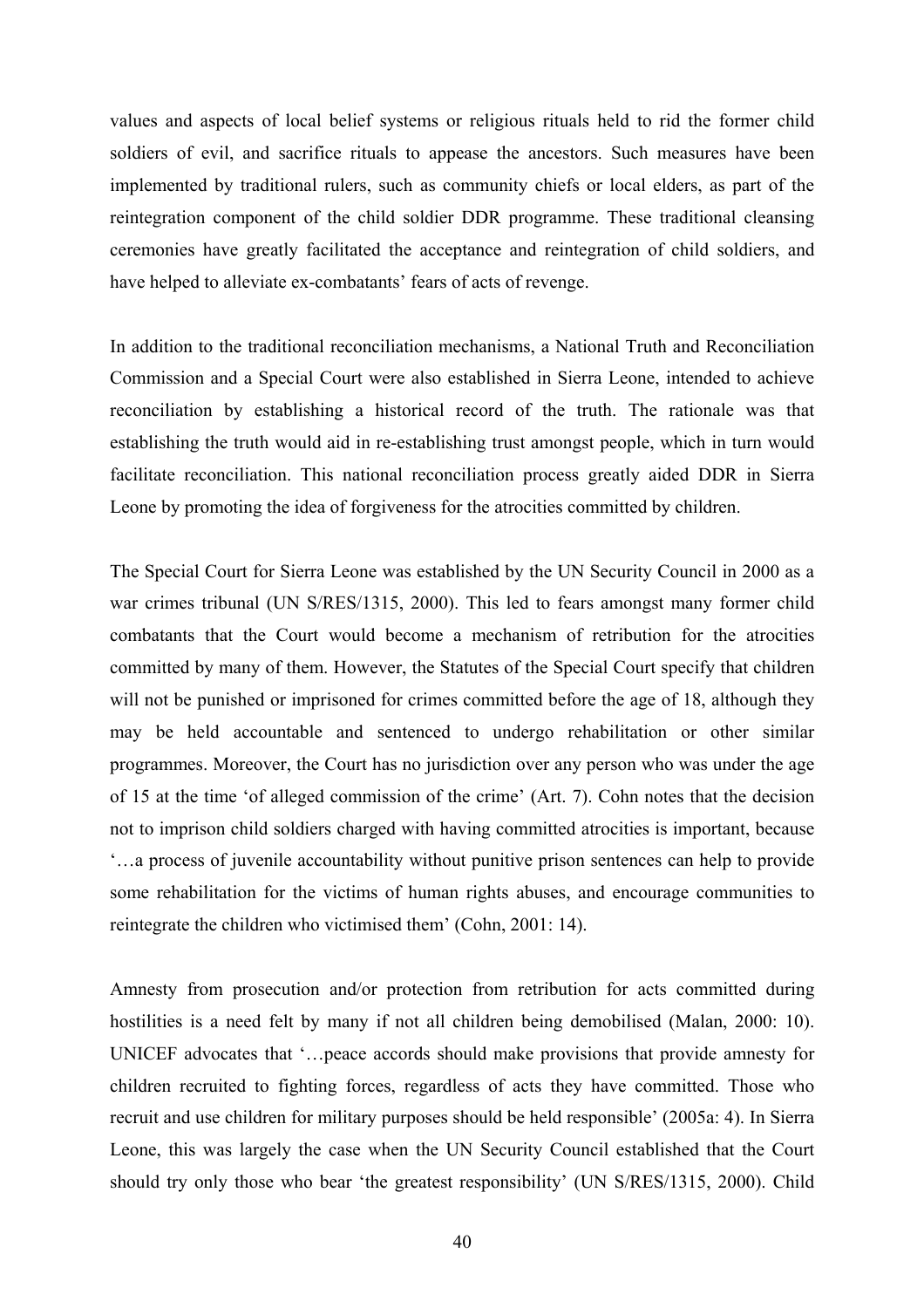soldiers are unlikely to have held 'the greatest responsibility' and are consequently unlikely to face trial. This is significant, as abuses perpetrated by child soldiers require rehabilitative responses, as opposed to retributive measures, in order to aid their reintegration (Cohn and Goodwin-Gill, 1994: 137). By treating the recruitment and use of child soldiers as a war crime and prosecuting those responsible, while not sentencing child soldiers who committed atrocities, the Court has indirectly labelled child soldiers as victims of the war, rather than perpetrators.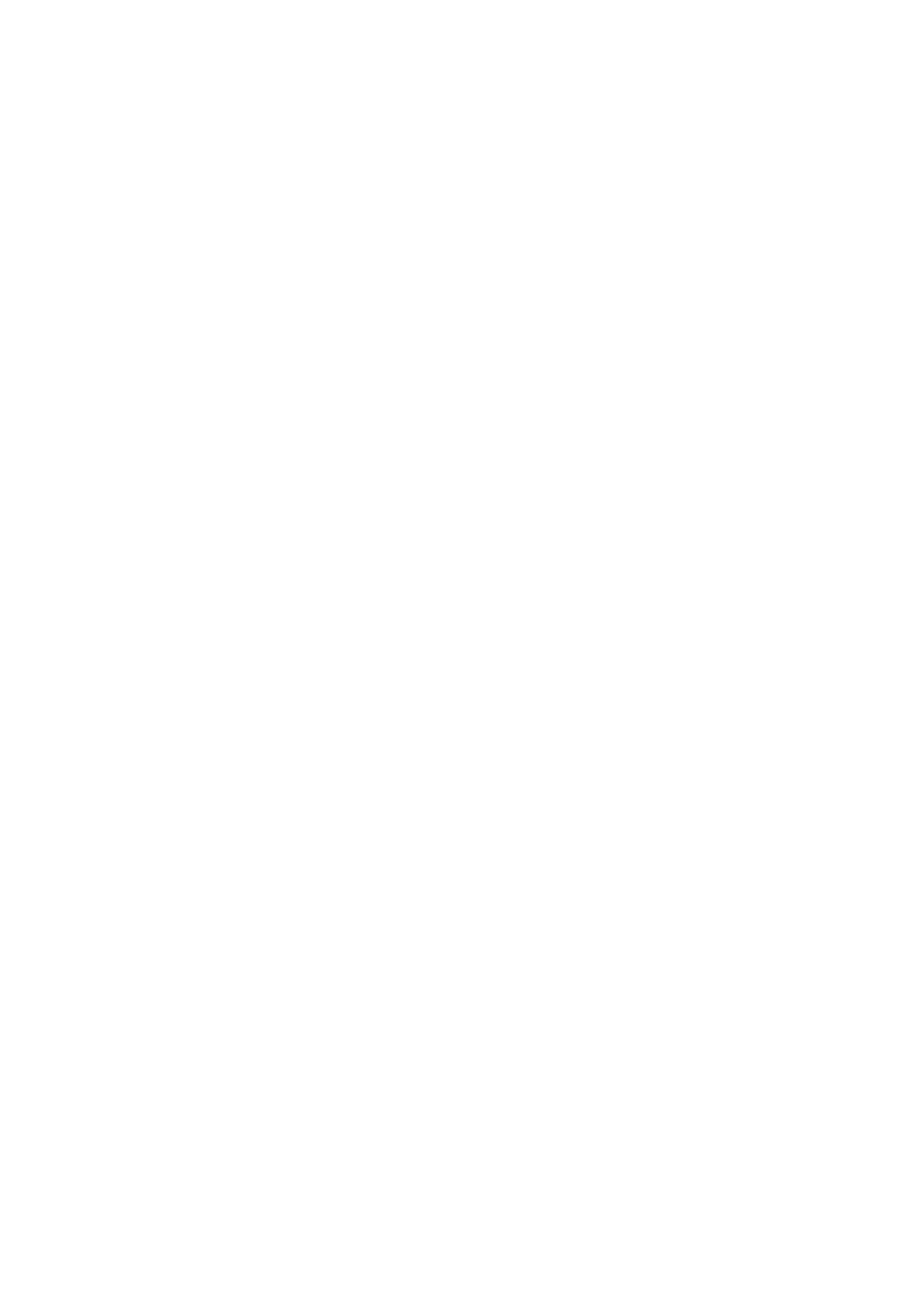## **7 Community-based reintegration**

#### **7.1 Building local capacity & existing support structures**

The communities that receive former child soldiers have often lacked the capacity to welcome and assimilate these children. Individual reintegration programmes should therefore also be matched with community-based reintegration and development programmes which benefit not only the former child soldier, but also the community at large.

Focusing solely on the needs of the child soldiers involves the risk of marginalising or stigmatising them, thereby adversely affecting their chances of successful reintegration. Targeted reinsertion benefits have sometimes been perceived as rewarding the perpetrators of violence rather than as an investment in peace and reconciliation, and have led to increased tensions between host communities and ex-combatants. There needs to be a balance between benefits for child ex-combatants and benefits to the receiving communities, in order to foster reconciliation and reintegration.

In Sierra Leone, the government tried to overcome this challenge through parallel community development programmes. The core elements of the community-based reintegration programme were the provision of opportunities for education or skills training, and the building of local capacities – measures which benefited the entire community. This meant that child soldiers sensed that they were able to bring something back to the family and community other than shame and fear of alienation.

Community-based reintegration programmes have also helped to create and rebuild local capacity, existing support structures and national institutions that are vital to ensure the longterm reintegration of child soldiers. As Berdal (1996: 75) points out, once international commitment has been scaled down or withdrawn altogether, these local capacities and national institutions can mitigate conflicts and grievances without the risk of renewed violence. As part of the DDR process in Sierra Leone, Child Welfare Committees (CWCs) and Children's Councils have been set up. CWCs have sought to monitor and address child protection issues, and involved teachers, police officers, local chiefs, and representatives from youth organisations. The Children's Councils were set up as a place where children could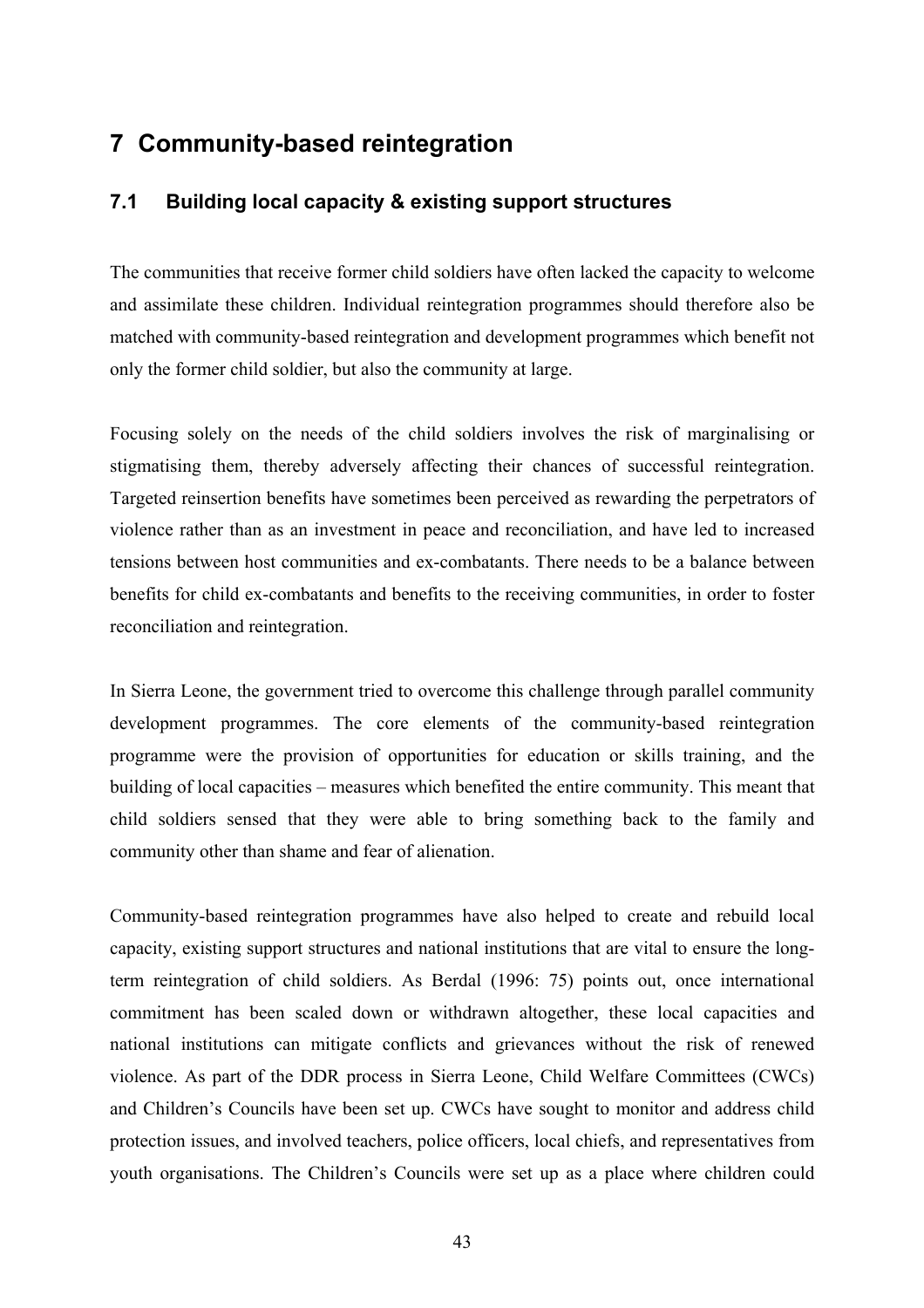come together and discuss their problems and the challenges facing them, and where they could learn about their rights. Both these structures have supported the child ex-combatants in their communities by helping to incorporate them into the local society rather than being set apart. (UNICEF, 2005a: 36–37.) The building of local capacities is also essential to ensure that child ex-combatants receive sufficient follow-up after their initial reintegration. Family reunification alone is not enough to ensure the successful reintegration of child soldiers, which is a long-term process.

#### **7.2 Education**

A major component of the child DDR programmes has been to provide demobilised child soldiers with access to education. Most child soldiers had received little or no education throughout their association with fighting forces, and thus would be placed in classes with younger children upon reintegration. Many felt ashamed to start in classes with children much younger than themselves and feared they would be stigmatised as a result. In order to enable demobilised child soldiers to enrol in school and yet prevent such stigmatisation, a Community Rapid Education Programme (CREP) was introduced in Sierra Leone for children who had not received education during the war. The programme involved a special version of the national primary school curriculum to accelerate the learning process, compressing the six-year curriculum into three years. CREP was intended to enable the target group of children aged 10 to 14 to advance more quickly towards educational levels consistent with their ages, so children of 10 years and above were given priority in the programme (mentioned in interview with Robertshaw, 19 June 2006). An important aspect of the CREP has been that it was also open for other groups of war-affected children, such as displaced children, since many of these children had had no opportunity to attend school during the war.

The lack of formal education amongst former child soldiers was not only a reflection of their wartime experiences – many had never gone to school before. Prior to the war, illiteracy was high in Sierra Leone and many children had no access to primary education. In 1990, only 12% of the girls and 22% of the boys of school age were enrolled in schools (TRC report, para. 26). Formal education was therefore an attractive benefit for demobilised child soldiers, especially the younger ones, many of whom expressed the desire to go to school as the most attractive outcome of the DDR programme (interview with Robertshaw, 19 June 2006; TRC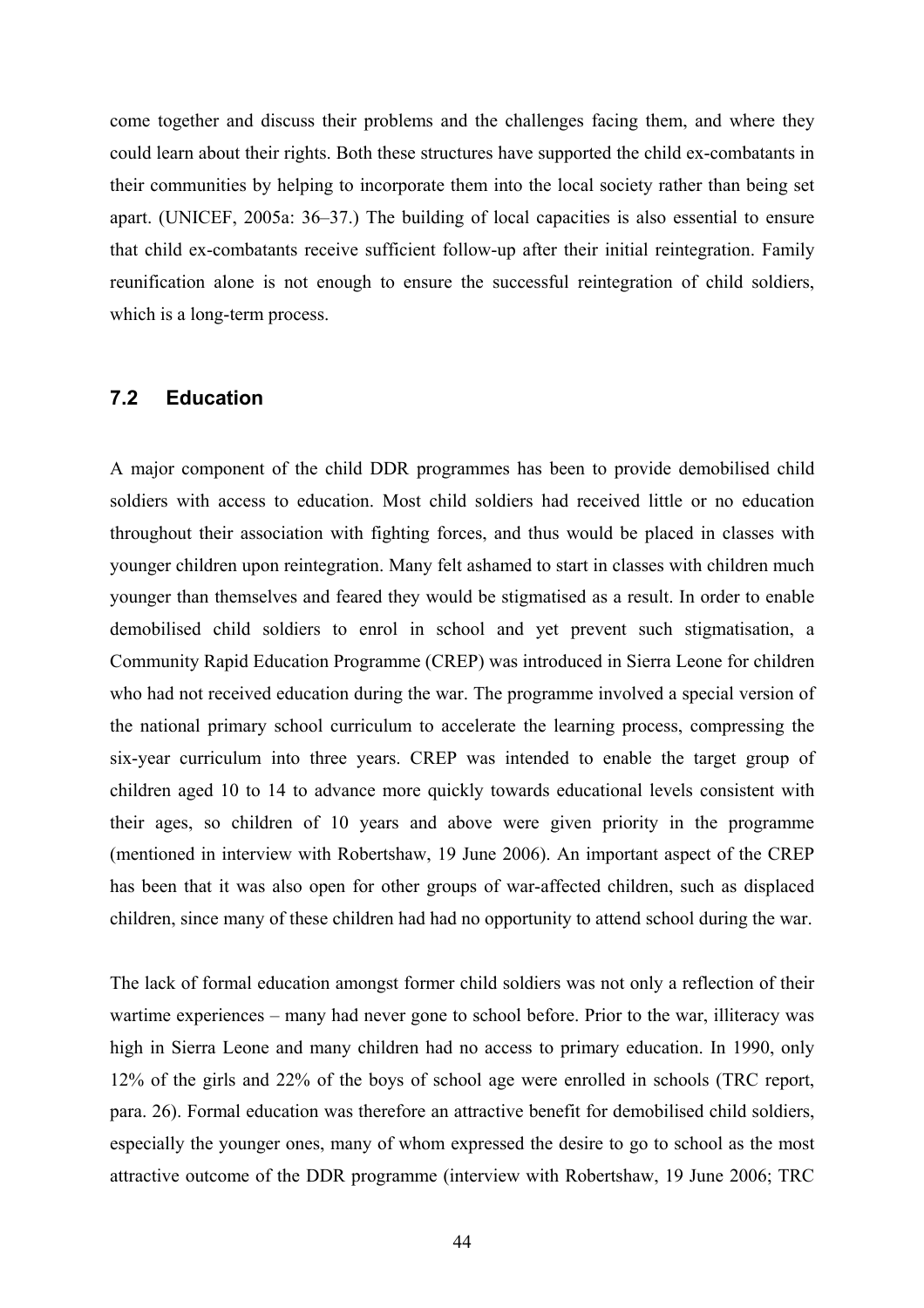report, para. 457). During the war, many child soldiers, especially those associated with the RUF, had been told they were fighting for the right to education.

The fact that school attendance had been very low prior to the war also meant that educational infrastructure was weak or lacking in many parts of Sierra Leone, a problem further exacerbated by wartime destruction. In Sierra Leone, the RUF targeted property as well as civilians, and burnt many schools and colleges. (Twum-Danso, 2003, part 2.) Consequently, there has been the need to rehabilitate the educational infrastructure from the battering it suffered during the war. The lack of qualified teachers has posed an additional challenge to the post-war educational system. Teacher distribution was very uneven; many teachers had left the country during the war, and the remaining ones were often untrained and unqualified, and living mainly in or near urban areas. (TRC report, paragraph 442.)

Another obstacle has been that teachers and parents often objected to having former child soldiers enrol in their schools, as they feared a disruptive effect on other children. Moreover, DDR programmes in West Africa in the 1990s had supported demobilised children's access to schools by paying their school fees, uniforms and materials. This had created significant resentment amongst other children, who felt that child ex-combatants were being rewarded for their role in the war, and gave the impression that it was beneficial to become a child soldier.

In the later stages of the Sierra Leone DDR programme, policy-makers attempted to overcome this problem by designing a programme which enabled child soldiers to return to school, but in a manner beneficial to the entire community. The Community Education Investment Programme (CEIP) was intended to facilitate child soldier reintegration while minimising stigmatisation for the ex-combatant children by assisting the communities as a whole. The CEIP programme covered the school fees for demobilised child soldiers and provided a standard package of material assistance in support of education efforts to schools that accepted demobilised child soldiers. This created a major incentive for schools and communities to accept such children, and it gave to former child soldiers the feeling that they were bringing something positive back to their families and communities. Eventually the CEIP was also expanded to include 10% other groups of children, which further helped to prevent resentment and stigmatisation of child soldiers. As noted in UNICEF's report on lesson learnt: 'a strategy that links demobilised children to education and builds the capacity of schools in the country is effective for both increasing the institutional capacity of education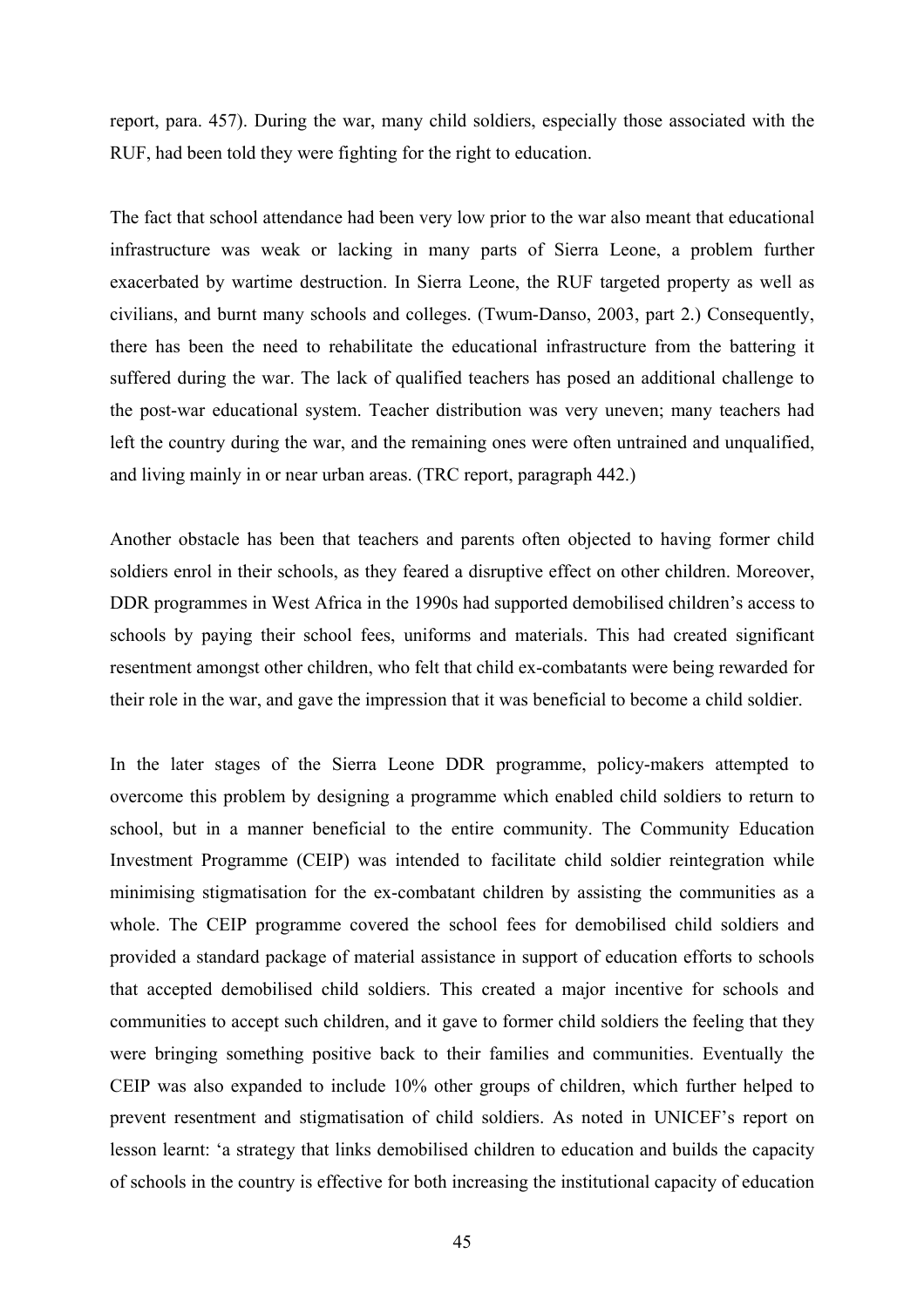in a post-conflict country and reducing the stigma attached to former child combatants' (UNICEF, 2005a: 39).

#### **7.3 Skills training**

Many former child soldiers have either been too impatient to go through formal education, as they wanted a more immediate source of income, or they have been too old to enrol in the primary education programmes. However, most child soldiers have had few transferable skills following demobilisation, as the skills gained from their time with the fighting forces have little value in post-conflict society. As a result, they have been unable to find employment, and this has often constituted a major barrier to their post-war reintegration. Viable economic opportunities for ex-combatants are a key to their successful reintegration, and consequently to long-term stability in the post-conflict society. Without a source of income or employment, ex-combatants are liable to return to fighting forces or to engage in violent crime.

Skills training programmes have been developed as an alternative DDR benefit to former child soldiers. In Sierra Leone, the Training and Employment Programme (TEP) developed for child ex-combatants aged 15 and above had provided skills training opportunities for 2,658 former child soldiers by the time the programme came to an end in 2003 (TRC report, para. 465). The TEP involved a nine-month skills training programme supplemented with the payment of an allowance to every participant. Upon completion, each trainee was supplied with a start-up kit to facilitate his or her reintegration into society. Besides the TEP programme, many donor agencies and NGOs have also been involved in providing skills training for former child soldiers, either by running programmes of their own or by serving as implementing partners for projects led by NCDDR and UNICEF. However, child protection agencies have had little technical experience in delivering practical training or reading the market to assess how sustainable a particular skill would be (UNICEF, 2005: 38–39). Skills training and job-creation programmes could benefit from closer co-ordination with the adult component of DDR, in order to maximise the expertise and effectiveness of such programmes.

The programmes in Sierra Leone and Liberia had several major weaknesses. The training was too short to adequately teach the ex-combatant a transferable skill. Most donors assumed that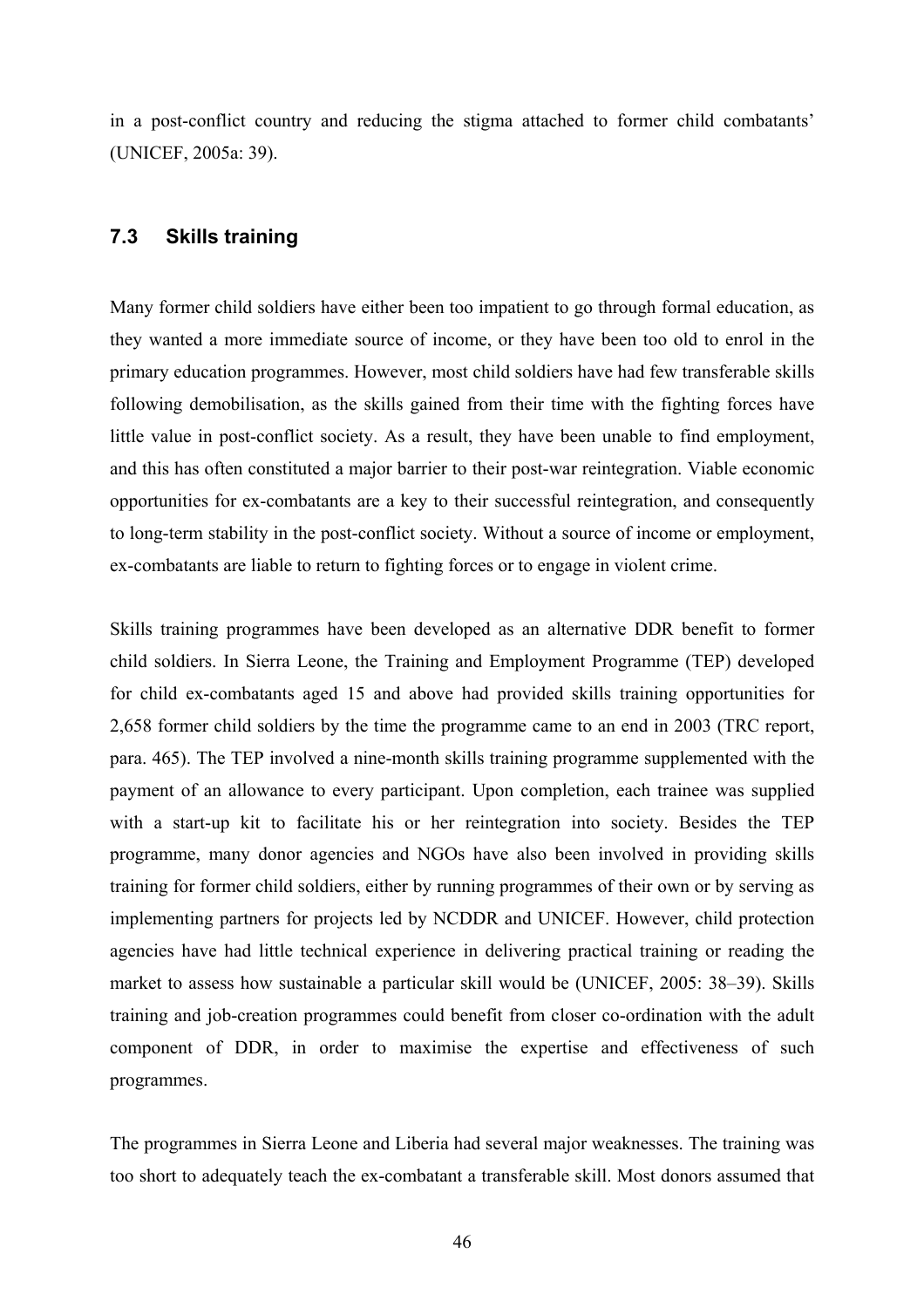6 or 9 months would be enough for learning a new skill – and this proved to be a highly flawed conception. Many children and youth who had completed skills training as part of DDR have found themselves unable to compete with others at the end of their programme. Ex-combatants with limited skills training have been unattractive job seekers in competition with the many other young unemployed people in post-war society. Hence, DDR should aim to include apprentice programmes where employers are provided with tools as an incentive for hiring former child soldiers. This would ensure the child soldier of training as well as employment once the skills training has been completed.

The DDR programmes in Sierra Leone and Liberia suffered from a lack of foresight in linking demobilised child soldiers with activities which would be relevant to their community of reintegration. In Sierra Leone, 70% of the total population is dependent on semi-subsistence agriculture, and the majority of child soldiers came from rural areas (Peters, 2006: 128). Nonetheless, very few child ex-combatants have been provided with or have chosen agriculture as a reintegration opportunity, partly because the agricultural package was regarded by ex-combatants to be of lower value than the vocational training package (Final evaluation, 2004: 61). However, many of the skills taught, such as mechanics and driving, would be useful only in an urban environment. Moreover, villages have not been able to provide sustained occupation for 10 carpenters and 10 auto-repair specialists, and some attractive new technologies have not proven sustainable, due to the cost or unavailability of raw materials, or lack of market demand for that particular product. Consequently, many child soldiers could not or did not reintegrate successfully into their societies because of the skills they had learned.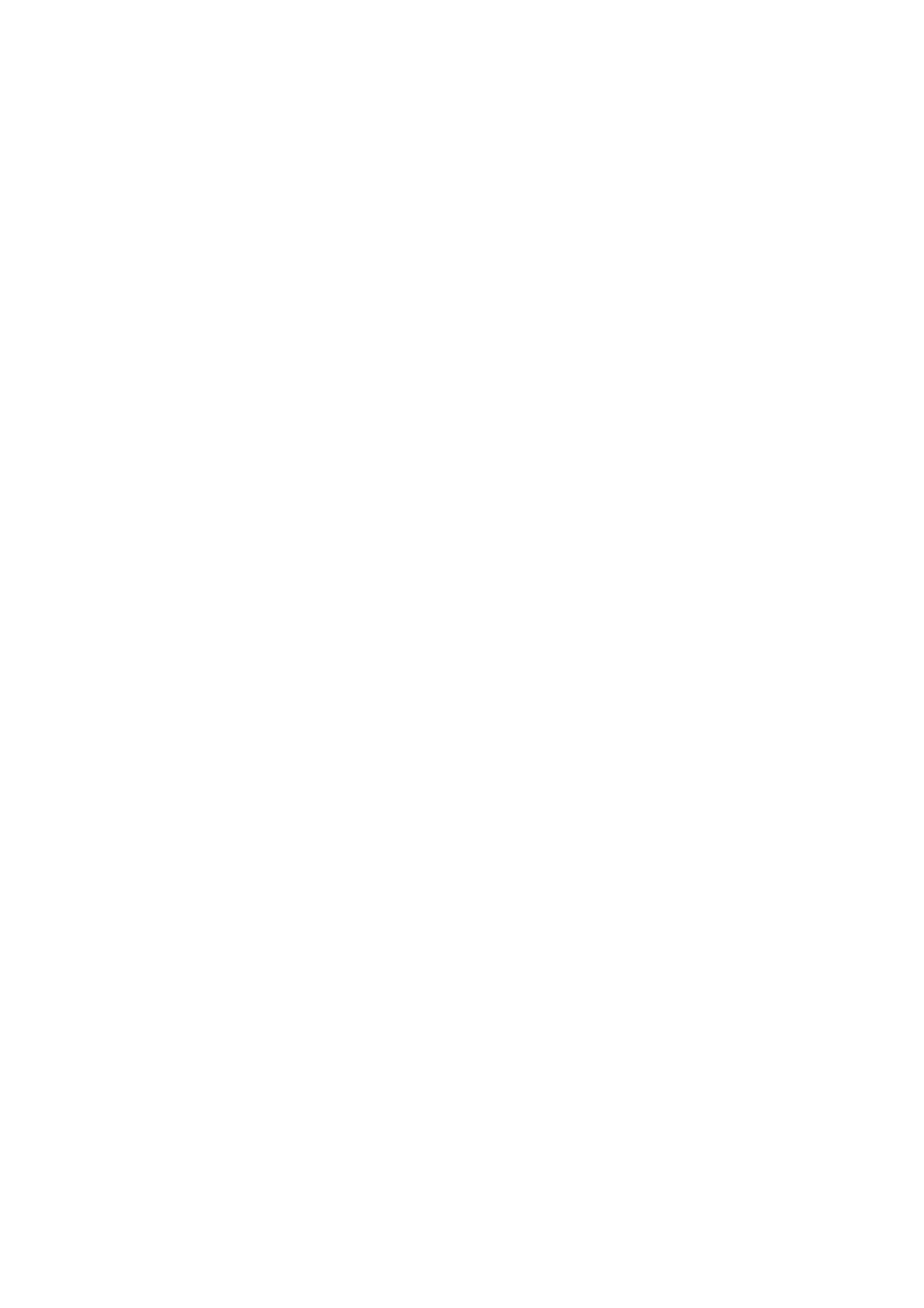## **PART IV**

## **8 Conclusion**

Failure to disarm, demobilise, rehabilitate and reintegrate child soldiers into society may have destabilising implications and undermine post-conflict peace-building. A key lesson from West African peace processes in the 1990s is that incomplete disarmament, demobilisation and reintegration (DDR) of combatants jeopardises post-conflict reconstruction and increases the chances of renewed violence. Successful DDR of child soldiers is essential to ensure longterm peace and security – and yet, the topic has received relatively little attention from the academic community.

The successful DDR of child soldiers is not an easy task. Experiences from West Africa have shown that the DDR process poses a wide range of challenges. Such challenges include the difficulties of ensuring that all child soldiers participate; the problems of rehabilitating former child soldiers; the difficulties of tracing their families and convincing them to accept the children back; the difficulties in creating viable opportunities for demobilised child soldiers in a post-conflict society; and the wider regional implications.

With the disarmament and demobilisation phase comes a dilemma – between the need to include as many child soldiers as possible (and thus let them participate in the DDR process without requiring that they present a weapon), and the need to collect as many weapons as possible. A common eligibility requirement in many DDR programmes has been that combatants have to hand in a weapon in order to qualify; however, this often led to the exclusion of children, especially girls, from such programmes. Policies should be formulated to allow child soldiers to demobilise with or without presenting a weapon.

Many child soldiers, especially girls, never come to the demobilisation sites, but choose to self-reintegrate into society. This involves a potential threat to long-term security and stability, as these children may be suffering from pervasive psychosocial and physical problems which will go untreated. Moreover, they might have great difficulties finding viable economic opportunities in post-conflict society, which in turn increases their chances of being re-recruited or turning to violent crime or prostitution. This also highlights the problem of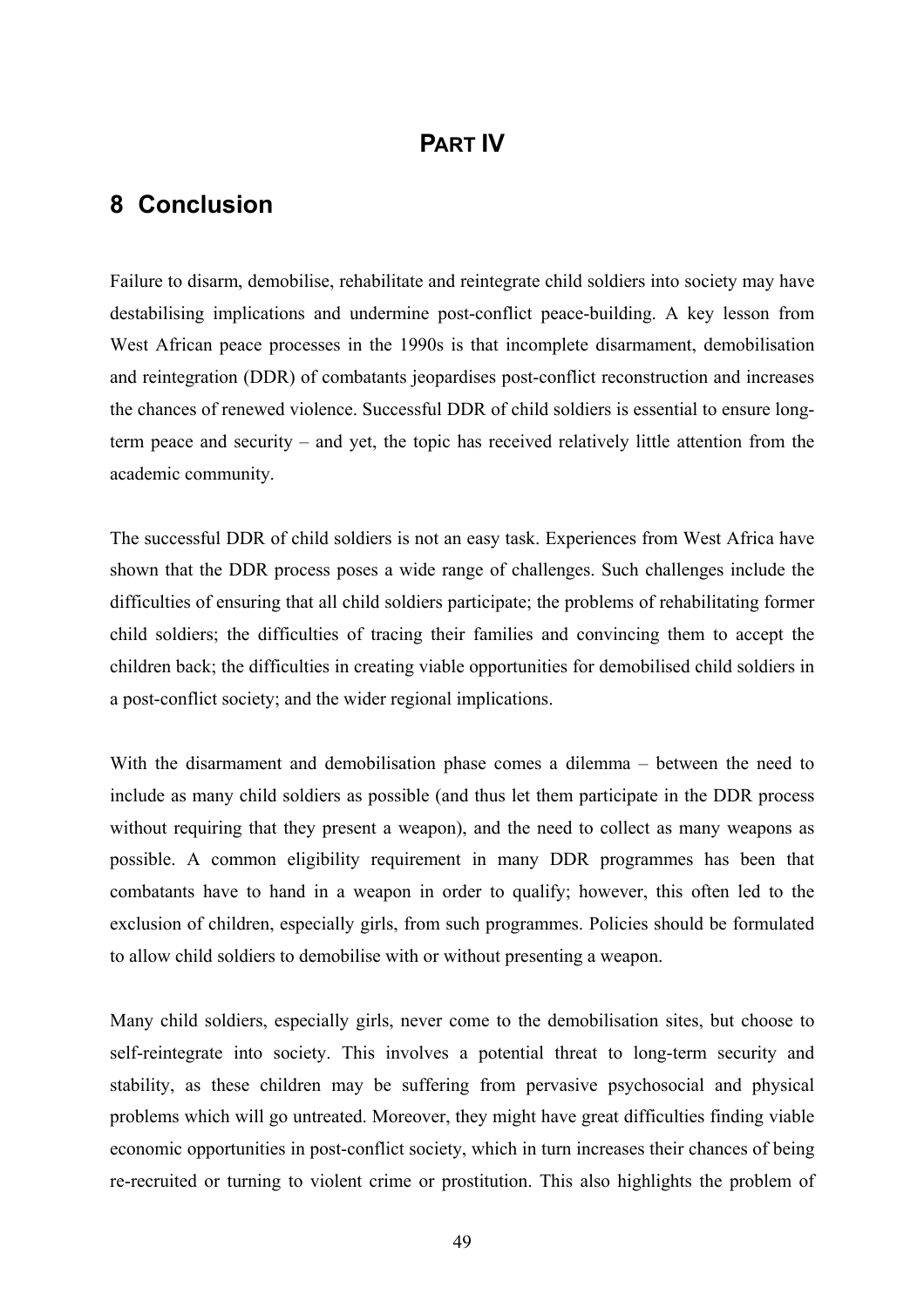those combatants who are recruited as children, but had become adults by the time of demobilisation. Having undergone the processes of identity formation while associated with the fighting forces, these young people have unique psychosocial needs which have largely been ignored, and this in turn impedes their reintegration into society. Thus, efforts must be made to increase the participation of girl soldiers in DDR programmes; further, it is crucial that the programmes address the needs of those children who fail to participate and the needs of child soldiers who have become adults by the time of demobilisation.

Disarmament removes the child soldiers' tools for violence, whilst demobilisation releases combatants from a mobilised state. However, this process can succeed only if children are provided with reintegration and rehabilitation assistance to help them through the transition from soldier to civilian. The physical and psychosocial rehabilitation of child soldiers is a long-term process which requires continuous follow-up visits, in order for them to reconcile with a civilian identity and contribute effectively in post-conflict society.

Failure to address the psychosocial impact of conflict on child soldiers could have profound consequences for both the individual child and for society at large. Traumatised people impede the restoration of ordinary life and jeopardise conflict resolution. It is essential that the psychosocial needs of child soldiers be addressed as part of the DDR process. West African countries have suffered from a lack of adequate health infrastructure to tackle this problem. On the other hand, the DDR processes in Sierra Leone and Liberia have shown that, in the absence of professional help, simple recreational and self-help measures can be effective in dealing with trauma. Recreational and cultural activities have not only helped in reestablishing the children's civilian identities, but also fostered reconciliation and peacebuilding by bringing together various groups in the community. A further point: the psychosocial rehabilitation of former child soldiers should pay heed to local approaches and traditional healing mechanisms, as Western definitions and understandings of distress and trauma, of diagnosis and healing, and of childhood differ greatly from those of West African societies.

Family tracing and reunification is an important component of the DDR programme. The family is considered the best place for the child to receive support and care and re-establish a sense of normalcy. It is, however, often very difficult to trace families and even more so to convince them to accept the return of their children, who may have committed atrocities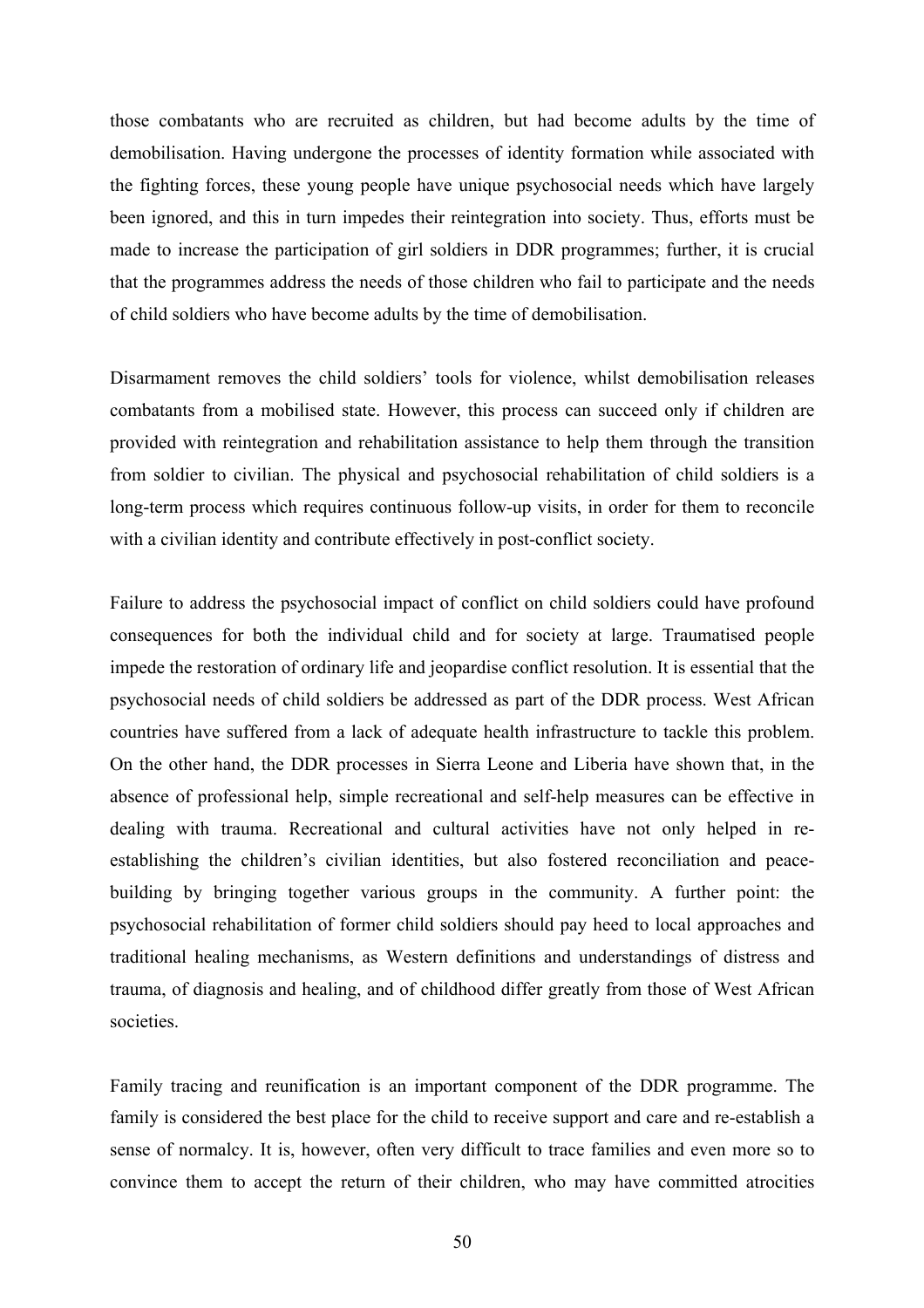against their families and communities during the conflict. Sensitisation campaigns and national reconciliation initiatives greatly aid the process of family reunification, by helping communities to understand that child soldiers are victims as well as perpetrators and that they should not be held accountable for atrocities committed while under the control of others. The traditional healing and reconciliation mechanisms employed to aid the reintegration of child soldiers in both Liberia and Sierra Leone have greatly facilitated the acceptance and reintegration of child soldiers, and helped alleviate ex-combatants' fears of acts of revenge.

Successful reunification does not necessarily ensure successful reintegration. The reintegration of child ex-combatants is a long-term process. Many NGO rehabilitation and reintegration programmes have often been too brief to have an impact, or failed to provide effective follow-up. Many former child soldiers who were labelled 'successfully reintegrated' are believed to have left their homes after the follow-up visits ended – sometimes to seek employment or opportunities in the towns and cities, sometimes ending up as street children or forced into prostitution. Children living on the streets without support structures around them are vulnerable to further abuse and may easily turn to violent crime, thereby becoming a major destabilising factor in a post-conflict environment, a factor that could undermine the peace-building process. DDR should aim to enhance and build upon local capacities and national institutions, as these are best suited to ensure long-term successful reintegration, especially after international NGOs have ended their programmes.

Another major obstacle to the reintegration of former child soldiers is that the benefits they receive may create resentment in the community, further stigmatising them and adversely affecting their chances of successful reintegration. In order to prevent such resentment and alienation, the needs of other groups of marginalised children and youth should also be addressed parallel to and in conjunction with DDR.

The DDR process can be successful only if it is carried out within the broader framework of peace-building and post-conflict development of society at large. Educational programmes and vocational training can be effective only if adapted to local circumstances and the socioeconomic realities of the post-conflict society. The DDR of child soldiers will have limited effect if the process is not accompanied by parallel efforts to enhance development and build a peaceful society.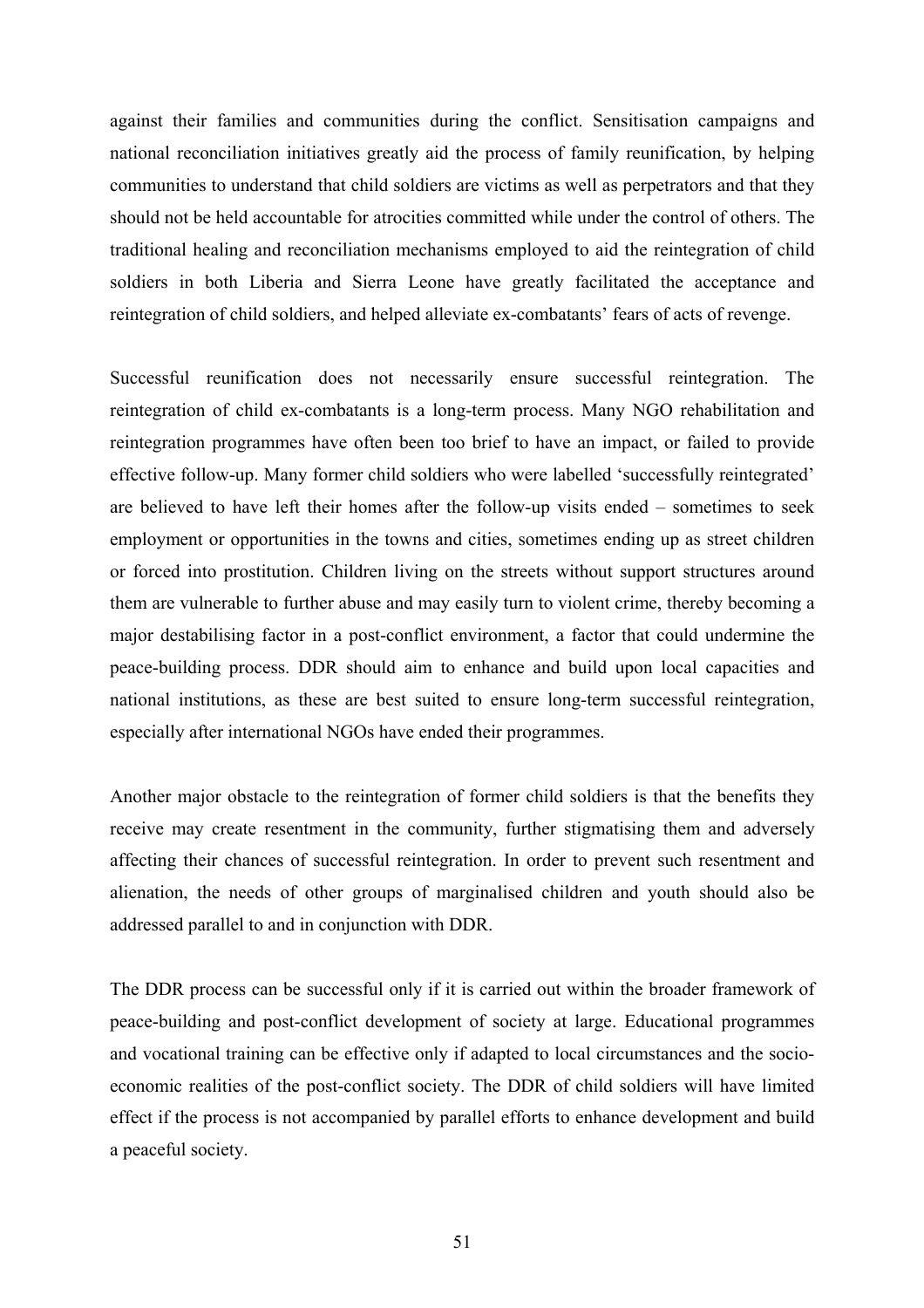Finally, we should bear in mind that a failed DDR process could pose a threat to regional as well as national security and stability. DDR must also tackle the broader regional aspects of cross-border movements of combatants, re-recruitment and weapons proliferation. Unless these wider-ranging regional implications of conflict are addressed, and without a regional approach to DDR, the process is unlikely to prove successful in the long term.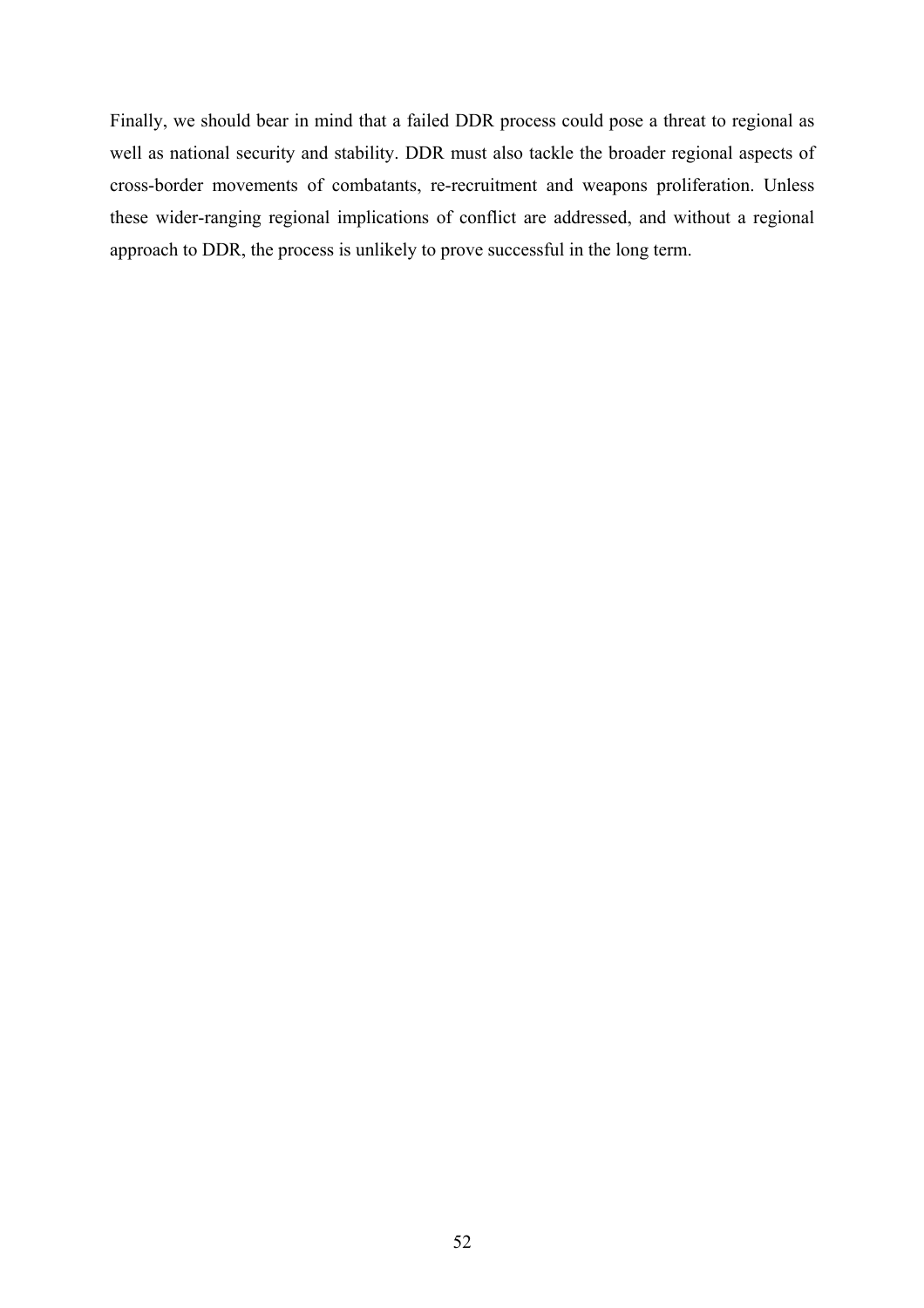## **Notater** | **Papers** <sup>|</sup> **2005 – 2006**

| No. 693 |                                                                  | Andreas Selliaas   From Internationalization of Terrorism to the Internationaliza-<br>tion of Anti-terrorism. The Role of the Summer Olympic Games               |
|---------|------------------------------------------------------------------|------------------------------------------------------------------------------------------------------------------------------------------------------------------|
| No. 694 | <b>Karsten Friis</b>                                             | The State, the People and the Armed Forces - a Genealogical<br>Outline of the Legitimacy of the Armed Forces in Norway                                           |
| 2006    |                                                                  |                                                                                                                                                                  |
| No. 695 | Jens Chr. Andvig                                                 | Geographical spread of corruption. Policies, institutions and<br>cross-country economic interaction. Part I: Issues, theory                                      |
| No.696  | Stina Torjesen and<br>Indra Øverland [Eds.]                      | Observing or participating in regime change?. Kyrgyz perspec-<br>tives on the role of international election observation missions<br>in 2005                     |
| No.697  | Stina Torjesen and<br>Indra Øverland [Eds.]                      | The battle for Azerbaijan: Azeri perspectives on the interna-<br>tional election observation of the 2005 parliamentary elections<br>and the post-election period |
| Nr. 698 | Arne Melchior                                                    | WTO-forhandlingene om markedsadgang for industrivarer og<br>fisk (NAMA)                                                                                          |
| No. 699 | Axel Borchgrevink                                                | A Study of Civil Society in Nicaragua. A Report Commissioned by<br><b>NORAD</b>                                                                                  |
| No. 700 | <b>Reidar Visser</b>                                             | Sistani, the United States and Politics in Iraq. From Quietism to<br>Machiavellianism?                                                                           |
| Nr. 701 | Valter Angell<br><b>Kyrre Stensnes</b>                           | Norge og multilateralt samarbeid. Mot en ny politikk?                                                                                                            |
| Nr. 702 | <b>Kyrre Stensnes</b>                                            | Openness and Growth: the Role of Institutions                                                                                                                    |
| Nr. 703 | Axel Borchgrevink<br>Turid J. Arnegaard<br><b>Miriam Bolaños</b> | Review of the Norwegian Program for Indigenous Peoples in<br>Guatemala                                                                                           |
| Nr. 704 | Jens Chr. Andvig                                                 | Child soldiers: Reasons for variation in their rate of recruitment<br>and standards of welfare                                                                   |
| Nr. 705 | <b>Per Botolf Maurseth</b>                                       | Utenlandsinvesteringer i fiskeri- og havbruksnæringen -<br>resultater fra en spørreundersøkelse                                                                  |
| No. 706 | Trude Johnson                                                    | Implementing Human Rights Norms. A Case Study of Russia's<br>Partial Compliance to ECHR Protocol No. 6                                                           |
| Nr. 707 | Iohanna Lärkner                                                  | Den stora segern fyller 60. Segerdag, symbolåtervinning och ett<br>förlorat fosterland                                                                           |
| Nr. 708 | Anita Haslie<br>Indra Øverland                                   | Norges bistand til urfolk. En realitetsorientering                                                                                                               |
| Nr. 709 | Stina Torjesen                                                   | The political economy of Disarmament, Demobilisation and<br>Reintegration (DDR). Selective literature review and preliminary<br>agenda for research              |
| No. 710 | Iver B. Neumann                                                  | <b>European Identity and Its Changing Others</b>                                                                                                                 |
| No. 711 | Geir Flikke<br>Jakub G. Godzimirski                              | Words and Deeds: Foreign Policy and Post-Soviet Secessionist<br>Conflicts                                                                                        |
| No. 712 | Kirsten Gislesen                                                 | A Childhood Lost? The Challenges of Successful Disarmament,<br>Demobilisation and Reintegration of Child Soldiers: The Case of<br><b>West Africa</b>             |